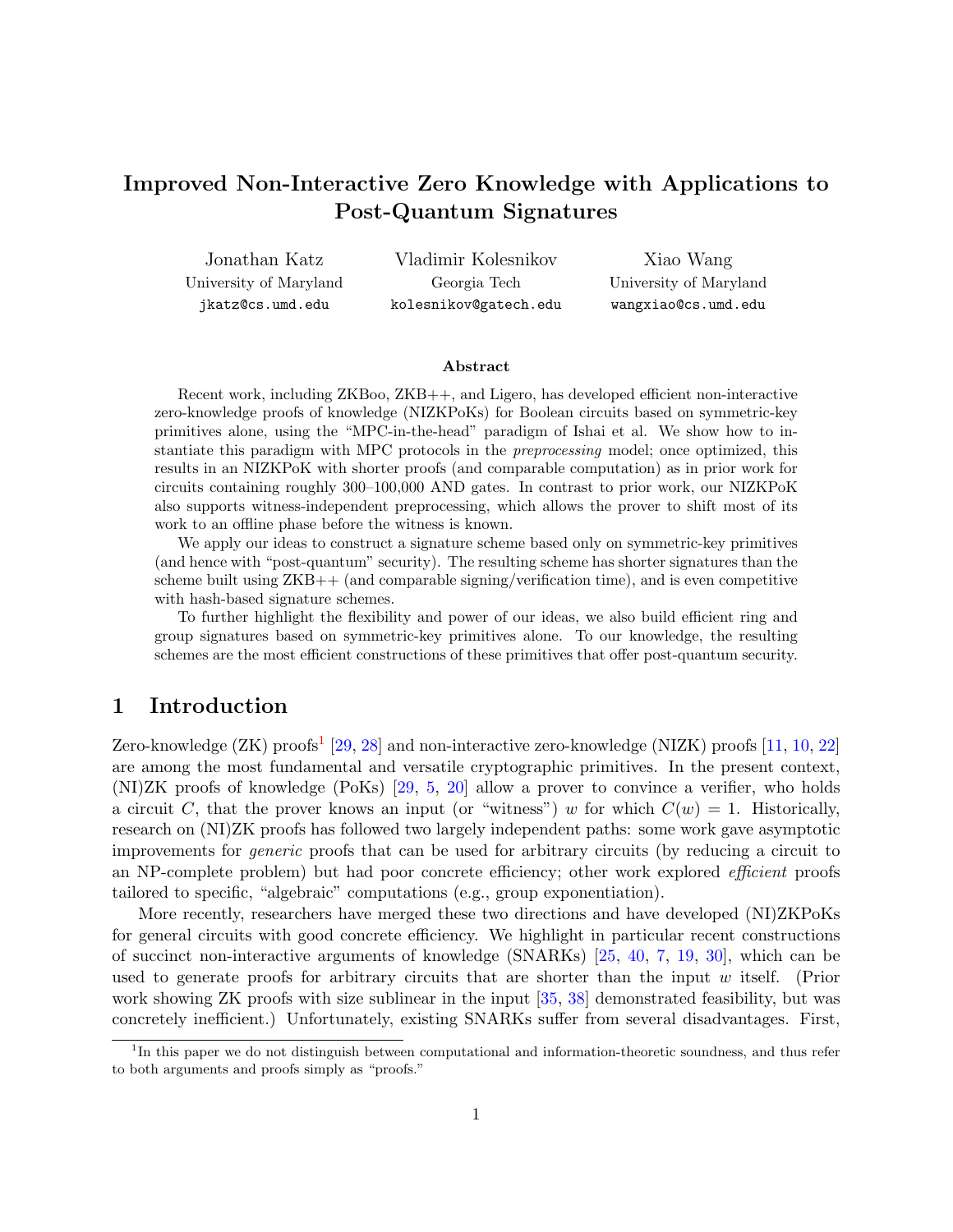although they have excellent proof size and verification time, the computational efficiency of the prover is poor. Second, most constructions require public parameters generated and published by some semi-trusted party. Security of existing SNARKs is based on non-standard and poorly understood knowledge assumptions, and to some extent this is inherent [\[26\]](#page-23-6). Finally, most existing constructions of SNARKs rely on bilinear maps and are thus insecure against quantum attackers. (One exception is the recent work of Boneh et al. [\[13\]](#page-22-3). This scheme still has the other drawbacks, and its concrete efficiency is unclear.)

In another recent line of work, researchers have shown how to use protocols for secure multiparty computation (MPC) to obtain (NI)ZKPoKs with excellent concrete performance (even if the communication is no longer sublinear in the circuit size  $|C|$ ). Jawurek et al. [\[33\]](#page-24-4) (see also [\[24\]](#page-23-7)) showed that two-party protocols based on garbled circuits could be used to construct efficient ZKPoKs; their approach requires interaction as well as the use of public-key primitives. Hazay and Venkitasubramaniam [\[31\]](#page-24-5) show a public-coin protocol based on garbled circuits that avoids public-key primitives; its practical performance is likely worse than the approaches we discuss next. Ishai et al. (IKOS) [\[32\]](#page-24-6), using the so-called "MPC-in-the-head" approach, showed how to use MPC protocols to obtain ZKPoKs whose security can be based entirely on symmetric-key primitives; their approach yields public-coin protocols, and so can be made non-interactive via the Fiat-Shamir transform [\[23\]](#page-23-8). Based on the IKOS approach, Giacomelli et al. [\[27\]](#page-23-9) developed and implemented a protocol called ZKBoo that supports efficient NIZKPoKs for arbitrary circuits. (Concurrently, Ranellucci et al. [\[43\]](#page-25-0) proposed an NIZKPoK with similar asymptotic performance.) Chase et al. [\[16\]](#page-22-4) introduced ZKB++, which improves the performance of ZKBoo; they also showed that ZKB++ could be used to construct an efficient signature scheme based on symmetric-key primitives alone. (A version of their scheme called Picnic [\[15\]](#page-22-5) was submitted to the NIST postquantum standardization effort.) Ames et al. [\[4\]](#page-21-1) subsequently proposed Ligero, which offers proofs that are sublinear in  $|C|$  and so asymptotically outperforms ZKBoo and ZKB++; see further discussion in Section [3.](#page-11-0)

#### 1.1 Our Contributions

We show here a novel way to instantiate the "MPC-in-the-head" approach that leads to NIZKPoKs with shorter proofs than (and comparable computation to) the best prior work [\[27,](#page-23-9) [43,](#page-25-0) [16,](#page-22-4) [4\]](#page-21-1) for "medium-size" circuits with roughly 300–100,000 gates. (Although we focus on Boolean circuits, our ideas can be extended to arithmetic circuits as well.) As we show, this range covers many "cryptographically interesting" circuits that incorporate hashing, block-cipher evaluations, etc.

Our main insight leading to improved performance is that the "MPC-in-the-head" paradigm can be instantiated using MPC protocols designed in the preprocessing model. (A detailed overview of our approach is given in Section [1.2.](#page-2-0)) This greatly increases the space of MPC protocols that can be used, and in particular makes it competitive to use protocols designed for a large number of parties (in contrast to prior work) and hence achieve better efficiency for the same level of security.

As in the work of Chase et al. [\[16\]](#page-22-4), we may apply our NIZKPoK to construct an efficient signature scheme based on symmetric-key primitives alone and thus offering "post-quantum" security. Our resulting scheme has signatures roughly  $3.2\times$  shorter than those of Chase et al.; in fact, we can achieve signatures that are even shorter than some leading constructions of (stateless) hashbased signature schemes [\[9\]](#page-22-6). We can also trade off signature length and computation, giving some flexibility in the design. We are currently working with the Picnic team to incorporate our work in their submission to NIST.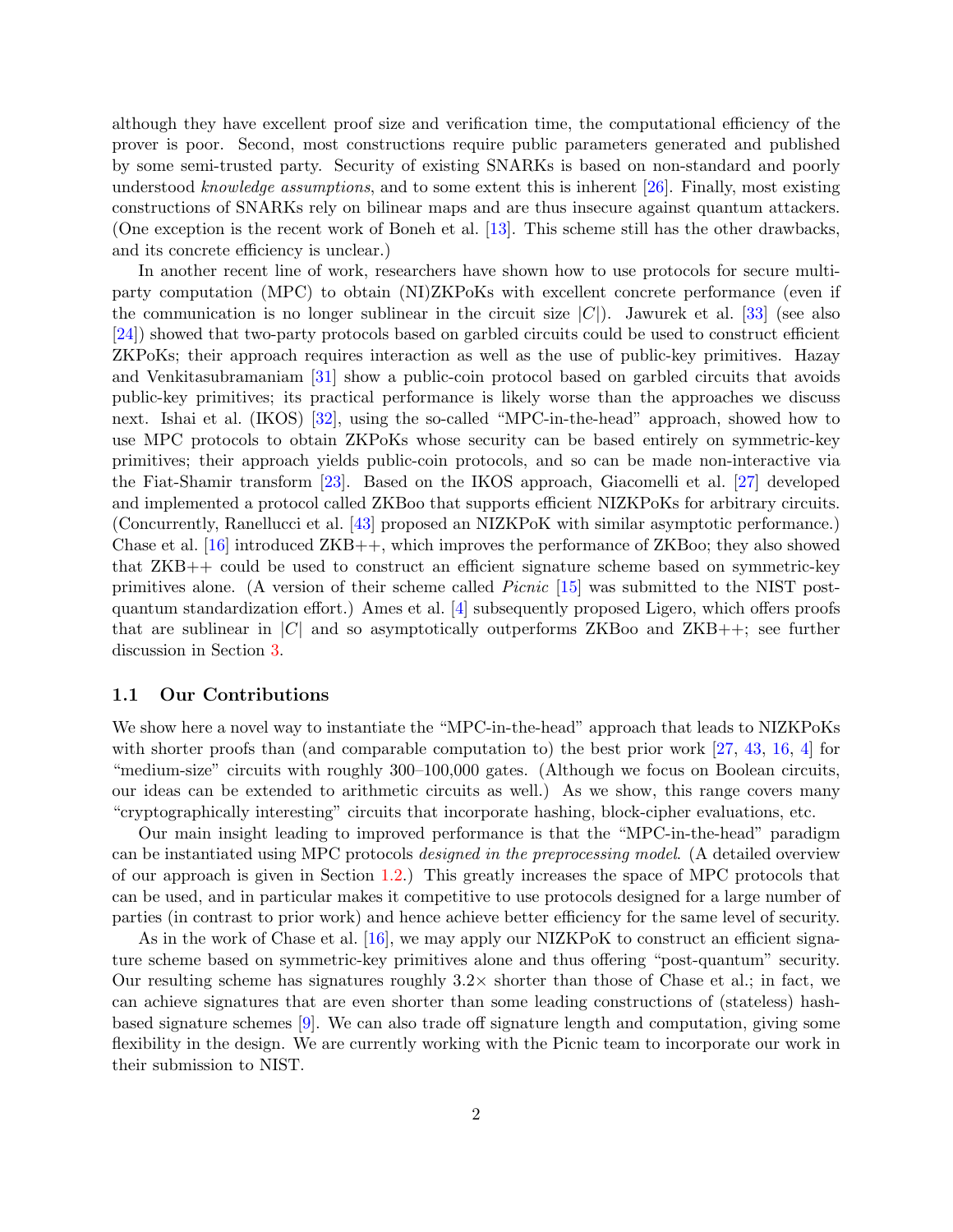As an additional application highlighting the power of our new NIZKPoK, we show how to use it to build efficient ring and group signatures based on symmetric-key primitives alone. (Similar ideas, but using  $ZKB++$ , have been pursued in concurrent work [\[21,](#page-23-10) [12\]](#page-22-7).) The main challenge here is to build schemes in which signing corresponds to generating an NIZKPoK for a circuit that is not too large; we defer additional details to Section [4.](#page-16-0) Our resulting schemes are, to the best of our knowledge, the most efficient constructions of ring/group signatures with post-quantum security.

#### <span id="page-2-0"></span>1.2 Overview of Our Techniques

We provide the high-level intuition for our improved NIZKPoK. Here (and in Section [2.2\)](#page-5-0) we describe a 5-round, public-coin proof of knowledge that is honest-verifier zero knowledge (HVZK). In Section [2.4](#page-11-1) we then show how it can be "compressed" to three rounds (while remaining publiccoin and HVZK). Either of these proofs can, in turn, be compiled to achieve zero knowledge against a malicious verifier using standard techniques. Alternatively—and of most interest to us—the 3 round version can be made non-interactive in the random-oracle model using the Fiat-Shamir transform [\[23\]](#page-23-8).

Our starting point is the "MPC-in-the-head" paradigm of Ishai et al. [\[32\]](#page-24-6) for constructing publiccoin HVZK proofs of knowledge based on protocols for secure computation. Roughly speaking, the main idea is for the prover to simulate an execution of an n-party secure-computation protocol  $\Pi$ that evaluates a given circuit  $C$  on the prover's input  $w$ , and then for the prover to commit to the views of the parties in the protocol. The verifier chooses a random subset of those parties (we call those parties "opened"), and the prover opens their corresponding views. The verifier then checks that the views of the opened parties are consistent with each other and with an honest execution of Π that yields output 1.

As observed in prior work [\[27\]](#page-23-9), efficiency considerations for the protocol  $\Pi$  used in the "MPCin-the-head" paradigm differ from efficiency considerations for standard applications of MPC. For example, in this context Π can freely rely on "oblivious-transfer channels" in addition to standard point-to-point channels; in fact, Π can freely use any (deterministic) two-party functionality as a building block, since such functionalities incur no additional cost for the prover to simulate them, and consistency between pairs of opened parties can still be checked. We stress that this does not immediately extend to using t-party functionalities for  $t > 2$ , since it may no longer be possible to verify consistent execution unless all t parties using the functionality are opened.

Giacomelli et al. [\[27\]](#page-23-9) and Chase et al. [\[16\]](#page-22-4) gave concrete instantiations of the "MPC-in-thehead" approach, and determined that using a 3-party protocol Π resulted in optimal performance for the space of protocols they considered. Since the number of parties is small, the soundness of the resulting HVZK proof is poor; a large number of parallel repetitions is thus needed to obtain negligible soundness. (We discuss the work of Ames et al. [\[4\]](#page-21-1) in Section [3.1.](#page-11-2))

Our main conceptual insight is that the "MPC-in-the-head" approach can be modified so the underlying n-party protocol  $\Pi$  can rely on any n-party functionality, as long as that functionality is used during preprocessing. At first glance, using an  $n$ -party functionality does not seem compatible with the IKOS paradigm: the only way to verify that the functionality was run honestly is to open all parties, but then privacy (which translates to zero-knowledge) cannot possibly hold. We overcome this difficulty by having the verifier issue its challenges in two phases, thus giving a 5-round HVZK proof. Roughly, the HVZK proof works as follows:

1. The prover commits to multiple (independent) executions of the preprocessing phase, where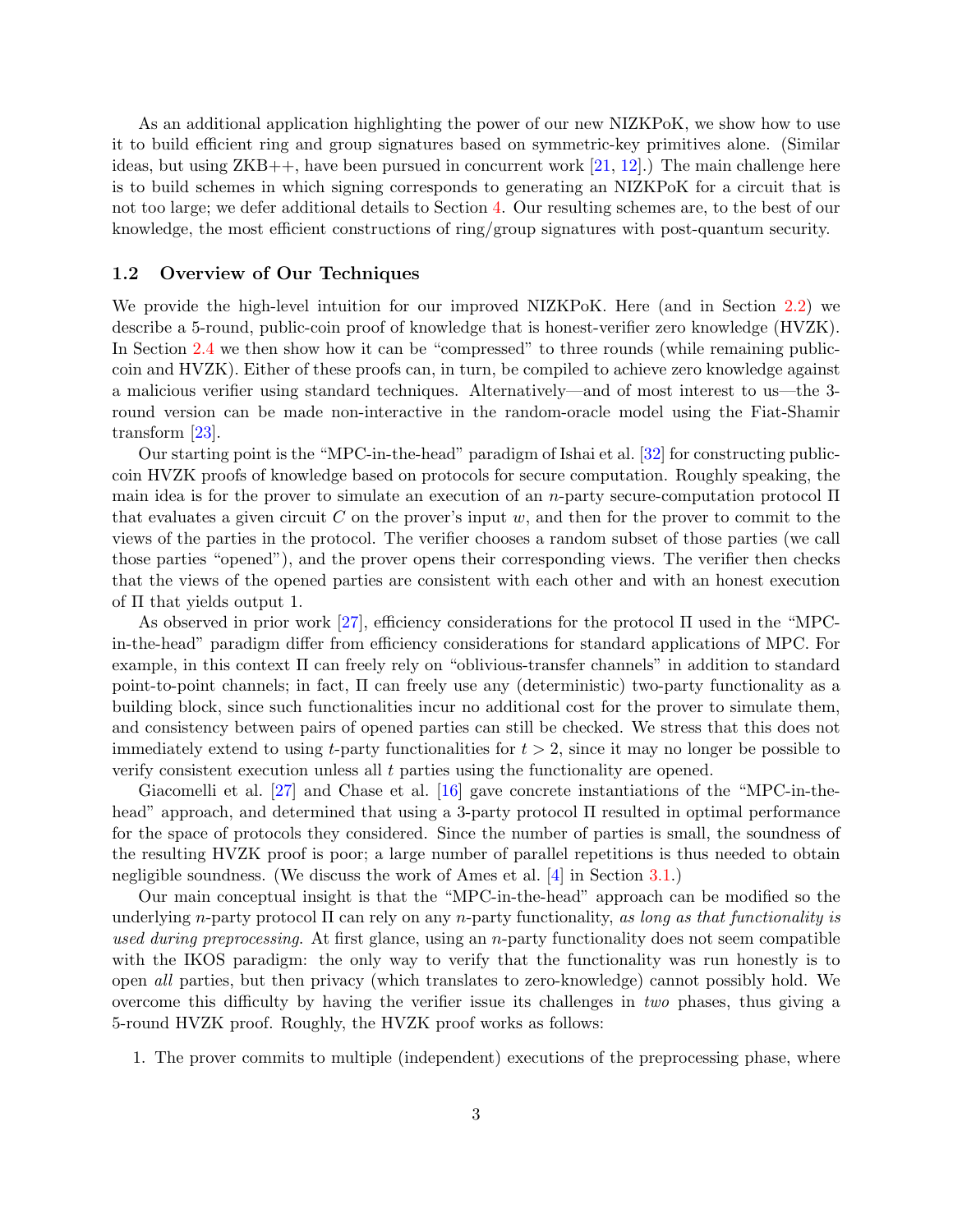each commitment also commits to the state of each party at the end of that phase.

- 2. The verifier challenges the prover to open some of the executions of the preprocessing phase. For each challenged execution, the prover opens the state of all parties, thus allowing the verifier to check those executions.
- 3. Using each of the remaining (unchallenged) executions of the preprocessing phase, the prover simulates an execution of  $\Pi$  that evaluates C on input w. It then commits to each party's view in the protocol, including its state from the preprocessing phase.
- 4. As in the original IKOS approach, for each execution of Π the verifier chooses a random subset of the parties to open. Now, however, opening a party involves opening the commitment to that party's state following the preprocessing phase (from step 1) as well as its view in the online execution of the protocol (from step 3). The verifier then checks that all the opened parties are consistent with each other and with an honest execution of  $\Pi$  (using the state from the preprocessing phase) that yields output 1.

The fact that the *n*-party functionality is executed during a preprocessing phase is essential here; the execution of that functionality is independent of the parties' inputs, and so opening the views of all parties from the preprocessing phase does not reveal any information about  $w$ .

As a consequence of being able to rely on preprocessing, the space of possible protocols Π we can use is greatly expanded. In particular, we find that we obtain much shorter proofs by using an n-party protocol (secure against semi-honest corruption of all-but-one of the parties) with n as high as 64. The ability to rely on preprocessing is critical here: the communication complexity of traditional MPC protocols (that do not rely on preprocessing) with security against all-but-one corruption is quadratic in the number of parties, but by relying on preprocessing and broadcast we can obtain proof size independent of n.

Further optimizations and specific parameter choices for the above proof are discussed in the remainder of the paper.

#### 1.3 Outline of the Paper

In Section [2,](#page-3-0) we present the details of the MPC protocol Π we use, and describe more fully how to convert it into a 3-round, public-coin HVZK proof whose security relies on symmetric-key primitives alone. By applying the Fiat-Shamir transform to our 3-round proof, we obtain an NIZKPoK; the resulting construction is analyzed and compared to prior work in Section [3.1,](#page-11-2) where we show that it yields shorter proofs than prior work for a large range of circuit sizes. As in prior work, we can use our NIZKPoK to build a signature scheme based only on symmetric-key primitives (and hence offering "post-quantum" security); performance of this scheme is discussed in Section [3.2.](#page-15-0) We explore the applicability of our work to constructing "post-quantum" ring and group signatures in Section [4.](#page-16-0)

## <span id="page-3-0"></span>2 HVZK Proofs of Knowledge

We construct our HVZK proofs by instantiating the "MPC-in-the-head" paradigm using an MPC protocol Π designed in the preprocessing model. We first describe the MPC protocol we rely on, and then discuss how to build HVZK proofs based on it.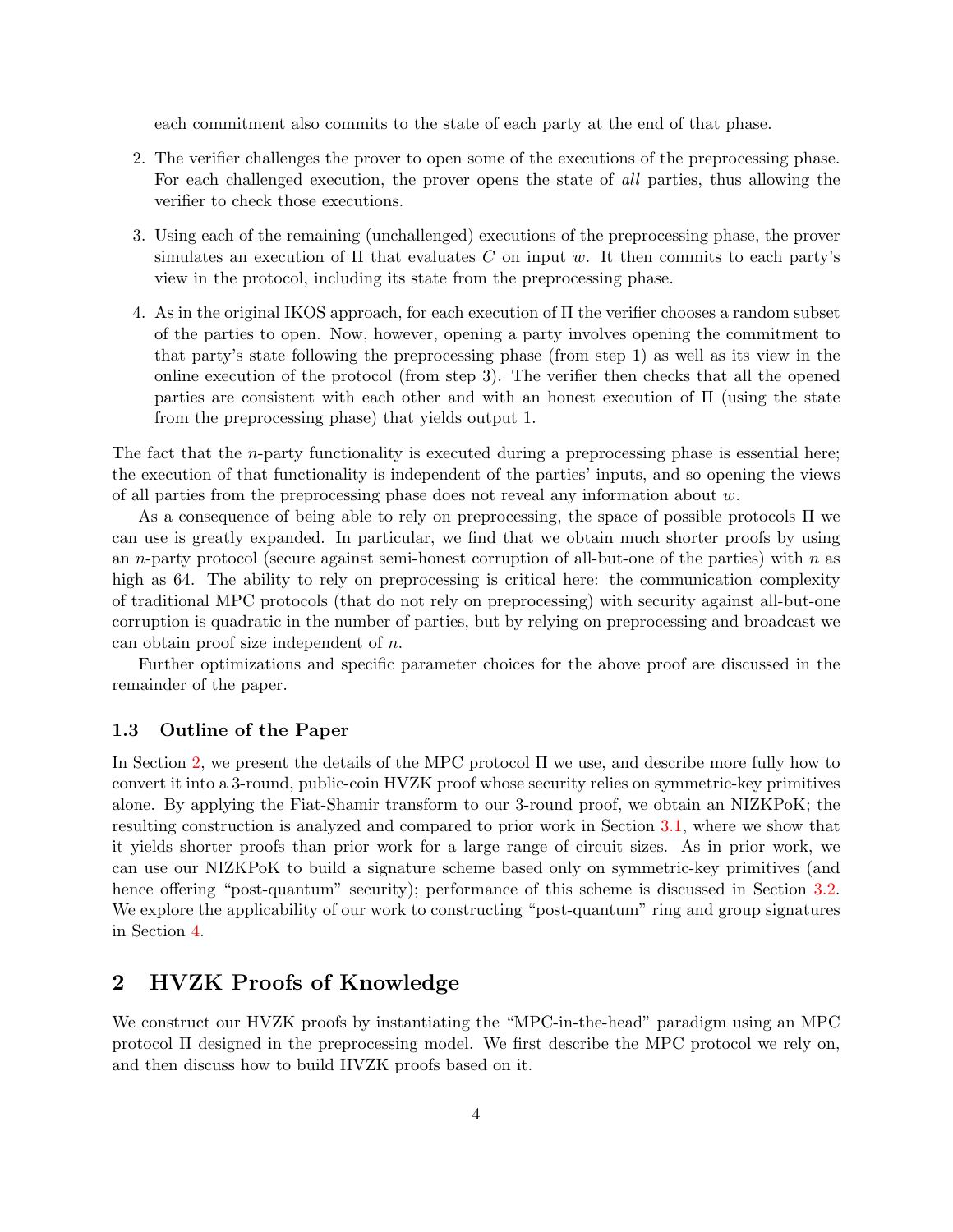**Notation.** We denote the *n*-out-of-*n* (XOR-based) secret sharing of a bit x by  $[x]$ . Throughout,  $\kappa$  and  $\rho$  denote computational and statistical security parameters, respectively. We let  $|C|$  denote the number of AND gates in a circuit C.

#### 2.1 A Suitable MPC protocol

In this section we describe an *n*-party protocol  $\Pi$  run by parties  $S_1, \ldots, S_n$  in the preprocessing model, secure against semi-honest corruption of all-but-one of the parties. The protocol is inspired by recent work of Wang et al. [\[48\]](#page-25-1).

Recall that our goal is to use this protocol to instantiate the "MPC-in-the-head" approach efficiently, and so in particular we are interested in minimizing the communication needed to verify consistency and correct computation for any  $n-1$  parties chosen by the verifier. As explained in more detail in the next section, our protocol  $\Pi$  ends up having communication comparable to the 3-party MPC protocols used by ZKBoo and ZKB++, but because we set  $n > 3$  we are able to achieve much lower soundness error per protocol execution and thus better communication complexity overall for our resulting interactive proof system.

Our protocol Π maintains the invariant that, for each wire in the circuit, the parties hold an  $n$ -out-of-n secret sharing of a random mask along with the (public) masked value of the wire. Specifically, if we let  $z_\alpha$  denote the value of wire  $\alpha$  in the circuit C when evaluated on input w, then the parties will hold  $[\lambda_{\alpha}]$  (for uniform  $\lambda_{\alpha} \in \{0,1\}$ ) along with the value  $\hat{z}_{\alpha} \stackrel{\text{def}}{=} z_{\alpha} \oplus \lambda_{\alpha}$ .

Preprocessing phase. In the preprocessing phase, shares are set up among the parties as follows. For each wire  $\alpha$  that is either an input wire of the circuit or the output wire of an AND gate, the parties are given  $[\lambda_{\alpha}]$ , where  $\lambda_{\alpha} \in \{0,1\}$  is uniform. For an XOR gate with input wires  $\alpha, \beta$  and output wire  $\gamma$ , define  $\lambda_{\gamma} \stackrel{\text{def}}{=} \lambda_{\alpha} \oplus \lambda_{\beta}$ ; note the parties can compute  $[\lambda_{\gamma}]$  locally. Finally, for each AND gate with input wires  $\alpha, \beta$ , the parties are given  $[\lambda_{\alpha,\beta}]$ , where  $\lambda_{\alpha,\beta} \stackrel{\text{def}}{=} \lambda_{\alpha} \cdot \lambda_{\beta}$ .

A key observation is that the shares of the  $\{\lambda_{\alpha}\}\$ are uniform, and so can be generated by having each party  $S_i$  apply a pseudorandom generator to a short, random seed seed<sub>i</sub> given to that party, and then (implicitly) defining the  $\{\lambda_{\alpha}\}\$  based on the resulting shares. All-but-one of the shares of the  $\{\lambda_{\alpha,\beta}\}$  can also be generated in this way, but the final share is constrained by the values of  $\lambda_{\alpha}, \lambda_{\beta}$ . To ensure that the shares of the  $\{\lambda_{\alpha,\beta}\}\$ are correct,  $S_n$  can be given an additional  $|C|$ "correction bits" that determine its share of  $\lambda_{\alpha,\beta}$  for each AND gate with input wires  $\alpha,\beta$ .

To summarize: each  $S_i$  is given a  $\kappa$ -bit seed seed<sub>i</sub>  $\in \{0,1\}^{\kappa}$ , and  $S_n$  is additionally given  $|C|$ bits denoted by  $aux_n$ . We refer to this information as the *state* of the parties, and denote the state of  $S_i$  by state<sub>i</sub>. In the online phase of the protocol, each party  $S_i$  uses seed<sub>i</sub> to generate its shares of the  $\{\lambda_{\alpha}\}\$ ; for  $1 \leq i \leq n-1$ , party  $S_i$  also uses seed<sub>i</sub> to generate its shares of the  $\{\lambda_{\alpha,\beta}\}\$ . Party  $S_n$ uses  $\mathsf{aux}_n$  as its shares of the  $\{\lambda_{\alpha,\beta}\}.$ 

Protocol execution. Note that in our setting, where all parties are semi-honest, we can perform public reconstruction of a shared value  $[x]$  by simply having each party broadcast its share.

We assume the parties begin the protocol holding a masked value  $\hat{z}_{\alpha}$  for each input wire  $\alpha$ . (In our context these masked values will be provided to the parties by the prover who is simulating execution of the protocol.) These masked values, along with the corresponding  $\{\lambda_{\alpha}\}\right$ , define an effective input to the protocol. During the online phase of the protocol, the parties inductively compute  $\hat{z}_{\alpha}$  for all wires in the circuit. Specifically, for each gate of the circuit with input wires  $\alpha, \beta$  and output wire  $\gamma$ , where the parties already hold  $\hat{z}_{\alpha}, \hat{z}_{\beta}$ , the parties do: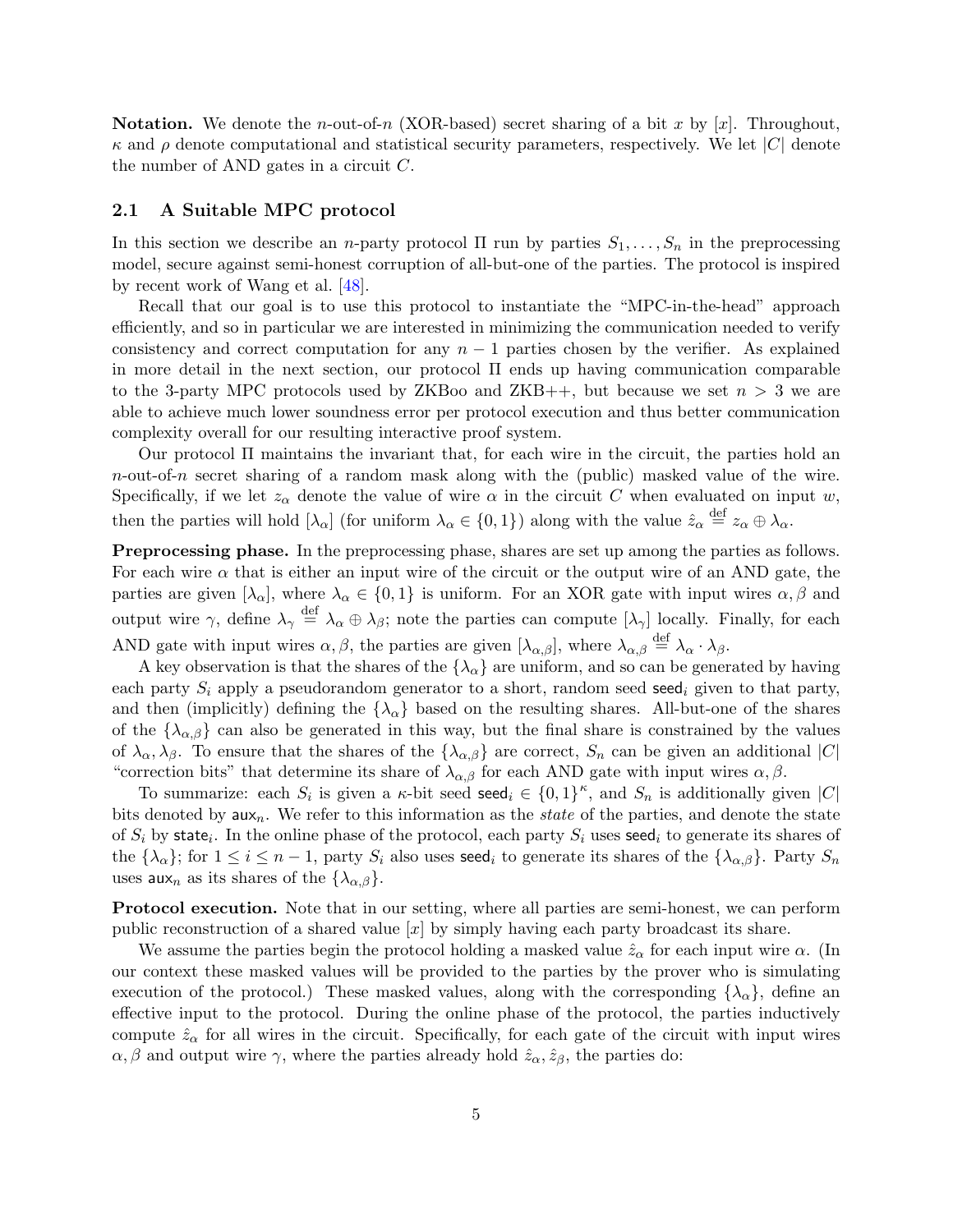- If the gate is an XOR gate, then the parties locally compute  $\hat{z}_{\gamma} := \hat{z}_{\alpha} \oplus \hat{z}_{\beta}$ .
- If the gate is an AND gate, the parties locally compute

$$
[s] := \hat{z}_{\alpha}[\lambda_{\beta}] \oplus \hat{z}_{\beta}[\lambda_{\alpha}] \oplus [\lambda_{\alpha,\beta}] \oplus [\lambda_{\gamma}],
$$

and then publicly reconstruct s. Finally, they compute  $\hat{z}_{\gamma} := s \oplus \hat{z}_{\alpha} \hat{z}_{\beta}$ . One can verify that  $\hat{z}_{\gamma} = z_{\gamma} \oplus \lambda_{\gamma}.$ 

Once the parties have computed  $\hat{z}_{\alpha}$  for the output wire  $\alpha$ , the output value  $z_{\alpha}$  is computed by publicly reconstructing  $\lambda_{\alpha}$  and then setting  $z_{\alpha} := \hat{z}_{\alpha} \oplus \lambda_{\alpha}$ .

We remark that the online phase of this protocol is deterministic. Also observe that all communication is due to share reconstruction: for a circuit with  $|C|$  AND gates, at most  $|C| + 1$ share reconstructions are needed. We will see in the following sections that these properties are advantageous for our application.

#### <span id="page-5-0"></span>2.2 Our Basic HVZK Proof

In this section we describe a basic, 5-round HVZK proof based on the MPC protocol from the previous section. We defer discussion of further optimizations to the following section, and a description of a 3-round variant to Section [2.4.](#page-11-1)

Notation. In this section,  $H$  is a collision-resistant hash function. (Later in the paper, we will model H as a random oracle.) We let  $Com$  denote a non-interactive<sup>[2](#page-5-1)</sup> commitment scheme, where a commitment to a value x is generated by choosing a uniform  $r \in \{0,1\}^{\kappa}$  and computing com :=  $\text{Com}(x; r)$ ; decommitment is done by simply revealing x and r. Computational binding and hiding suffices.

Overview. Recall from Section [1.2](#page-2-0) that, because we rely on an MPC protocol Π designed in the preprocessing model, we modify the "MPC-in-the-head" approach and construct a 5-round proof of the following format: First, the prover commits to  $m$  executions of the preprocessing phase, where each such commitment includes a commitment to the state of each party. The verifier then challenges the prover to open all-but-one of those executions, and verifies that all the state information given to the parties in the opened executions is correct. The remaining (unopened) execution of the preprocessing phase is then used by the prover to simulate the online phase of the  $n$ -party protocol  $\Pi$  on a shared input w, and the prover commits to the view of each party in this execution. The verifier then chooses all-but-one of the parties to be opened; for each opened party, the prover opens that party's state from the preprocessing phase as well as its view from the online phase. The verifier then checks consistency of the parties' views as well as correct behavior. We provide details about each of these steps next.

Checking the preprocessing phase. Recall from the previous section that, following the preprocessing phase, the state of party  $S_i$  for  $1 \leq i \leq n-1$  is a seed seed<sub>i</sub>, while the state of party  $S_n$  is a seed seed<sub>n</sub> along with a |C|-bit string  $aux_n$ . Thus, in a naive implementation of the idea outlined above, for each execution of the preprocessing phase the prover would send  $(\text{com}_1, \ldots, \text{com}_n)$ , where  $\mathsf{com}_i$  is a commitment to the state of  $S_i$ . Then, for each challenged execution of the preprocessing phase, the prover would send  $\mathsf{seed}_1, \ldots, \mathsf{seed}_n, \mathsf{aux}_n, r_1, \ldots, r_n$ , where  $r_i$  denotes the randomness

<span id="page-5-1"></span><sup>&</sup>lt;sup>2</sup>We could also use a two-round commitment scheme by adding one additional round to the proof system.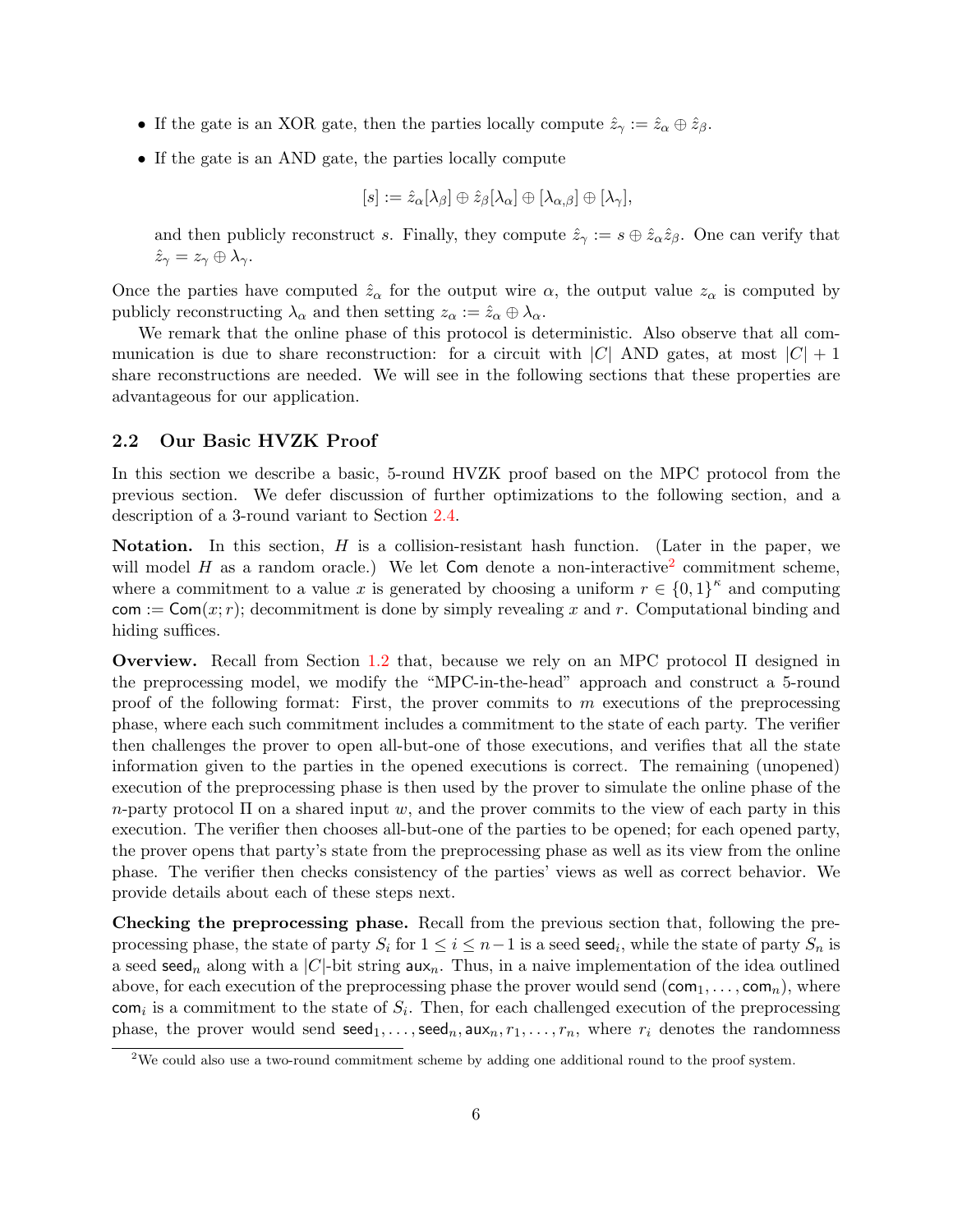#### An HVZK proof

<span id="page-6-0"></span>**Inputs:** Both parties have a circuit C; the prover also holds w with  $C(w) = 1$ . Values  $m, n$ are parameters of the protocol.

**Round 1** For each  $j \in [m]$ , the prover emulates the preprocessing phase as follows:

- 1. Choose uniform seed<sup>\*</sup><sub>j</sub>  $\in \{0,1\}^k$  and use it to generate values seed<sub>j,1</sub>,  $r_{j,1}$ , ..., seed<sub>j,n</sub>,  $r_{j,n}$ . Also compute  $\text{aux}_{j,n} \in \{0,1\}^{|C|}$  as described in the text. For  $i =$  $1, \ldots, n-1$ , let state $j,i := \mathsf{seed}_{j,i}$ ; let state $j,n := \mathsf{seed}_{j,n} || \mathsf{aux}_{j,n}.$
- 2. For  $i \in [n]$ , compute com $_{i,i} := \textsf{Com}(\textsf{state}_{i,i}; r_{i,i}).$
- 3. Compute  $h_j := H(\text{com}_{j,1}, \ldots, \text{com}_{j,n}).$

Compute  $h := H(h_1, \ldots, h_m)$  and send h to the verifier.

**Round 2** The verifier chooses uniform  $c \in [m]$  and sends it to the prover.

**Round 3** The prover sends  $\{\text{seed}^*_j\}_{j\neq c}$  to the verifier.

The prover simulates the online phase of the *n*-party protocol  $\Pi$  (as described in the text) using the state generated by the cth preprocessing phase, beginning by computing the masked values  $\{\hat{z}_{\alpha}\}$  for the input wires (based on w and the  $\{\lambda_{\alpha}\}$  defined by the cth preprocessing phase). Let  $\text{message}$  denote the messages broadcast by  $S_i$  in the protocol execution. The prover sends the initial masked values  $\{\hat{z}_{\alpha}\}\$ as well as  $h' := H(\mathsf{msgs}_1, \dots, \mathsf{msgs}_n)$  to the verifier.

**Round 4** The verifier chooses uniform  $p \in [n]$  and sends it to the prover.

**Round 5** The prover sends  $\{\textsf{state}_{c,i}, r_{c,i}\}_{i \neq p}, \textsf{com}_{c,p}, \text{and } \textsf{msgs}_p.$ 

**Verification** The verifier accepts iff all the following checks succeed:

- 1. For  $i \neq p$ , the verifier uses state<sub>c,i</sub> and  $r_{c,i}$  to compute com<sub>c,i</sub>. It then computes  $h_c := H(\mathsf{com}_{c,1}, \ldots, \mathsf{com}_{c,n}).$
- 2. For  $j \neq c$ , the verifier uses seed<sup>\*</sup><sub>j</sub> to compute  $h_j$  as an honest prover would. It then checks that  $h \stackrel{?}{=} H(h_1, \ldots, h_m)$ .
- 3. The verifier simulates the online phase of  $\Pi$  among the  $\{S_i\}_{i\neq p}$  using  $\{\text{state}_{c,i}\}_{i\neq p}$ , masked input-wire values  $\{\hat{z}_\alpha\}$ , and  ${\sf msgs}_p$ . This yields  $\{{\sf msgs}_i\}_{i\neq p}$  and an output bit *b*. The verifier checks that  $b = 1$ .
- 4. The verifier checks that  $h' \stackrel{?}{=} H(\mathsf{msgs}_1, \dots, \mathsf{msgs}_n)$ .

Figure 1: Our basic HVZK proof.

used for the ith commitment. For the unchallenged execution (used for the subsequent execution of Π), the prover will be able to decommit to the states of any subset of the parties. The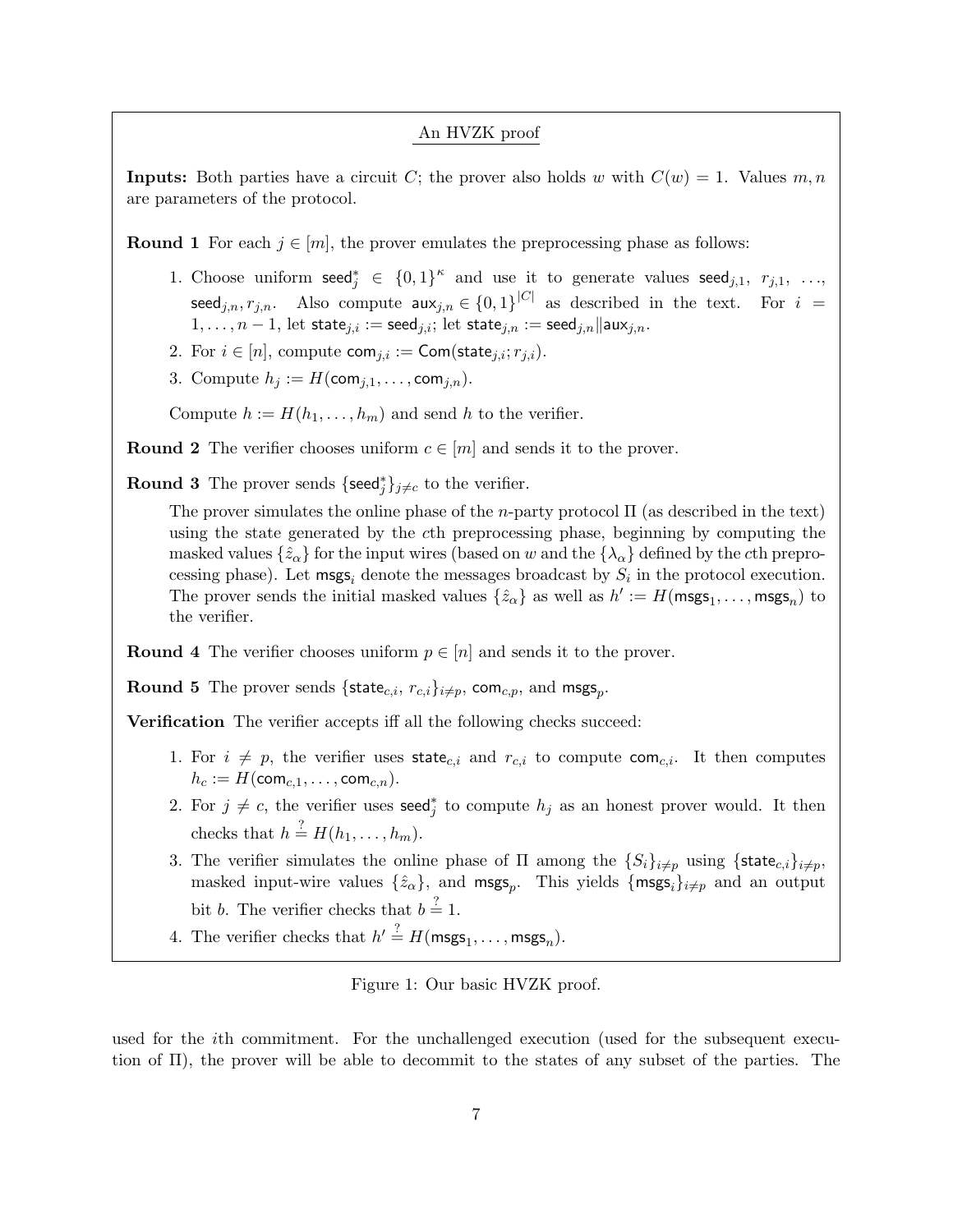communication complexity of this approach is  $O(m|C| + mn\kappa)$ .

We improve the communication complexity in several ways (cf. Round 1 and steps (1) and (2) of verification in Figure [1\)](#page-6-0):

- 1. The prover computes  $H(\text{com}_1, \ldots, \text{com}_n)$ , and then sends the hash of the results from all m executions; thus, it sends just a single hash value to the verifier.
- 2. When opening a challenged execution, it is unnecessary for the prover to send  $\mathsf{aux}_n$  since the correct value of  $aux_n$  can be computed from  $seed_1, \ldots, seed_n$ . This gives an asymptotic improvement in the communication in this step.
- 3. By generating the  $\{\text{seed}_i\}$  and the  $\{r_i\}$  from a "master" seed seed<sup>\*</sup>  $\in \{0,1\}^{\kappa}$ , the prover can open a challenged execution of the preprocessing phase by simply sending seed<sup>\*</sup>.

The overall communication complexity of the initial checking phase can thus be reduced to  $O(m\kappa)$ , which is independent of  $|C|$  and n.

Checking the online execution. An execution of our protocol proceeds gate-by-gate, with the processing of each AND gate requiring reconstruction of one shared value. Although the communication complexity of share reconstruction in our protocol is n bits (one bit per party), for our purposes we do not need the prover to send  $n$  bits per gate in order to prove consistent execution. This is because the verifier only needs to obtain the protocol messages sent by the (single) unopened party in order to check the execution of the  $n-1$  opened parties. Thus, it suffices for the prover to send just a single bit per AND gate.

In addition to the protocol messages sent by the unopened party, the prover also needs to reveal the state (from the preprocessing phase) of every opened party. For each opened party  $S_i$ ,  $i \neq n$ , this involves just  $O(\kappa)$  bits; if  $S_n$  is opened then this requires  $|C| + O(\kappa)$  bits due to aux<sub>n</sub>. In either case the marginal communication complexity per AND gate is *independent* of the number of parties n.

The above ideas (with a few optimizations) are encapsulated in Figure [1.](#page-6-0) Security of the scheme is given by the following theorem.

<span id="page-7-0"></span>**Theorem 2.1.** Let H be collision-resistant, and Com be a secure commitment scheme. The protocol in Figure [1](#page-6-0) is an honest-verifier ZKPoK with soundness/knowledge error  $\max\{\frac{1}{m},\frac{1}{n}\}.$ 

Proof. Completeness of the protocol is immediate, and we thus focus on proving honest-verifier zero knowledge and soundness.

Honest-verifier zero knowledge follows easily from semi-honest security of Π (for corruption of any  $n-1$  parties) and hiding of the commitment scheme. Specifically, if we let  $\mathsf{Sim}_{\Pi}$  denote a simulator for Π, then we can construct an honest-verifier zero-knowledge simulator for our protocol as follows:

- Choose uniform  $c \in [m]$  and  $p \in [n]$ .
- Run Sim<sub>II</sub> to simulate the views of parties  $\{S_i\}_{i\neq p}$  in an execution of  $\Pi$  when evaluating C with output 1. This results in values  $\{\text{state}_i\}_{i\neq p}$ , masked input-wire values  $\{\hat{z}_\alpha\}$ , and msgs<sub>p</sub>. From the respective views,  $\{\text{msgs}_i\}_{i\neq p}$  can be computed. The simulator computes h' as the honest prover would.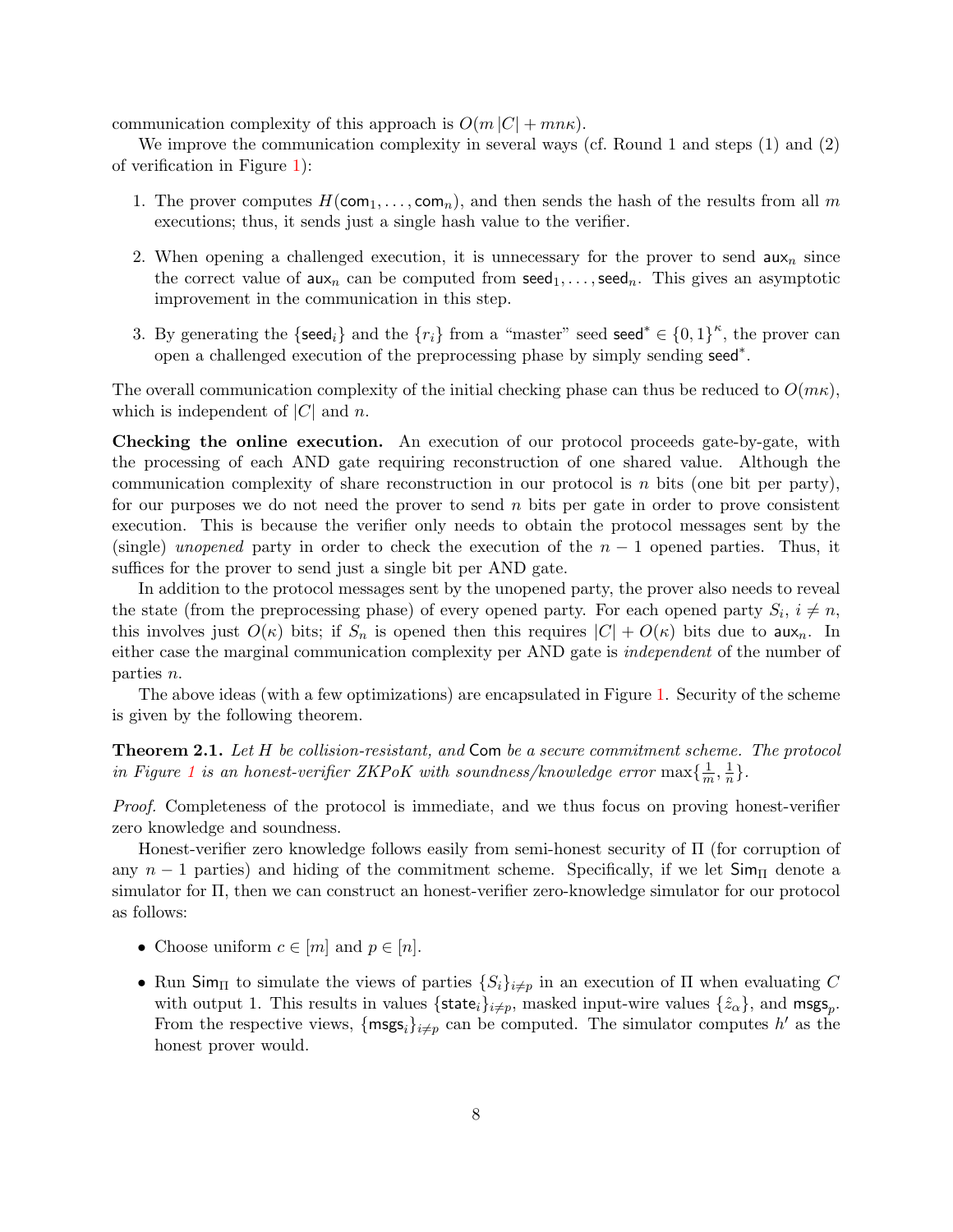- For  $j \neq c$ , the simulator computes  $h_j$  exactly as the honest prover would. For  $i \neq p$ , the simulator sets state<sub>c,i</sub> := state<sub>i</sub>, chooses uniform  $r_{c,i}$ , and computes  $\mathsf{com}_{c,i}$  as the honest prover would. It computes  $com_{c,p}$  as a commitment to a 0-string of the appropriate length. It then computes  $h_c$  and h as the honest prover would.
- The simulator outputs the transcript with h, c, {seed<sup>\*</sup>} $_{j\neq c}$ , { $\hat{z}_{\alpha}$ }, h', p, {state<sub>c,i</sub>,  $r_{c,i}$ }<sub>i $\neq p$ </sub>,  $\mathsf{com}_{c,p}, \text{ and } \mathsf{msgs}_p.$

A straightforward hybrid argument shows that transcripts output by the simulator are computationally indistinguishable from transcripts of real executions of the protocol with an honest verifier.

We next show that given accepting transcripts for challenges  $(c, p)$ ,  $(c', \star)$ , and  $(c, p')$ , with  $c \neq c'$ and  $p \neq p'$ , it is possible to extract a witness w for which  $C(w) = 1$  unless there is a hash collision or binding of the commitment scheme fails. It follows using standard techniques that the protocol has soundness/knowledge error  $\max\{\frac{1}{m},\frac{1}{n}\}.$ 

In the discussion that follows we assume for simplicity that no hash collisions occur and that binding of the commitment scheme never fails. From the accepting transcript with challenges  $(c',\star)$ , we can compute for any  $c \neq c'$  values  $\mathsf{state}_{c,1}, \ldots, \mathsf{state}_{c,n}$  that are mutually consistent (i.e., are a correct outcome of the preprocessing phase); moreover, those values are equal to the corresponding values sent in round 5 of the other two accepting transcripts (with initial challenge c). These values of the state define a value  $\lambda_{\alpha}$  for each input wire  $\alpha$ ; from these and the masked inputs  $\{\hat{z}_{\alpha}\}\$ used in either of the other accepting transcripts we may compute an effective input  $w$ .

We now show that  $C(w) = 1$ :

- From the transcript with challenges  $(c, p)$ , we obtain the state of all parties besides  $S_p$ ; these will be exactly equal to the values  $\{\textsf{state}_{c,i}\}_{i\neq p}$  computed above. We also derive  $\{\textsf{msgs}_i\}_{i\in[n]}.$ Moreover, these values are all consistent with an honest execution of  $\Pi$  by parties  $\{S_i\}_{i\neq p}$ resulting in output 1.
- From the transcript with challenges  $(c, p')$ , we can obtain {state<sub>c,i}i $\neq p'$ </sub> along with protocol messages  ${\{\text{msgs}_i\}_{i\in[n]}}$  that must be equal to those obtained above. These values are consistent with an honest execution of  $\Pi$  by parties  $\{S_i\}_{i \neq p'}$  resulting in output 1.

Since the masked input-wire values  $\{\hat{z}_{\alpha}\}$  are fixed in the above, the  $\{\text{state}_{c,i}\}_{i\in[n]}$  and the  $\{\text{msgs}_i\}_{i\in[n]}$ must all be mutually consistent with an honest execution of Π, beginning with correct state and effective input w, resulting in output 1. This implies  $C(w) = 1$ .  $\Box$ 

#### 2.3 Additional Optimizations

Here we describe some additional optimizations that can be used to further improve the concrete performance of our protocol.

Reducing the number of random seeds. In the cth emulation of the preprocessing phase, the prover generates n seeds  $\mathsf{seed}_{c,1}, \ldots, \mathsf{seed}_{c,n}$  from a master seed  $\mathsf{seed}_c^*$ , commits to the n generated seeds, and then sends  $n-1$  of those seeds to the verifier. The second step requires  $(n-1) \cdot \kappa$  bits of communication.

Motivated by the NNL scheme for stateless revocation [\[39\]](#page-24-7), we observe that we can reduce the communication by generating the seeds in a more structured way. Namely, imagine labeling the root of a binary tree of depth  $\log n$  with  $\operatorname{seed}^*_{c}$ , and then inductively labeling the children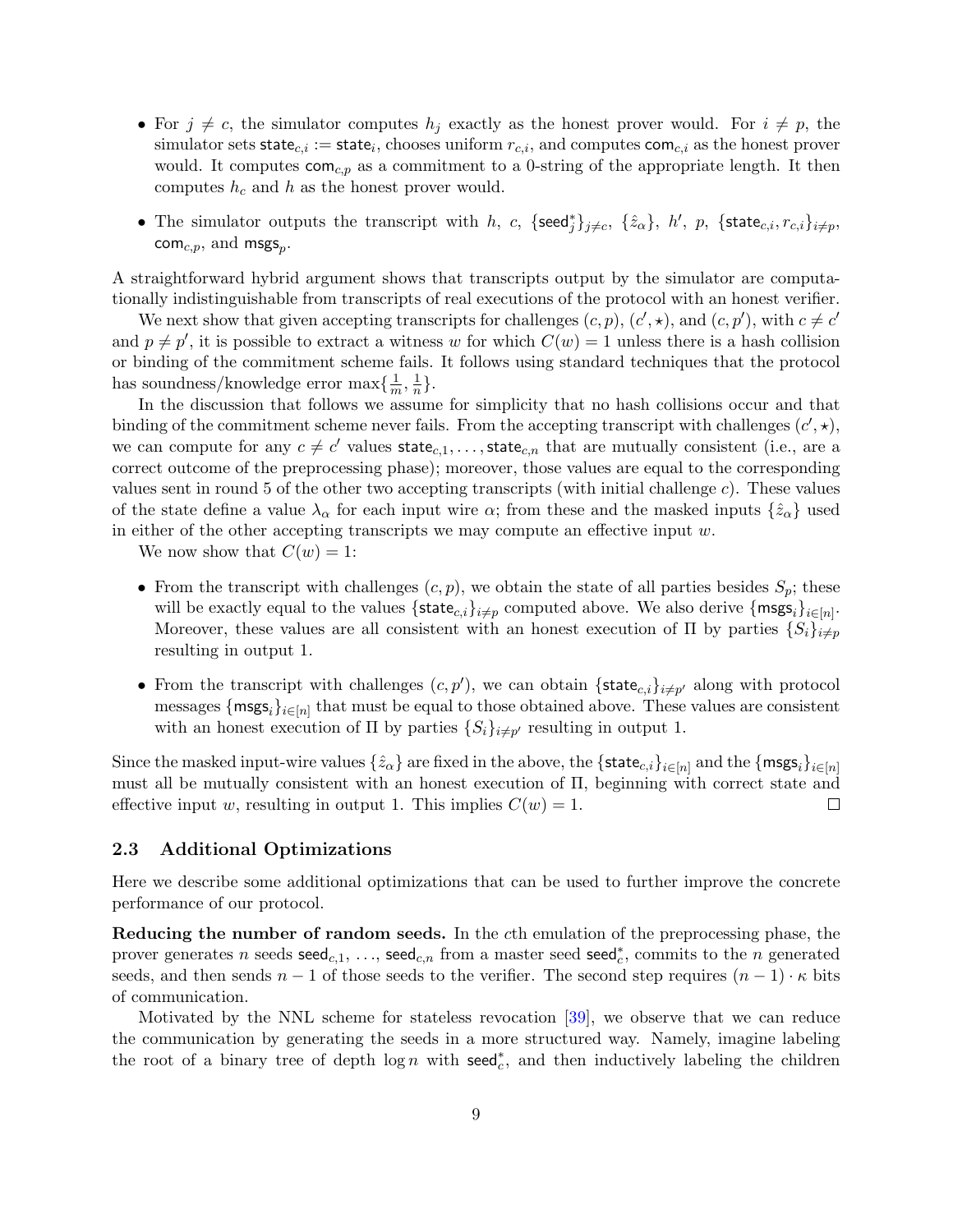<span id="page-9-0"></span>

| $\rho = 128$ |  |  |  |  |  | $\rho = 256$ |  |                                             |  |
|--------------|--|--|--|--|--|--------------|--|---------------------------------------------|--|
|              |  |  |  |  |  |              |  | n 4 8 16 32 64 128 4 8 16 32 64 128         |  |
|              |  |  |  |  |  |              |  | 1024 1662 2540 16 156 33781 1024 1662 2540  |  |
|              |  |  |  |  |  |              |  | $\tau$ 65 44 33 27 23 20 129 87 65 53 44 38 |  |

Table 1: Sample values of M, n, and  $\tau$  to achieve statistical security  $\rho \in \{128, 256\}$ . M is the number of executions simulated by the prover; n is number of parties in the MPC protocol;  $\tau$  is the number of executions of the online phase of the MPC protocol.

of each node with the output of a pseudorandom generator applied to the node's label. The  $\{\mathsf{seed}_{c,i}\}_{i\in[n]}$  will be the labels of the n leaves of the tree. To reveal  $\{\mathsf{seed}_{c,i}\}_{i\neq p}$ , it suffices to reveal the labels on the siblings of the path from the root of the tree to leaf  $p$ . Those labels allow the verifier to reconstruct  $\{\text{seed}_{c,i}\}_{i\neq p}$  while still hiding seed<sub>c,p</sub>. Applying this optimization reduces the communication complexity to  $\kappa \cdot \log n$  for revealing the seeds used by the  $n-1$  opened parties.

We can, in fact, apply the same idea to the master seeds  $\{\text{seed}_j^*\}_{j=1}^m$  used for the different emulations of the preprocessing phase; this reduces the communication required to reveal all-butone of those seeds in Round 3 from  $(m - 1) \cdot \kappa$  bits to  $\kappa \cdot \log m$  bits. Looking ahead to the next optimization, we remark that we are not limited to revealing all-but-one of the leaf labels; more generally, the scheme just described supports revealing all-but- $\tau$  of the leaf labels using communication at most  $\kappa \cdot \tau \log \frac{m}{\tau}$  bits (cf. [\[39\]](#page-24-7)).

Beating parallel repetition. The basic protocol analyzed in the previous section has soundness error max $\{\frac{1}{m},\frac{1}{n}\}\;$  we can achieve soundness error  $2^{-\rho}$  by running  $\tau = \frac{\rho}{\log \min}$  $\frac{\rho}{\log \min\{m,n\}}$  independent, parallel repetitions of the basic protocol. This would require  $\tau m$  emulations of the preprocessing phase, followed by  $\tau$  executions of an *n*-party protocol.

We can do better by performing a more general cut-and-choose over the emulations of the preprocessing phase. That is, the prover now runs  $M$  emulations of the preprocessing phase and the verifier selects  $M - \tau$  of those to check; the remaining  $\tau$  executions of the preprocessing phase are then used to run  $\tau$  (independent) instances of  $\Pi$ . Each of those instances of  $\Pi$  is then verified by revealing the view of all-but-one party as before. If a cheating prover generates  $k \geq M - \tau$ correct emulations of the preprocessing phase and  $M - k$  incorrect emulations, then its probability of successfully passing the first phase of the proof is at most  $\binom{k}{M}$  $\binom{k}{M-\tau}$  ·  $\binom{M}{M-\tau}^{-1}$ ; conditioned on passing the first phase, its probability of passing the second phase is at most  $1/n^{k-M+\tau}$ . The soundness error is therefore

$$
\epsilon(M,n,\tau) \stackrel{\text{def}}{=} \max_{M-\tau \le k \le M} \left\{ \frac{\binom{k}{M-\tau}}{\binom{M}{M-\tau} \cdot n^{k-M+\tau}} \right\}.
$$
 (1)

In Table [1](#page-9-0) we show some values of M, n, and  $\tau$  that give soundness  $2^{-128}$  or  $2^{-256}$ . (In each case, for fixed choice of n we find  $M, \tau$  with minimum  $\tau$  for which  $\epsilon(M, n, \tau)$  is below the desired soundness error.) For an interactive protocol, soundness  $2^{-40}$  may be sufficient; however, for our later applications to non-interactive protocols better soundness is needed.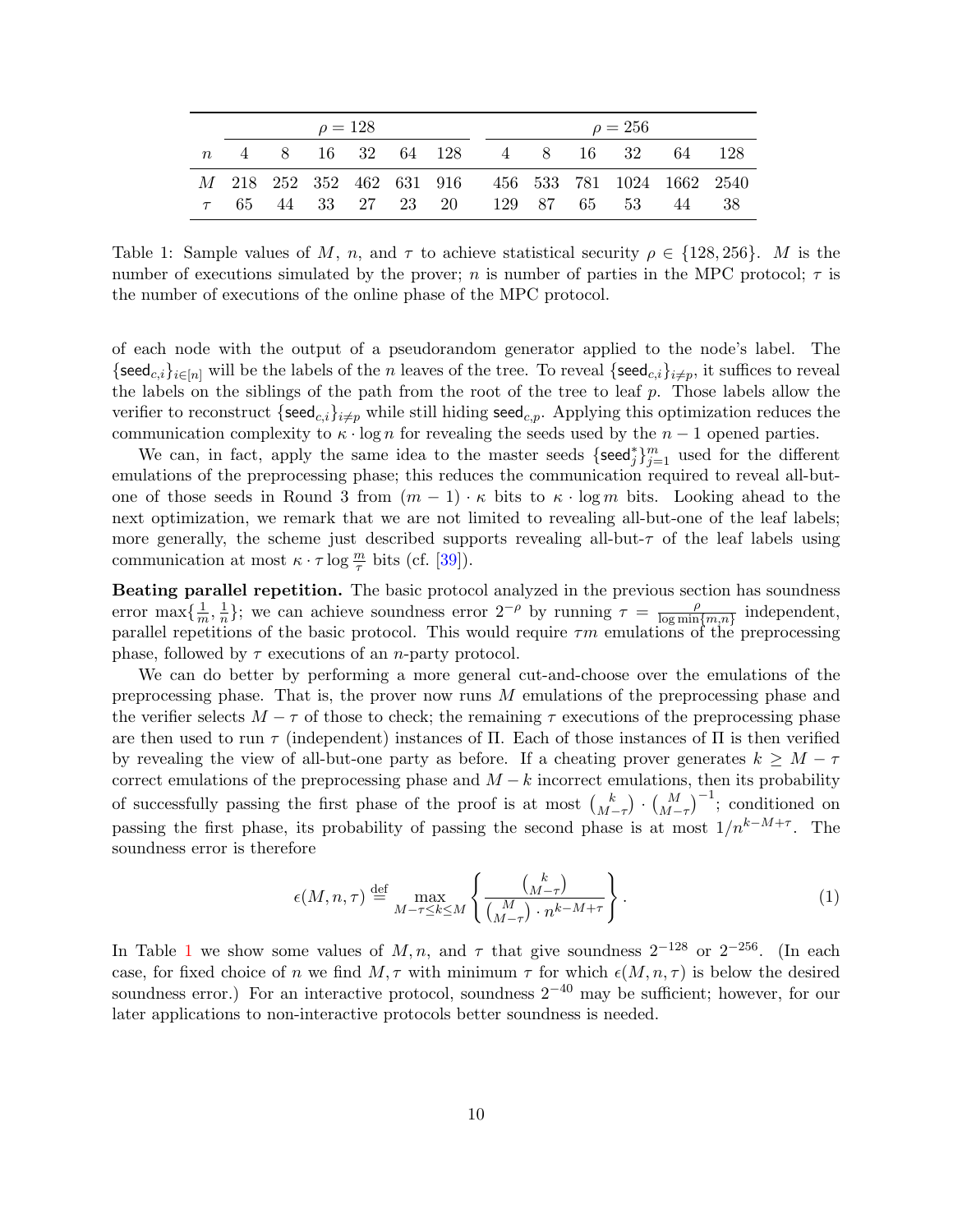#### A 3-round HVZK proof

<span id="page-10-0"></span>**Inputs:** Both parties have a circuit C; the prover also holds w with  $C(w) = 1$ . Values  $M, n, \tau$ are parameters of the protocol.

**Round 1** For each  $j \in [M]$ , the prover does:

- 1. Choose uniform seed<sup>\*</sup><sub>j</sub>  $\in \{0,1\}^{\kappa}$  and use it to generate values seed<sub>j,1</sub>,  $r_{j,1}$ , ..., seed<sub>j,n</sub>,  $r_{j,n}$ . Also compute  $\text{aux}_j \in \{0,1\}^{|C|}$  as described in the text. For  $i = 1, \ldots, n-1$ , let state $j, i := \text{seed}_{j,i}$ ; let state $j, n := \text{seed}_{j,n}$ ||aux<sub>j</sub>.
- 2. For  $i \in [n]$ , compute com $_{i,i} := \textsf{Com}(\textsf{state}_{j,i}; r_{j,i}).$
- 3. The prover simulates the online phase of the n-party protocol  $\Pi$  (as described in the text) using  $\{\text{state}_{j,i}\}_i$ , beginning by computing the masked inputs  $\{\hat{z}_{j,\alpha}\}\)$  (based on w and the  $\{\lambda_{j,\alpha}\}\$  defined by the preprocessing). Let msgs<sub>j,i</sub> denote the messages broadcast by  $S_i$  in this protocol execution.
- 4. Let  $h_j := H(\text{com}_{j,1}, \ldots, \text{com}_{j,n})$  and  $h'_j := H(\{\hat{z}_{j,\alpha}\}, \text{msgs}_{j,1}, \ldots, \text{msgs}_{j,n}, r_j)$ , where  $r_j \in \{0,1\}^{\kappa}$  is uniform.

Compute  $h := H(h_1, \ldots, h_M)$  and  $h' := H(h'_1, \ldots, h'_M)$  and send  $h^* := H(h, h')$  to the verifier.

**Round 2** The verifier chooses a uniform  $\tau$ -sized set  $\mathcal{C} \subset [M]$  and  $\mathcal{P} = \{p_j\}_{j \in \mathcal{C}}$  where each  $p_j \in [n]$  is uniform. Send  $(C, \mathcal{P})$  to the prover.

**Round 3** For each  $j \in [M] \setminus C$ , the prover sends seed<sub>j</sub><sup>\*</sup>,  $h'_j$  to the verifier.

For each  $j \in \mathcal{C}$ , the prover sends  $\{\textsf{state}_{j,i}, r_{j,i}\}_{i \neq p_j}, \textsf{com}_{j,p_j}, \{\hat{z}_{j,\alpha}\}, r_j, \text{and } \textsf{msgs}_{j,p_j}$  to the verifier.

Verification The verifier accepts iff all the following checks succeed:

- 1. For every  $j \in \mathcal{C}$ ,  $i \neq p_j$ , the verifier uses state<sub>j,i</sub> and  $r_{j,i}$  to compute com<sub>j,i</sub>. It then computes  $h_j := H(\text{com}_{j,1}, \ldots, \text{com}_{j,n}).$
- 2. For  $j \in [M] \setminus \mathcal{C}$ , the verifier uses seed<sub>j</sub><sup>\*</sup> to compute  $h_j$  as an honest prover would. It then computes  $h := H(h_1, \ldots, h_M)$ .
- 3. For each  $j \in \mathcal{C}$ , the verifier simulates an execution of  $\Pi$  among the  $\{S_i\}_{i\neq p_j}$ using  $\{\textsf{state}_{j,i}\}_{i\neq p_j},$  masked input-wire values  $\{\hat{z}_{j,\alpha}\},$  and  $\textsf{msgs}_{j,p_j}$ . This yields  $\{\text{msgs}_i\}_{i\neq p_j}$  and an output bit b. The verifier checks that  $b = 1$  and computes  $h'_j:=H(\{\dot{\tilde{z}}_{j,\alpha}\},\mathsf{msgs}_{j,1},\ldots,\mathsf{msgs}_{j,n},r_j)$  as well as  $h':=H(h'_1,\ldots,h'_m).$
- 4. The verifier checks that  $H(h, h') \stackrel{?}{=} h^*$ .

Figure 2: Our 3-round HVZK proof.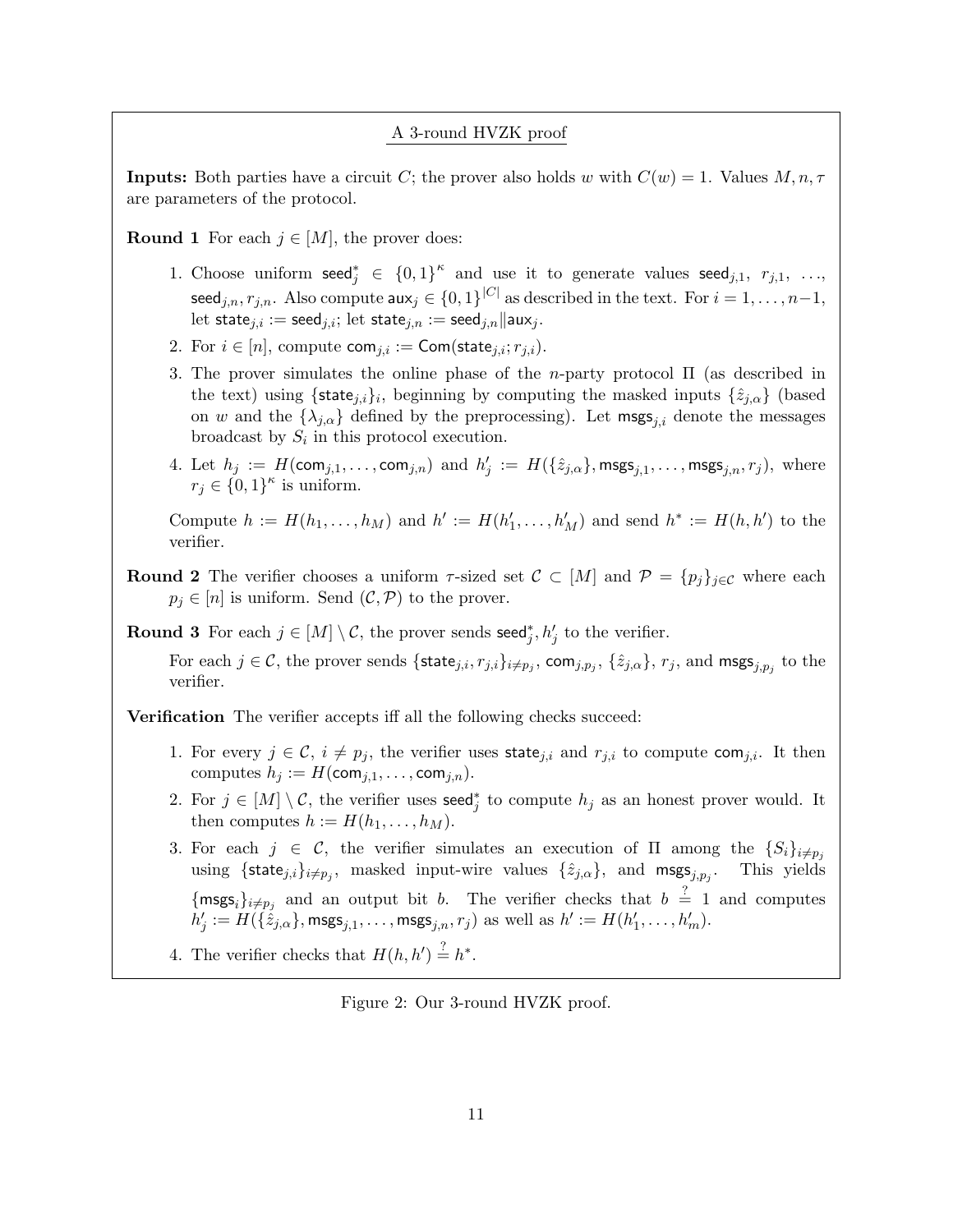#### <span id="page-11-1"></span>2.4 A 3-Round Protocol

For applications where an interactive proof suffices, the 5-round protocol described previously can be used. If a non-interactive proof is needed, however, then it is easier to start with a 3-round protocol. (Although it is possible to apply the Fiat-Shamir transform to any constant-round, public-coin, HVZK protocol [\[1\]](#page-21-2), we obtain better efficiency for a given security level by starting with a 3-round protocol.) We present a 3-round version of our proof here.

The high-level idea of our 3-round variant is to have the prover now simulate the online phase of Π for every emulation of the preprocessing phase, and then commit to all the resulting executions. The verifier then challenges the prover to open some of the preprocessing phases, as well as allbut-one party from each of the unopened preprocessing phases, as before. The modified protocol is shown in Figure [2.](#page-10-0) In that figure, we also incorporate the cut-and-choose optimization discussed in the previous section. A proof of the following theorem relies on the same ideas as in the proof of Theorem [2.1,](#page-7-0) and so is omitted.

**Theorem 2.2.** Let H be collision-resistant, and let Com be a secure commitment scheme. Then the protocol in Figure [2](#page-10-0) is an honest-verifier ZK proof of knowledge with soundness/knowledge error  $\epsilon(M, n, \tau)$ .

As mentioned in the previous section, instead of computing  $h' := H(h'_1, \ldots, h'_M)$  the prover can compute h' as the root of a Merkle tree with the  $\{h'_j\}$  as leaves. Then, in the third round it suffices for the prover to send at most  $\tau \log \frac{M}{\tau}$  values instead of sending the  $M - \tau$  values  $\{h'_j\}_{j \notin \mathcal{C}}$ . Applying this optimization, assuming commitment is done using a random oracle as described in the next section, and assuming the output length of H is  $2\kappa$  bits, the communication complexity of our protocol is at most

$$
2\kappa + \tau \cdot \log \frac{M}{\tau} \cdot 3\kappa + \tau \cdot (\kappa \log n + 2|C| + |w| + 3\kappa)
$$

bits.

### <span id="page-11-0"></span>3 Removing Interaction

In this section we describe how our 3-round protocol can be converted into a general NIZKPoK as well as a signature scheme. We also report on implementations of the resulting schemes. We implemented our protocol in  $C++$  and will make the code available as open-source. All experiments (here and in Section [4\)](#page-16-0) were carried out using a single core of an Intel Xeon E5-2666v3 CPU running at 2.9 GHz.

#### <span id="page-11-2"></span>3.1 An NIZKPoK

We can apply the Fiat-Shamir transform [\[23\]](#page-23-8) to our 3-round protocol to obtain a *non-interactive* ZKPoK. In more detail, in this modified proof system the prover will compute the first-round message as before, and then derive a challenge by hashing the first message using a hash function G modeled as a random oracle. The proof then consists of the first-round message plus the response to that challenge; it can be verified in the standard way.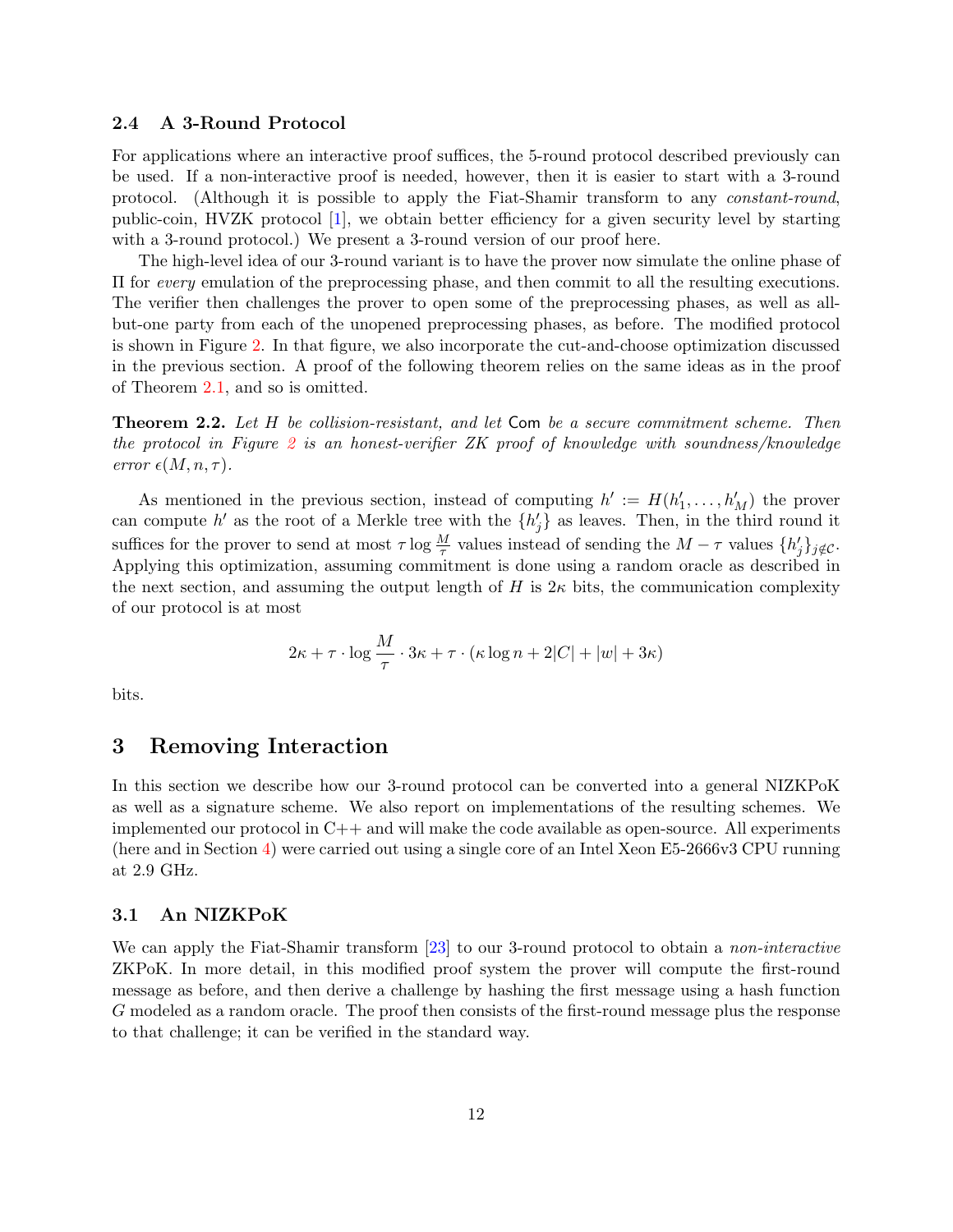<span id="page-12-0"></span>

| Circuit size: |          | 1,000                 |                  |                                                  | 10,000                 |                  | 100,000                 |                         |                     |  |
|---------------|----------|-----------------------|------------------|--------------------------------------------------|------------------------|------------------|-------------------------|-------------------------|---------------------|--|
|               | $\sigma$ | $t_{\sf total}$       | $t_{\rm online}$ | $ \sigma $                                       | $t_{\rm total}$        | $t_{\rm online}$ | $\sigma$                | $t_{\rm total}$         | $t_{\text{online}}$ |  |
| $n = 64$      |          | 37 KB 128 ms 10 ms    |                  | $136$ KB $851$ ms $220$ ms                       |                        |                  | 1126 KB 7865 ms 2207 ms |                         |                     |  |
| $n=32$        |          | 39 KB 51 ms 7 ms      |                  | $159$ KB $420$ ms $149$ ms                       |                        |                  |                         | 1351 KB 4015 ms 1498 ms |                     |  |
| $n=16$        |          | 44 KB 28 ms           | 7 ms             | $190 \text{ KB } 250 \text{ ms } 105 \text{ ms}$ |                        |                  |                         | 1652 KB 2408 ms 1039 ms |                     |  |
| $n=8$         |          | $50 \text{ KB}$ 16 ms | 4 ms             | 246KB                                            | $190 \text{ ms}$ 87 ms |                  | 2203 KB 1886 ms 883 ms  |                         |                     |  |

Table 2: Performance of our NIZKPoK. Parameters of all schemes were set to achieve 128-bit quantum security, as discussed in the text.  $|\sigma|$  is the proof size;  $t_{total}$  is the total computation time;  $t_{\text{online}}$  is the online time.

Zero-knowledge of the resulting non-interactive proof system (in the random-oracle model) follows immediately from the fact that the 3-round interactive protocol is honest-verifier zero knowledge. Soundness—or, equivalently, the fact that the proof system is a proof of knowledge—can be proved using standard results about the Fiat-Shamir transform [\[42\]](#page-25-2). Directly applying those results unfortunately results in a relatively loose concrete-security bound due to use of the "forking lemma." We discuss later how we can obtain a better concrete-security reduction.

Security against quantum algorithms. The preceding analysis assumes a classical attacker. We are not aware of any quantum attacks on our NIZKPoK that perform better than classical attacks, other than for quantum attacks on the underlying primitives (e.g., preimage attacks using Grover's algorithm, or better collision-finding attacks) that can be handled by simply increasing parameters. It is in this sense that we claim "post-quantum" security for our NIZKPoK. Nevertheless, we note that there are no known proofs of security for the Fiat-Shamir transform against quantum adversaries, except in some special cases [\[46,](#page-25-3) [18\]](#page-23-11).

It is possible to apply Unruh's transformation  $\left[45\right]$  to our 3-round proof to obtain a noninteractive scheme with provable security against quantum attacks (in the quantum random-oracle model); this was done in the Picnic submission [\[15\]](#page-22-5). We are currently exploring the impact of this on the efficiency of our scheme.

Implementation optimizations. One potential source of overhead in our scheme is the large number of parties in the underlying MPC protocol. To reduce the impact of this, we utilize bitlevel parallelization by packing all parties' shares into one word. This is efficient because most of the computations on parties' shares are identical, and therefore SIMD-friendly. This optimization works regardless of the topology of the circuit C.

Note, however, that each party's share is generated from a different seed, and so that step is not compatible with bit-packing. To address this, our implementation uses efficient bit-matrix transposition based on SSE instructions [\[47,](#page-25-5) [34\]](#page-24-8): namely, we first generate a matrix of random bits contiguously aligned in memory, where each row is generated from one random seed, and then apply bit-level matrix transposition such that each column is a word containing one share of each party. Now, operating on shares of all parties takes only one instruction.

Our MPC protocol is designed in the preprocessing model. We can leverage this feature in our resulting proof system so as to allow the prover to perform most of its computation in an offline phase before the witness is known: specifically, the prover can compute h (cf. Figure [2\)](#page-10-0) without knowledge of w. Note that for other MPC-in-the-head proof systems where the underlying MPC protocol does not use preprocessing, most of the prover's computation cannot be done before the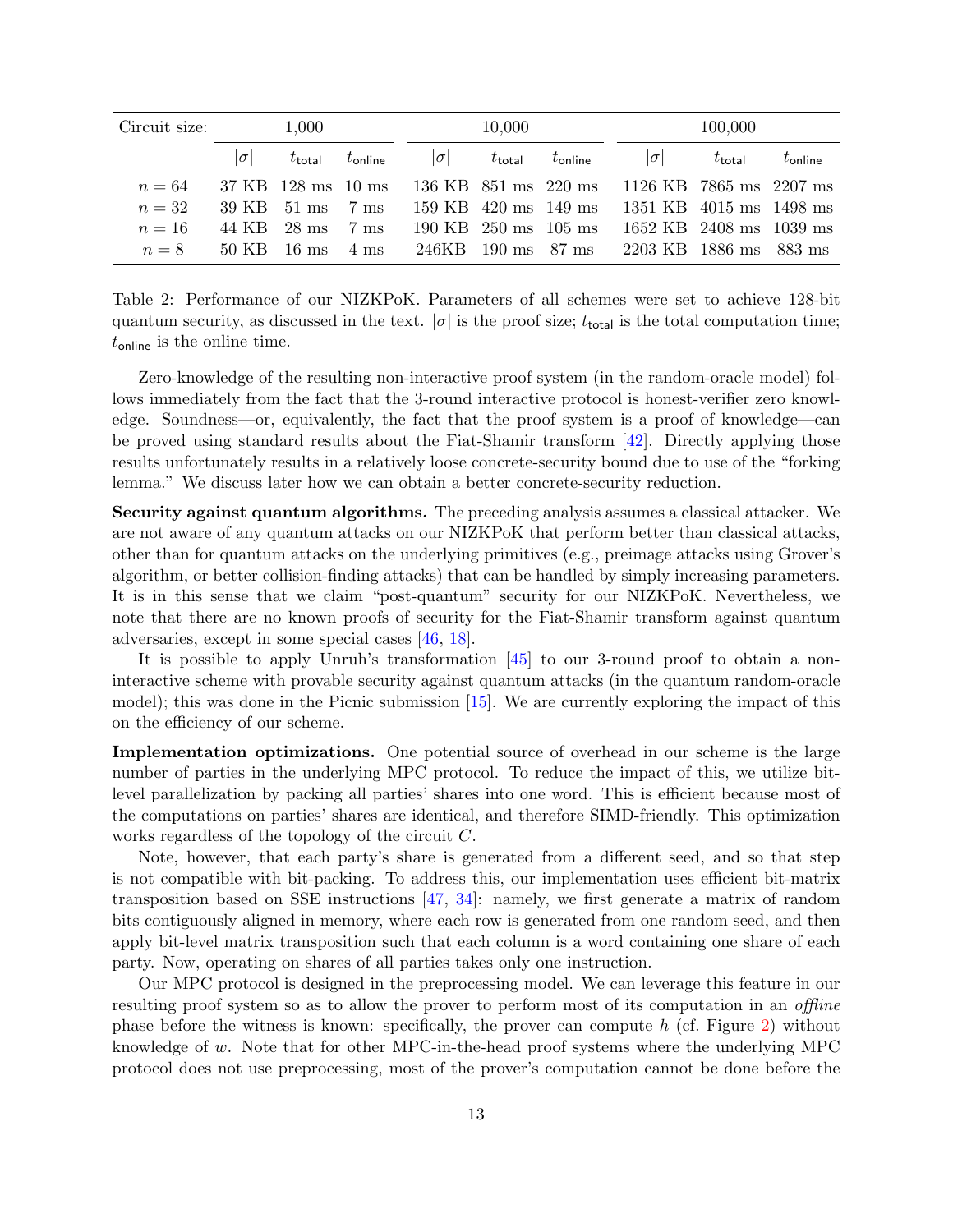witness is known because the prover cannot begin emulating the MPC protocol without knowing the witness.

Improved commitments. In our protocol we use a commitment scheme to hide the states of the parties following the preprocessing phase. If we are willing to model  $H$  as a random oracle, we can streamline things by observing that all committed values have min-entropy at least  $\kappa$ (see further discussion below) and can thus be committed by direct evaluation of  $H$  (i.e., we may set com<sub>j,i</sub> :=  $H(\text{state}_{j,i})$ ). For the same reason, we can also omit  $r_j$ . These optimizations reduce communication since no additional randomness is needed for decommitment. We use these optimizations for the performance results reported in this paper.

We stress that implementing commitments in this way is no longer zero knowledge: in particular, it is possible to verify a guess for w given  $n-1$  of the parties' states, a deterministic commitment to the remaining party's state, and the transcript of the online execution of the protocol. Nevertheless, for our primary application to signatures (where  $w$  is hard for the attacker to compute), this form of commitment suffices.

Interestingly, we observe that once commitments are done in this way, then it is possible to extract (with high probability) a valid witness  $w$  from a successful forgery without any rewinding at all; by avoiding the forking lemma, we thus obtain a tighter security reduction. In a bit more detail: consider some attacker A making  $q_G$  queries to the hash function G. (Recall G is the hash used for the Fiat-Shamir transform.) Each time  $A$  makes a query of the form  $G(h^*)$ , where  $h^*$  represents a first-round message in the 3-round protocol, the previous H-queries made by A define<sup>[3](#page-13-0)</sup> values corresponding to M executions of the entire protocol  $\Pi$  (i.e., both the preprocessing phase and the online phase). If any of those  $M$  executions is "correct," then that execution defines a value w such that  $C(w) = 1$ , i.e., a witness is extracted. Otherwise, the probability that the response to that G-query allows A to generate a valid proof is bounded by  $\epsilon(M, n, \tau)$ . The overall probability that  $A$  can generate a valid proof, yet a witness cannot be extracted, is thus dominated by  $q_G \cdot \epsilon(M, n, \tau)$ . (A full analysis would also take into account the negligible-probability events from footnote [3.](#page-13-0) Details will be given in the full version.) Chase et al. do not claim tight security for the non-interactive version of ZKB++, and this observation is, to the best of our knowledge, new to our work.

Computation/communication trade off. In Table [2](#page-12-0) we show the proof size and running time of the prover for circuits of various sizes. (A comparison to prior work is given below.) For computation time, we show both the total time  $(t_{total})$  to compute a proof, as well as the online time  $(t_{\text{online}})$ , assuming all witness-independent work is done by the prover during an offline phase. The running time of the verifier is always roughly the same as the (total) running time of the prover, and so we do not report it. In all cases we set the parameters of the protocols so as to achieve 128 bit security against known quantum attacks; in particular, we use SHA-256 as the hash function and AES-256 for pseudorandom number generation, and set  $M, n, \tau$  so that  $\epsilon(M, n, \tau) \leq 2^{-256}$ .

Interestingly, our protocol offers the ability to trade off communication and computation by varying n. We show the effect of this in Table [2.](#page-12-0) By increasing n from 8 to 64, we can reduce the proof size almost by half; however, this results in a  $4\times$  slowdown in the computation. Nevertheless, there may be applications that prefer to optimize proof length vs. computation time, or vice versa.

<span id="page-13-0"></span> ${}^{3}$ It is possible that A has not made H-queries defining those values, but in that case it is easy to see that the probability  $A$  is able to use the response from the  $G$ -query to generate a valid proof is negligible. Alternately, a hash collision would mean that the values are ill-defined; such collisions occur with negligible probability.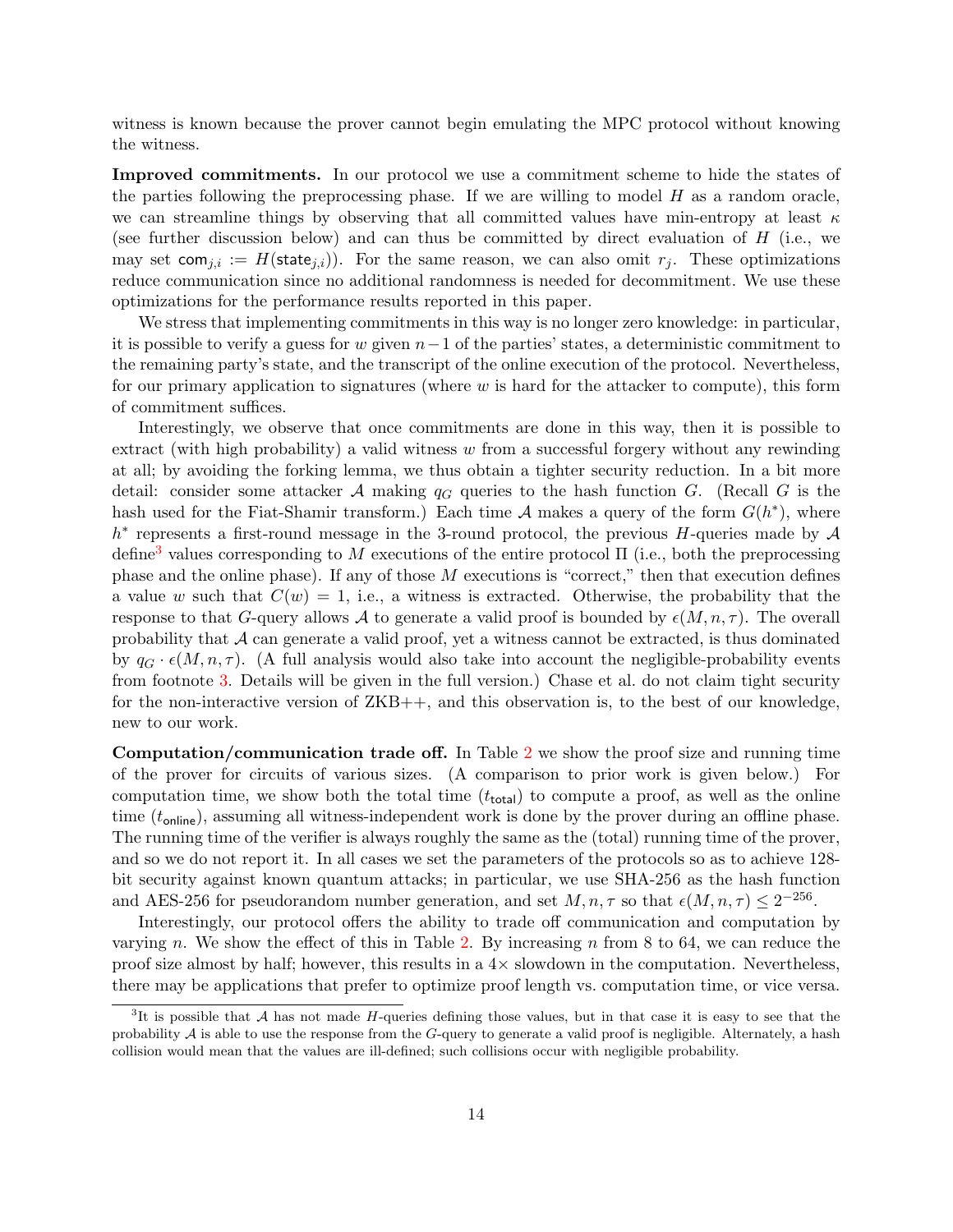<span id="page-14-0"></span>

Figure 3: Proof size of ZKB++, Ligero, and our protocols. Observe that our protocol yields the smallest proof size for circuits containing  $\approx 300-100,000$  AND gates.

<span id="page-14-1"></span>

| Scheme                                                      | $ \sigma $                                                          | Gen | Sign | Vrfv | sk | pk   | Assumption                                                                           |
|-------------------------------------------------------------|---------------------------------------------------------------------|-----|------|------|----|------|--------------------------------------------------------------------------------------|
| This paper $(n = 64)$ 38.5 KB 0.01 ms 129 ms 129 ms 32 B    |                                                                     |     |      |      |    | 64 B | random-oracle model                                                                  |
| This paper $(n = 16)$ 45.9 KB 0.01 ms 28 ms 28 ms 32 B 64 B |                                                                     |     |      |      |    |      | random-oracle model                                                                  |
| $ZKB++ [16]$                                                | $118.5 \text{ KB } 0.01 \text{ ms}$ 25 ms $17 \text{ ms}$ 32 B 64 B |     |      |      |    |      | random-oracle model                                                                  |
| SPHINCS-256 $[9]$                                           |                                                                     |     |      |      |    |      | 41 KB $-0.82$ ms $-13$ ms $-0.58$ ms $-1088$ B $-1056$ B collision-resistant hashing |

Table 3: Performance of signature schemes with 128-bit quantum security. We report times for key generation, signing, and verification, as well as the lengths of the signature  $\sigma$ , private key sk, and public key pk.

Comparison to prior work. We compare the performance of our scheme to the most relevant prior work, namely, ZKB++ and Ligero. As in those works, we view the size of the resulting proofs as the primary metric of interest and so focus on that.

At the time of this writing, neither ZKB++ nor Ligero is available as an open-source implementation: ZKB++ (and Picnic) is only available as a signature scheme rather than as a full-fledged NIZKPoK, and code for Ligero is not available. We calculate communication complexity based on equations provided in the original papers [\[16,](#page-22-4) [4\]](#page-21-1), but are unable to report on the computational time required by the other protocols.

For a circuit having |C| AND gates, the proofs in our NIZKPoK have length  $O(\kappa \cdot |C|/\log n)$ whereas those in ZKB++ have length  $O(\kappa \cdot |C|)$ . Since in our scheme n can vary (in contrast to  $ZKB++$  which fixes  $n = 3$ , we can obtain asymptotically shorter proofs. More importantly, as discussed below, we obtain concretely shorter proofs than in ZKB++ for medium-size circuits even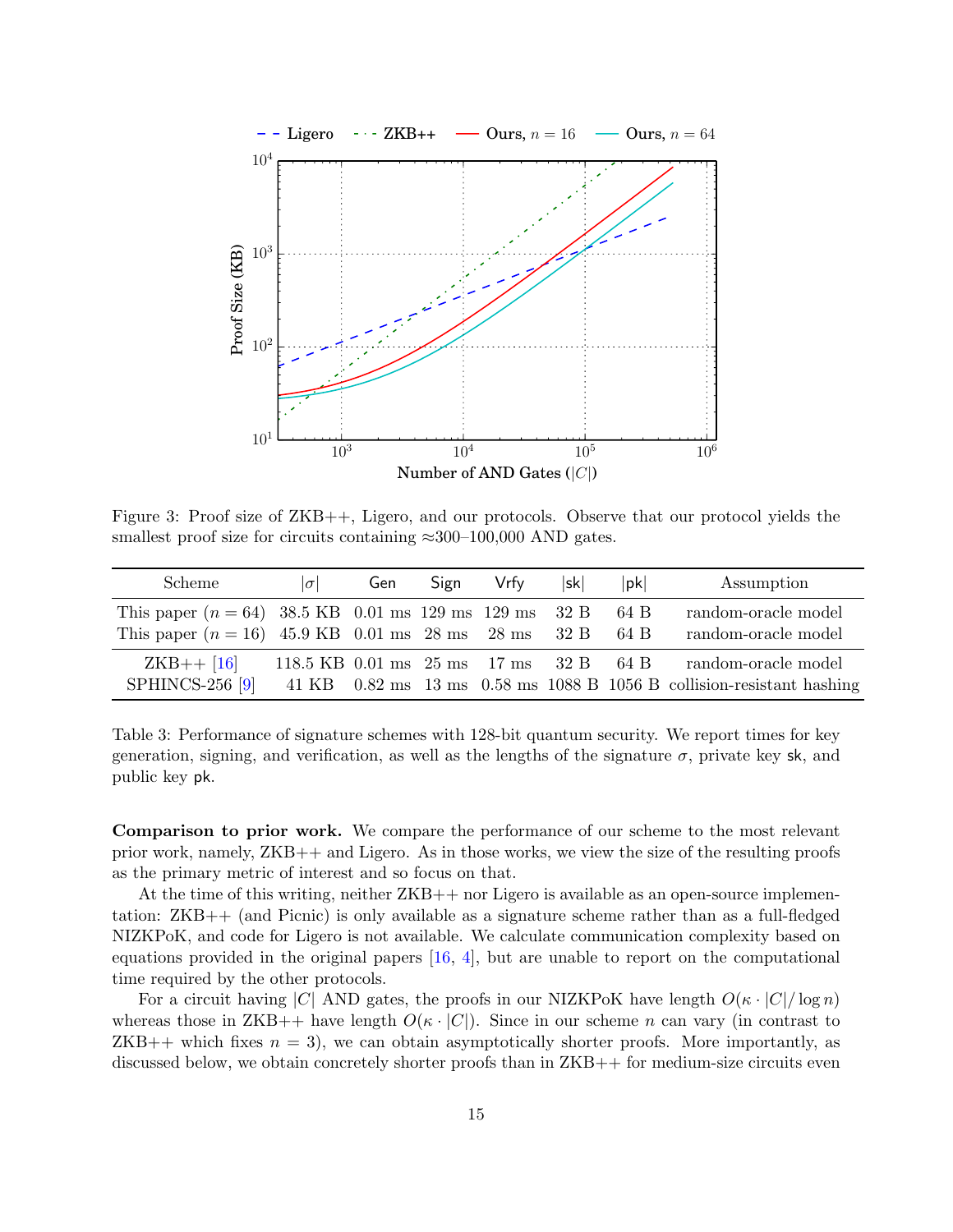when we fix  $n \in \{16, 64\}$  as we do in our experiments.

The communication complexity of our scheme is asymptotically worse than that of Ligero, which has proofs of size  $O(\kappa \cdot \sqrt{|C| \log |C|})$ . However, the computational complexity of the prover in Ligero is  $O(|C|\log^2|C|)$ , which is significant for large circuits. In contrast, the computational complexity of the prover in our protocol (after applying all the optimizations described in the text) is  $O(|C|)$ . Concretely, we note that in our protocol all operations can use hardware acceleration, whereas Ligero requires field operations that are expected to be much slower.

Notwithstanding the fact that the communication complexity in Ligero is asymptotically better than in ours, there is a range of circuit sizes for which the concrete communication of our protocol is best. This is demonstrated in Figure [3,](#page-14-0) where we plot the communication complexity of  $ZKB++$ , Ligero<sup>[4](#page-15-1)</sup>, and our protocol (for two different values of n) as the circuit size varies, for a fixed input length  $|w| = 256$ . (In all cases, parameters were set so as to achieve 128-bit quantum security.) Figure [3](#page-14-0) shows that for very small circuits (below  $\approx 300$  AND gates), ZKB++ offers the lowest communication complexity; for very large circuits (above  $\approx 100,000$  AND gates), Ligero is best. But in the range of 300–100,000 AND gates, our protocol outperforms both of those. This range captures many circuits of cryptographic interest, including those used in our signature scheme and the more advanced schemes introduced in Section [4.](#page-16-0)

#### <span id="page-15-0"></span>3.2 A Post-Quantum Signature Scheme

As in the work of Chase et al. [\[16,](#page-22-4) [15\]](#page-22-5), we can use our NIZKPoK to obtain a signature scheme whose security is based on symmetric-key primitives only. Specifically, the private key is a uniform value  $k \in \{0,1\}^{\kappa}$ ; the public key is  $y := \text{PRF}_k(0^{\kappa})$ , where PRF is a block cipher; and a signature is an NIZKPoK of  $k$ , where the message being signed is included as input to the hash function  $G$ used to compute the challenge. For 128-bit quantum security, we use a block cipher with 256-bit key and block length.

We implemented the resulting signature scheme, instantiating PRF with the LowMC block cipher [\[3\]](#page-21-3) that was designed to be efficient for MPC applications. Our implementation was meant to enable an "apples-to-apples" comparison to the signature scheme of Chase et al. [\[16\]](#page-22-4) at a 128-bit quantum security level. In particular, we use the same hash function, pseudorandom generator, and instantiation of PRF as they do.

In Table [3](#page-14-1) we display the performance of our scheme and compare it to other post-quantum signatures based on symmetric-key primitives. Performance numbers for the ZKB++ signature scheme were obtained from a most recent technical report [\[41\]](#page-25-6) that is slightly better than what is reported in [\[16\]](#page-22-4).<sup>[5](#page-15-2)</sup> For our scheme, we report performance for  $n = 16$  and  $n = 64$ . We find that both versions of our scheme achieve better signature length compared to the scheme of Chase et al., with an improvement of  $2.6-3\times$ . The running time of our scheme is comparable to their scheme when  $n = 16$ . When  $n = 64$ , our running time is noticeably worse, but nevertheless still practical. Interestingly, the signature length of our scheme is even competitive with hash-based signature schemes (not constructed using NIZKPoKs); in particular, when  $n = 64$  our signatures are 6% shorter than those of SPHINCS-256 [\[9\]](#page-22-6).

<span id="page-15-2"></span><span id="page-15-1"></span><sup>&</sup>lt;sup>4</sup>Numbers for Ligero are conservative estimates; their paper only considers 40-bit security in an interactive setting. <sup>5</sup>We take the numbers for the version of their scheme using the same LowMC circuit we use.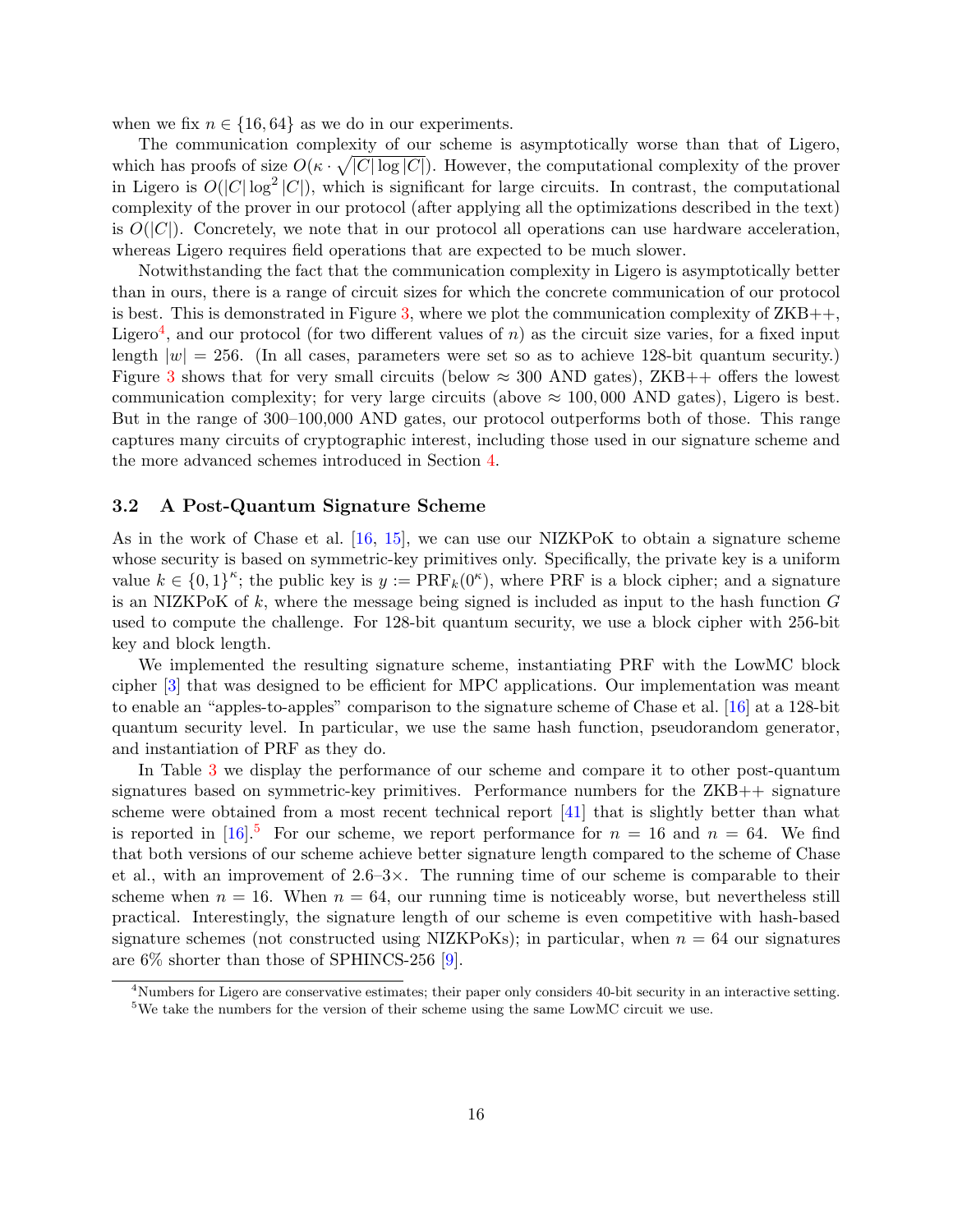## <span id="page-16-0"></span>4 Constructing Ring and Group Signatures

To highlight the flexibility and power of our NIZKPoK, we also use it to build efficient ring/group signatures based on symmetric-key primitives alone.<sup>[6](#page-16-1)</sup> To the best of our knowledge, the resulting schemes are the most efficient constructions of these primitives that can claim to offer post-quantum security.

#### 4.1 Ring Signatures

Ring signatures were introduced by Rivest, Shamir, and Tauman [\[44\]](#page-25-7). Roughly, they allow a user to adaptively define a *ring*  $R$  of users (of which it is a member), and then generate a signature that can be verified as having been generated by some user in that ring (without revealing precisely which one). Importantly, this can be done without the involvement of the other users in the ring.

Formally, a ring signature scheme consists of three probabilistic polynomial-time algorithms (Gen, Sign, Vrfy) defined as follows:

- The key-generation algorithm Gen takes as input the security parameter  $\kappa$  and generates public key pk and associated private key sk.
- The signing algorithm Sign takes as input a set (or "ring")  $R = \{pk_i\}$  of distinct public keys, a secret key sk corresponding to one of the public keys in  $R$ , and a message  $M$ . It outputs a signature  $\sigma$ .
- The verification algorithm Vrfy takes as input a ring R of distinct public keys, a message  $M$ , and a signature  $\sigma$ . It outputs a single bit indicating acceptance or rejection.

Correctness requires that for any collection of keys  $\{(\mathsf{pk}_i, \mathsf{sk}_i)\}_{i \in [\ell]}$  output by Gen, any message M, and any  $j \in [\ell]$ , we have

$$
\mathsf{Vrfy}(\{\mathsf{pk}_i\}, M, \mathsf{Sign}(\{\mathsf{pk}_i\}, \mathsf{sk}_j, M)) = 1.
$$

Ring signatures have two security requirements: unforgeability and anonymity. We present formal definitions below, following Bender et al. [\[8\]](#page-22-8).

Unforgeability. Intuitively, unforgeability means that an adversary not in  $R$  should not be able to generate a valid signature  $\sigma$  on a message M relative to a ring R unless some honest user in R had previously signed M (relative to the same ring)  $[8,$  Definition 8.

**Definition 4.1.** Ring signature scheme (Gen, Sign, Vrfy) is unforgeable if, for any PPT adversary A and any polynomial  $\ell$ , the probability that A succeeds in the following experiment is negligible in κ:

- 1. Keys  $\{(\mathsf{pk}_i, \mathsf{sk}_i)\}_{i=1}^{\ell}$  are generated by  $\mathsf{Gen}(1^{\kappa})$ . The public keys  $S \stackrel{\text{def}}{=} {\{\mathsf{pk}_i\}}_{i=1}^{\ell}$  are given to A.
- 2. A may query an oracle  $\text{Sign}'(\cdot, \cdot, \cdot)$ , where  $\text{Sign}'(R, i, M)$  (with  $\mathsf{pk}_i \in R$ ) outputs  $\text{Sign}(R, \mathsf{sk}_i, M)$ . (Note that we do not require  $R \subseteq S$ .)
- 3. A may also query a corruption oracle Corrupt that on input i returns  $sk_i$ . If A queries Corrupt(i) then we say that  $pk_i$  is corrupted. We let C be the set of corrupted public keys at the end of the experiment.

<span id="page-16-1"></span> $6$ Note that group signatures with full anonymity imply public-key encryption [\[2\]](#page-21-4), and thus the group signatures we construct will meet a slightly weaker definition.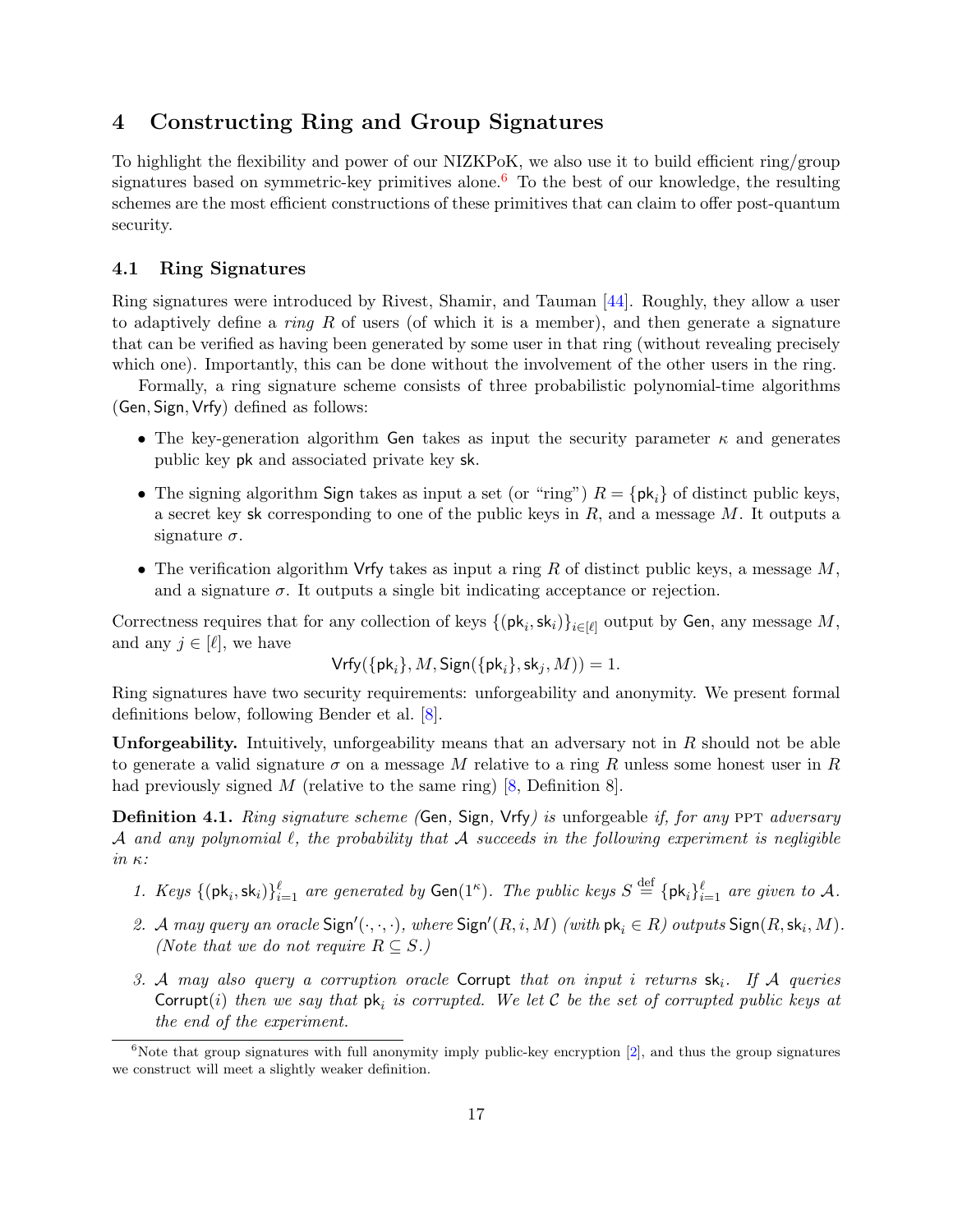4. A outputs  $M^*, R^*, \sigma^*$ . It succeeds if (1)  $\mathsf{Vrfy}(R^*, M^*, \sigma^*) = 1$ ; (2)  $R^* \subseteq S \setminus C$ ; and (3) A never queried  $Sign'(R^*,\star, M^*)$ .

**Anonymity.** Intuitively, anonymity ensures that a valid signature with respect to a ring R does not reveal which secret key (corresponding to some public key in  $R$ ) was used to generate the signature. Our definition is based on [\[8,](#page-22-8) Definition 5], slightly simplified for our context.

**Definition 4.2.** Ring signature scheme (Gen, Sign, Vrfy) is anonymous if, for any PPT adversary A and any polynomial  $\ell$ , the probability that A succeeds in the following experiment is at most  $1/2 + \mathsf{negl}(\kappa)$ :

- 1. Keys  $\{(\mathsf{pk}_i, \mathsf{sk}_i)\}_{i=1}^{\ell}$  are generated by  $\mathsf{Gen}(1^{\kappa})$  and all keys (both public and private) are given to A.
- 2. A outputs a message M, a ring R, and  $i_0, i_1 \in [\ell]$ . A uniform  $b \in \{0,1\}$  is chosen, and A is  $given \ \mathsf{Sign}(R',sk_{i_b},M), \ where \ R' = R \cup \{\mathsf{pk}_{i_0}, \mathsf{pk}_{i_1}\}.$
- 3. A outputs a bit b', and succeeds if  $b' = b$ .

Constructing a ring signature scheme. The main idea is to generate a ring signature with respect to a ring  $R$  by generating an NIZKPoK of the secret key corresponding to one of the public keys in  $R$ . The main question is how to do so while reducing the size of the proof as much as possible.

A naive solution to building a ring signature scheme, based on the signature scheme from the previous section, is as follows. As before, key generation chooses a uniform key  $k \in \{0,1\}^{\kappa}$ ; the corresponding public key is  $y := \text{PRF}_k(0^{\kappa})$ . Given a ring  $R = \{y_i\}_{i=1}^{\ell}$  of public keys, let C be the circuit that takes as input a key k and outputs 1 iff  $\text{PRF}_k(0^{\kappa}) = y_i$  for some i. (Alternately, it can take as input k, i and output 1 iff  $\text{PRF}_k(0^{\kappa}) = y_i$ . This does not materially affect the parameters.) A signature will then be an NIZKPoK of an input  $k_i$  such that  $C(k_i) = 1$ . The size of C (and hence the size of a signature) grows linearly in  $\ell = |R|$ .

Efficiency can be improved using a Merkle tree. Given a ring  $R$  as before, we define a (public) mechanism for computing a Merkle root  $h^*$  starting from values  $y_1, \ldots, y_\ell$  at the leaves; assume for simplicity that  $\ell = 2^q$  for some integer q. Let C be a circuit that takes as input k, i, and an auxiliary value path; computes  $y := PRF_k(0^{\kappa})$ ; and then outputs 1 if path is a valid Merkle proof (with respect to root  $h^*$ ) for value y at leaf i. As before, a signature is an NIZKPoK of an input for which C evaluates to 1. Importantly, the size of C (and hence the signature length) is now only logarithmic in  $\ell$ .

Anonymity of the scheme is ensured by the zero-knowledge property of the NIZKPoK. Given an adversary who forges a signature for some ring  $R^*$  of uncorrupted keys (and assuming the hash function used for the Merkle tree is collision-resistant), we can use the knowledge extractor of the NIZKPoK to extract k, i such that  $\text{PRF}_k(0^{\kappa}) = y_i$  for some uncorrupted party i. That is, the adversary is able to find a private key for some uncorrupted party, which happens with negligible probability. As in the previous section, since the scheme relies on symmetric-key primitives alone it can be said to offer post-quantum security. We refer to Section [4.3](#page-20-0) for a performance evaluation of the scheme.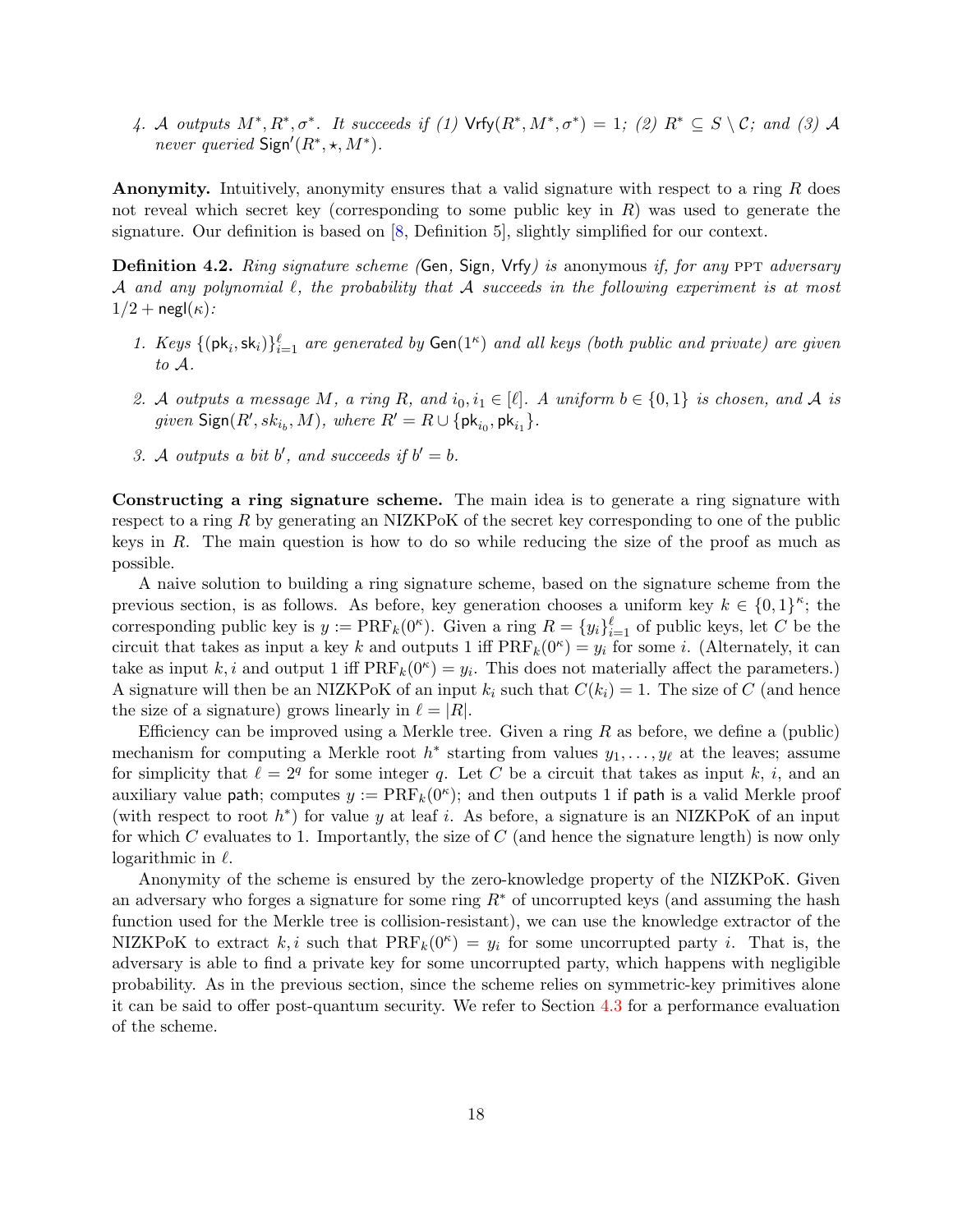<span id="page-18-0"></span>

| Ring/group size:                        | 97         |      | $2^{10}$                                                        |               | $2^{13}$     |  |  |
|-----------------------------------------|------------|------|-----------------------------------------------------------------|---------------|--------------|--|--|
|                                         | $ \sigma $ | $-t$ | $ \sigma $                                                      | $\frac{t}{t}$ | $ \sigma $   |  |  |
| Derler et al. [21] 982 KB $-$<br>Here   |            |      | $1.35 \text{ MB}$ $-$<br>285 KB 2.0 s 388 KB 2.8 s 492 KB 3.6 s |               | 1.72 MB      |  |  |
| Boneh et al. $[12]$ 1.37 MB $-$<br>Here |            |      | $1.85 \text{ MB}$ $-$<br>$315 \text{ KB}$ 2.3 s 418 KB 3.0 s    |               | 532 KB 3.8 s |  |  |

Table 4: Performance of our ring/group signature schemes, and comparison to prior work.  $|\sigma|$  is the signature size, and  $t$  is the signing/verification time. The top two schemes are ring signatures; the bottom two are group signatures.

#### 4.2 Group Signatures

A group signature scheme [\[17\]](#page-22-9) also allows users in a group to sign messages without revealing their identity (beyond the fact that they belong to the group). The main differences between group signatures and ring signatures are that  $(1)$  in the context of group signatures, a group manager determines membership in the group; and (2) the group manager has the ability to violate anonymity by tracing the user who generated a given signature.

We focus on the case of static groups for simplicity. Formally, a group signature scheme consists of four probabilistic polynomial-time algorithms (Gen, Sign, Vrfy, Open) with the following functionality:

- The key-generation algorithm Gen takes as input the security parameter  $\kappa$  and the number of group members  $\ell$ , and generates a master public key gpk, master private key gmsk, and signing keys  $\mathsf{gsk}_1, \ldots, \mathsf{gsk}_\ell$ .
- The signing algorithm Sign takes as input a signing key  $gsk_i$  and a message M, and outputs a signature  $\sigma$ .
- The verification algorithm Vrfy takes as input the master public key  $gpk$ , a message  $M$ , and a signature  $\sigma$ . It outputs a bit indicating acceptance or rejection.
- The tracing algorithm Open takes as input the master private key gmsk, a message  $M$ , and a signature  $\sigma$ . It outputs an index  $i \in [\ell]$  or a failure symbol  $\bot$ .

Correctness requires that for any  $gpk, gnsk, gsk_1, \ldots, gsk_\ell$  output by Gen, any message M, and any  $i \in [\ell],$  we have

$$
\mathsf{Vrfy}(\mathsf{gpk},M,\mathsf{Sign}(\mathsf{gsk}_i,M))=1
$$

and

$$
\mathsf{Open}(\mathsf{gmsk},M,\mathsf{Sign}(\mathsf{gsk}_i,M))=i.
$$

Bellare et al. [\[6\]](#page-21-5) define two security requirements for group signatures: traceability and anonymity. We follow their definitions here with some differences described below.

**Traceability.** The traceability property requires that an attacker who colludes with some set  $\mathcal{C}$ of group members cannot output a valid signature that fails to be traced by the group manager to some member of  $\mathcal{C}$ .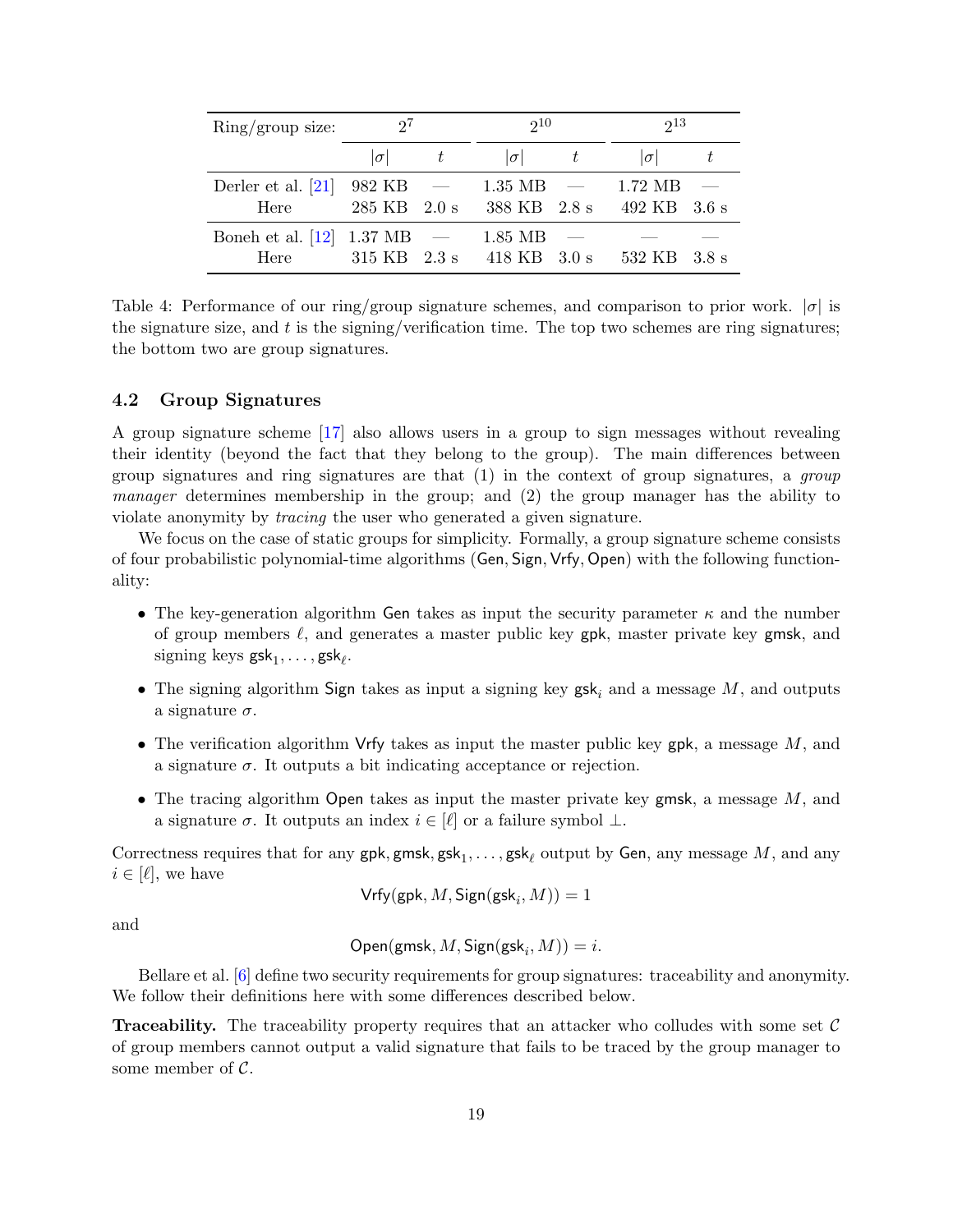**Definition 4.3.** Group signature scheme (Gen, Sign, Vrfy, Open) is traceable if, for any PPT adversary A and any polynomial  $\ell$ , the probability that A succeeds in the following experiment is negligible in κ:

- 1. Keys gpk, gmsk, gsk<sub>1</sub>, ..., gsk<sub>l</sub> are output by  $Gen(1^{\kappa}, 1^{\ell})$ , and gpk, gmsk are given to A.
- 2. A may query an oracle  $\textsf{Sign}'(\cdot, \cdot)$ , where  $\textsf{Sign}'(i, M, )$  outputs  $\textsf{Sign}(\textsf{gsk}_i, M)$ .
- 3. A may also query a corruption oracle Corrupt that on input i returns  $gsk_i$ ; in this case we say that user i is corrupted. We let  $C$  denote the set of corrupted users at the end of the experiment.
- 4. A outputs  $M, \sigma$ , and succeeds if: (1) Vrfy(gpk,  $M, \sigma$ ) = 1; (2) Open(gmsk,  $M, \sigma$ )  $\notin \mathcal{C}$ ; and (3) the adversary never made a query  $Sign'(\star, M)$ .

As shown by Bellare et al. [\[6\]](#page-21-5), traceability implies unforgeability (simply consider  $\mathcal{C} = \emptyset$  in the above definition). One could also consider a weaker definition of traceability (that still implies unforgeability) in which gmsk is not given to the adversary. Our scheme can be made more efficient if that weaker definition suffices.

Anonymity. As in the case of ring signatures, anonymity implies that a valid signature does not reveal the user who generated that signature (except to the group manager who holds gmsk); this should hold even if the adversary is given access to a tracing oracle to which it can submit any other signature. The notion of full anonymity considered by Bellare et al. [\[6\]](#page-21-5) requires signatures produced by a user i to remain anonymous even if the secret key  $gsk_i$  of that user is known to the adversary. A weaker notion [\[14\]](#page-22-10) requires anonymity only for uncorrupted users. Previous work [\[2\]](#page-21-4) shows that fully anonymous group signatures imply public-key encryption. Since our goal is to construct a scheme based on symmetric-key primitives alone, we consider the weaker notion of anonymity here.

**Definition 4.4.** Group signature scheme (Gen, Sign, Vrfy, Open) satisfies weak anonymity if, for any PPT adversary A and any polynomial  $\ell$ , the probability that A succeeds in the following exper*iment is at most*  $1/2 + \text{negl}(\kappa)$ :

- 1. Keys gpk, gmsk,  $gsk_1, \ldots, gsk_\ell$  are output by  $Gen(1^{\kappa}, 1^{\ell})$ , and gpk is given to A.
- 2. A is given access to the following oracles:
	- A signing oracle that on input  $M$ , i outputs  $Sign(gsk<sub>i</sub>, M)$ .
	- A corruption oracle that on input i outputs  $\textsf{gsk}_i$ . We let C denote the set of queries made by  $A$  to this oracle at the end of the experiment.
	- A tracing oracle that outputs Open(gmsk,  $M, \sigma$ ).
- 3. At some point, A outputs a message  $M^*$  and  $i_0, i_1 \in [\ell]$ . Then a uniform  $b \in \{0,1\}$  is chosen,  $\sigma^* \leftarrow \mathsf{Sign}(\mathsf{gsk}_{i_b}, M)$  is computed, and A is given  $\sigma^*$ .
- 4. A may continue to query all the oracles above, except that it may not query its tracing oracle on  $M^*, \sigma^*$ .
- 5. A outputs a bit b', and succeeds if  $i_0, i_1 \notin \mathcal{C}$  and  $b' = b$ .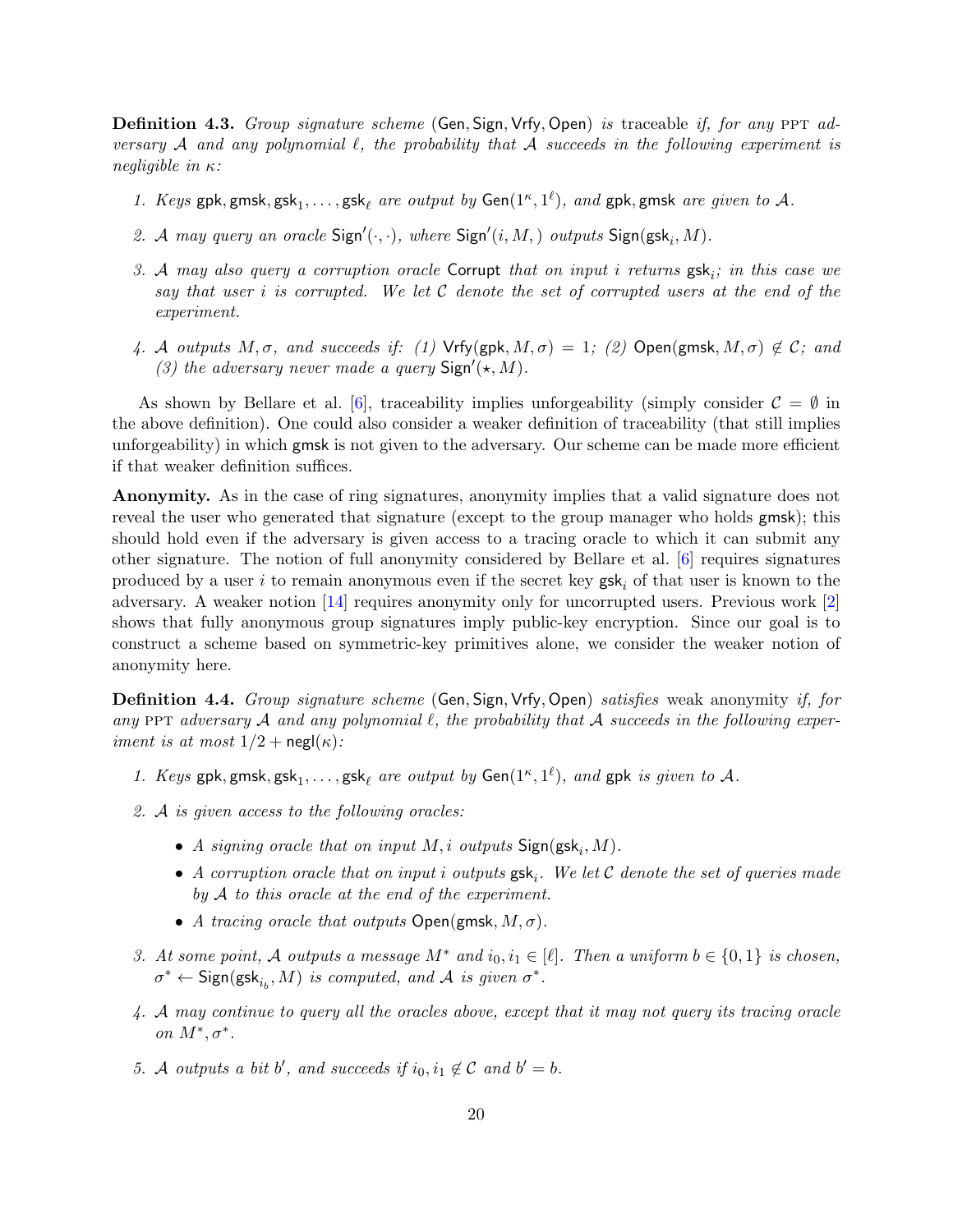Constructing a group signature scheme. Analogous to our construction of a ring signature scheme, the basic idea here is for a user to generate a signature by generating an NIZKPoK of a secret key corresponding to the group public key. Here, however, we must also ensure traceability, which adds additional complications.

Assume for simplicity that  $\ell = 2^q$  for some integer q. In our scheme, the private key  $\textsf{gsk}_i$  of a user now includes two uniform and independent keys  $k_i^0, k_i^1$ ; we set  $y_i^b := \text{PRF}_{k_i^b}(0^{\kappa})$ . The master private key gmsk consists of the  $\{k_i^0\}$  but, importantly, does not include the  $\{k_i^1\}$ . A Merkle root h<sup>\*</sup> is then computed for the Merkle tree with values  $(y_1^0, y_1^1), \ldots, (y_\ell^0, y_\ell^1)$  at the  $\ell$  leaves of the tree. The master public key is  $h^*$ , and the private key  $gsk_i$  of a user includes the Merkle proof (with respect to  $h^*$ ) for  $(y_i^0, y_i^1)$ .

Let  $C_{x,y}$  be a circuit that has values  $x, y$  hardcoded; takes as input  $k^0, k^1, i$ , and an auxiliary value path; computes  $y^0 := \text{PRF}_{k^0}(0^{\kappa})$  and  $y^1 := \text{PRF}_{k^1}(0^{\kappa})$ ; and then outputs 1 iff  $y = \text{PRF}_{k^0}(x)$ and path is a valid Merkle proof (with respect to  $h^*$ ) for the value  $(y^0, y^1)$  at leaf i. To sign a message M, a user i holding  $k_i^0, k_i^1$  computes  $y = \text{PRF}_{k_i^0}(H(M))$  and then generates an NIZKPoK of an input for which the circuit  $C_{H(M),y}$  outputs 1; the signature includes both y and the resulting proof. Tracing is done by finding the key  $k_i^0$  for which  $\text{PRF}_{k_i^0}(H(M)) = y$ . We refer to Section [4.3](#page-20-0) for a performance evaluation of the scheme.

Traceability and weak anonymity of the above construction follows using standard techniques; we omit the details.

#### <span id="page-20-0"></span>4.3 Implementation and Performance

We implemented the ring and group signature schemes described in the previous sections, using our NIZKPoK from Section [3.1](#page-11-2) with  $n = 64$  so as to optimize the signature length. As previously, we target 128-bit quantum security. Both of our schemes involving constructing a circuit that can verify a Merkle path, which requires several hash-function computations. To minimize the circuit size, we derived a fixed-length hash function mapping 512-bit inputs to 256-bit outputs by applying the Davies-Meyer construction to the LowMC cipher with 256-bit key/block size. (This matches what was done in concurrent work [\[21,](#page-23-10) [12\]](#page-22-7) mentioned below.) We summarize the performance of our schemes in Table [4.](#page-18-0)

The signature length in our ring signature scheme asymptotically matches what is achieved by the state-of-the-art, lattice-based ring signature scheme by Libert et al. [\[36\]](#page-24-9), but the concrete efficiency of our scheme (both in terms of communication and computation) appears to be significantly better. (Libert et al. do not provide an implementation of their scheme.) As compared to their scheme, ours has the advantage of not having to rely on trusted public parameters.

Recent work by Ling et al. [\[37\]](#page-24-10) gives a group signature scheme based on lattices for which the signature size is independent of the number of users in the group. However, they do not investigate the concrete efficiency of their scheme, and it appears that our scheme will out-perform theirs for practical settings of the parameters.

Some concurrent works [\[21,](#page-23-10) [12\]](#page-22-7) have proposed constructions of ring and group signature schemes based on ideas similar to ours, but using ZKB++ as the underlying NIZKPoK. As shown in Table [4,](#page-18-0) by using our NIZKPoK in place of ZKB++ we are able to generate signatures roughly  $3.5-4.4\times$ shorter than in their work. (They do not provide implementations, so we are unable to determine the running times for their schemes.)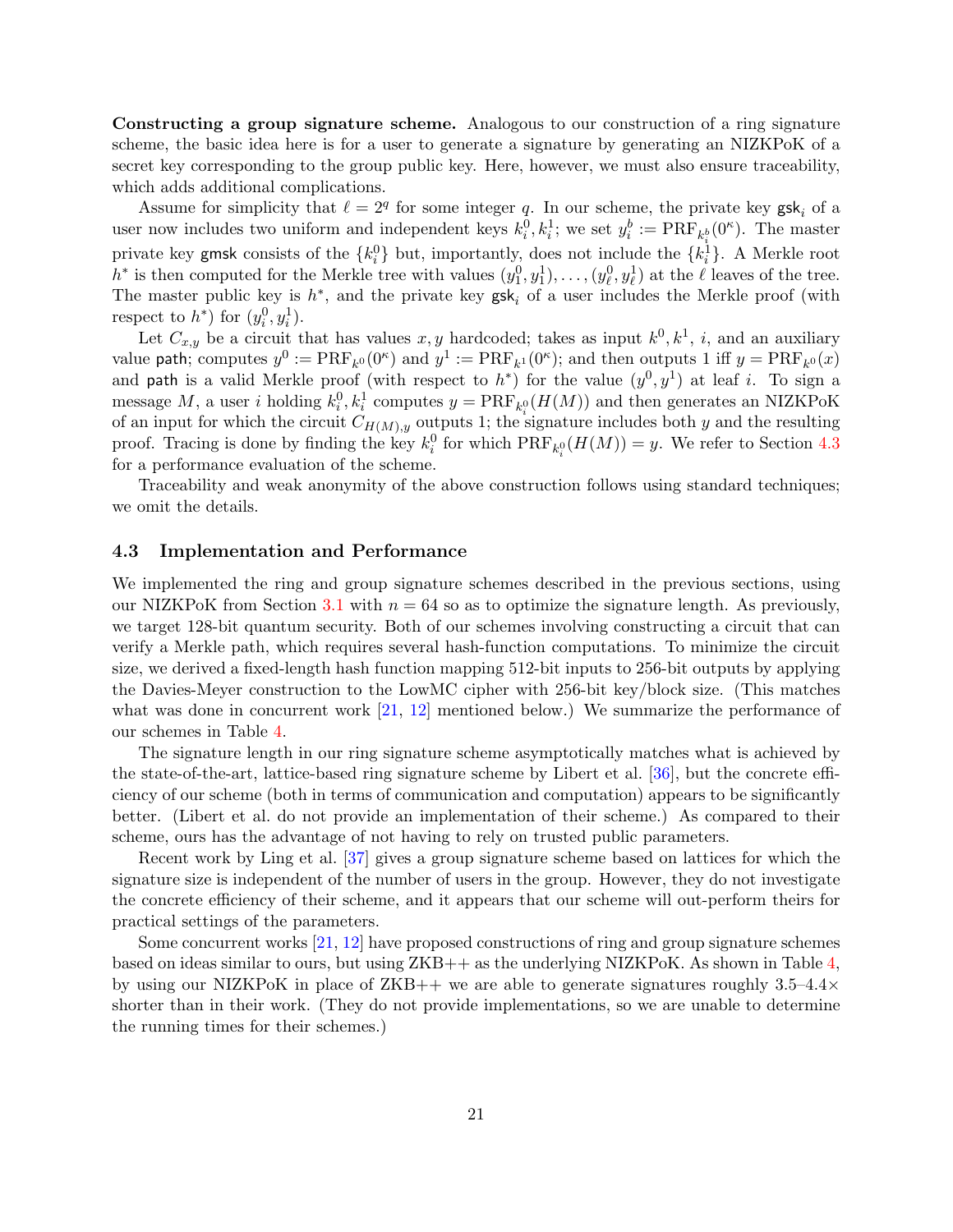## 5 Conclusion

We show here a new construction of a "post-quantum" NIZKPoK with shorter proof size than in prior work. We also explored applications of our work in the context of various signature schemes. It remains interesting to explore other applications of our work, e.g., to smart contracts and/or verification of arithmetic circuits.

## Acknowledgments

We thank Claudio Orlandi, Akira Takahashi, and Greg Zaverucha for pointing out a bug in Figure 2. This material is based on work supported by NSF awards #1111599 and #1563722. Work of the second and third authors was done in part while at Bell Labs, and was supported in part by the Office of Naval Research (ONR) under contract number N00014-14-C0113. The U.S. Government is authorized to reproduce and distribute reprints for Governmental purposes not withstanding any copyright notation thereon. The views, opinions, and/or findings expressed are those of the authors and should not be interpreted as representing the official views or policies of the Department of Defense or the U.S. Government.

## References

- <span id="page-21-2"></span>[1] Michel Abdalla, Jee Hea An, Mihir Bellare, and Chanathip Namprempre. From identification to signatures via the Fiat-Shamir transform: Minimizing assumptions for security and forwardsecurity. In Lars R. Knudsen, editor, *EUROCRYPT* 2002, volume 2332 of *LNCS*, pages 418– 433, Amsterdam, The Netherlands, April 28 – May 2, 2002. Springer, Heidelberg, Germany.
- <span id="page-21-4"></span>[2] Michel Abdalla and Bogdan Warinschi. On the minimal assumptions of group signature schemes. In Javier López, Sihan Qing, and Eiji Okamoto, editors, *ICICS 04*, volume 3269 of LNCS, pages 1–13, Malaga, Spain, October 27–29, 2004. Springer, Heidelberg, Germany.
- <span id="page-21-3"></span>[3] Martin R. Albrecht, Christian Rechberger, Thomas Schneider, Tyge Tiessen, and Michael Zohner. Ciphers for MPC and FHE. In Elisabeth Oswald and Marc Fischlin, editors, EU-ROCRYPT 2015, Part I, volume 9056 of LNCS, pages 430–454, Sofia, Bulgaria, April 26–30, 2015. Springer, Heidelberg, Germany.
- <span id="page-21-1"></span>[4] Scott Ames, Carmit Hazay, Yuval Ishai, and Muthuramakrishnan Venkitasubramaniam. Ligero: Lightweight sublinear arguments without a trusted setup. In ACM CCS 2017, pages 2087–2104. ACM Press, 2017.
- <span id="page-21-0"></span>[5] Mihir Bellare and Oded Goldreich. On defining proofs of knowledge. In Ernest F. Brickell, editor, CRYPTO'92, volume 740 of LNCS, pages 390–420, Santa Barbara, CA, USA, August 16–20, 1993. Springer, Heidelberg, Germany.
- <span id="page-21-5"></span>[6] Mihir Bellare, Daniele Micciancio, and Bogdan Warinschi. Foundations of group signatures: Formal definitions, simplified requirements, and a construction based on general assumptions. In Eli Biham, editor, EUROCRYPT 2003, volume 2656 of LNCS, pages 614–629, Warsaw, Poland, May 4–8, 2003. Springer, Heidelberg, Germany.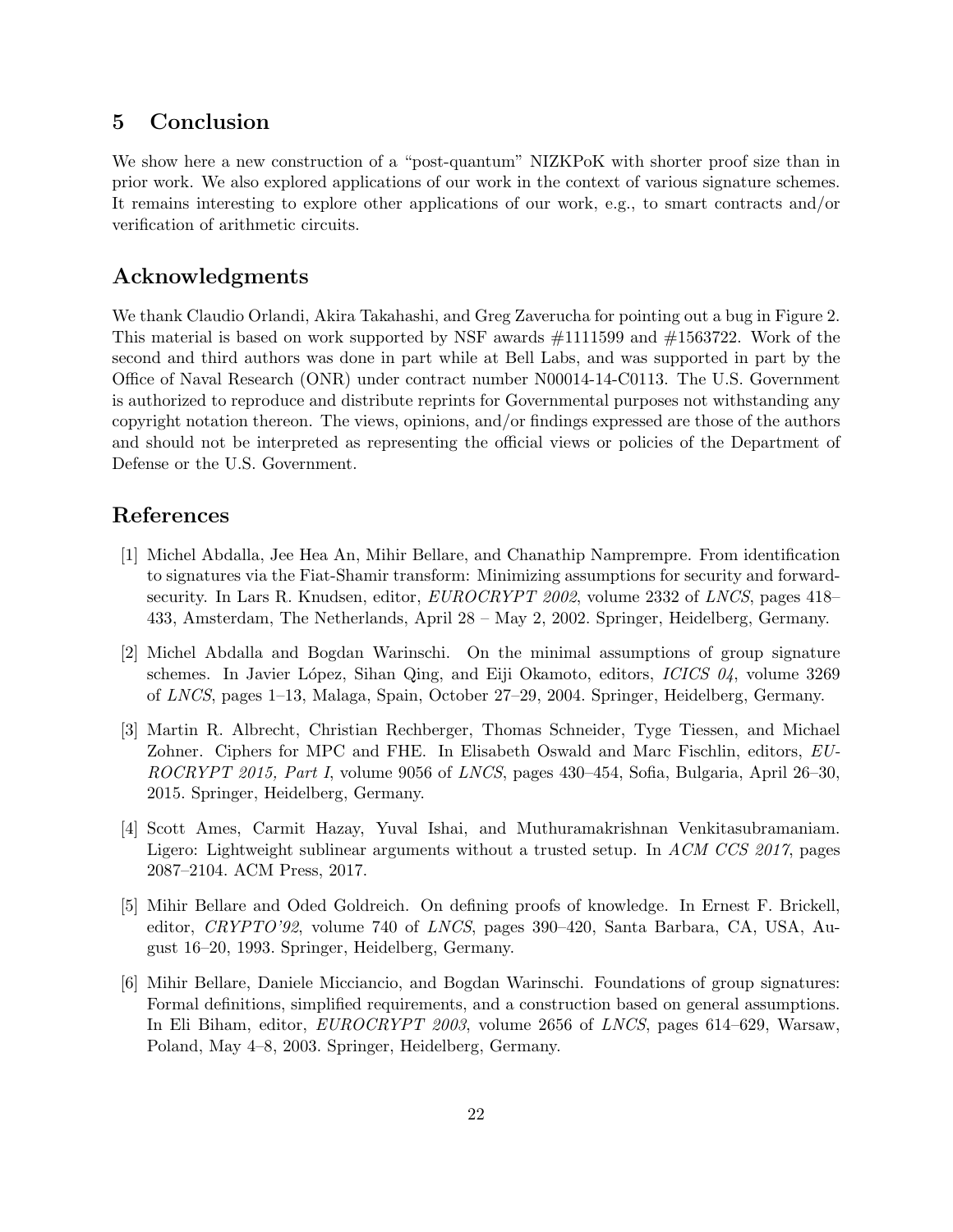- <span id="page-22-2"></span>[7] Eli Ben-Sasson, Alessandro Chiesa, Daniel Genkin, Eran Tromer, and Madars Virza. SNARKs for C: Verifying program executions succinctly and in zero knowledge. In Ran Canetti and Juan A. Garay, editors, CRYPTO 2013, Part II, volume 8043 of LNCS, pages 90–108, Santa Barbara, CA, USA, August 18–22, 2013. Springer, Heidelberg, Germany.
- <span id="page-22-8"></span>[8] Adam Bender, Jonathan Katz, and Ruggero Morselli. Ring signatures: Stronger definitions, and constructions without random oracles. Journal of Cryptology,  $22(1):114-138$ , January 2009.
- <span id="page-22-6"></span>[9] Daniel J. Bernstein, Daira Hopwood, Andreas Hülsing, Tanja Lange, Ruben Niederhagen, Louiza Papachristodoulou, Michael Schneider, Peter Schwabe, and Zooko Wilcox-O'Hearn. SPHINCS: Practical stateless hash-based signatures. In Elisabeth Oswald and Marc Fischlin, editors, EUROCRYPT 2015, Part I, volume 9056 of LNCS, pages 368–397, Sofia, Bulgaria, April 26–30, 2015. Springer, Heidelberg, Germany.
- <span id="page-22-1"></span>[10] Manuel Blum, Alfredo De Santis, Silvio Micali, and Giuseppe Persiano. Noninteractive zeroknowledge. SIAM Journal on Computing, 20(6):1084–1118, 1991.
- <span id="page-22-0"></span>[11] Manuel Blum, Paul Feldman, and Silvio Micali. Non-interactive zero-knowledge and its applications. In 20th ACM STOC, pages 103–112, Chicago, IL, USA, May 2–4, 1988. ACM Press.
- <span id="page-22-7"></span>[12] Dan Boneh, Saba Eskandarian, and Ben Fisch. Post-quantum EPID group signatures from symmetric primitives. Cryptology ePrint Archive, Report 2018/261, 2018.
- <span id="page-22-3"></span>[13] Dan Boneh, Yuval Ishai, Amit Sahai, and David J. Wu. Lattice-based SNARGs and their application to more efficient obfuscation. In Jean-Sébastien Coron and Jesper Buus Nielsen, editors, *EUROCRYPT 2017*, *Part III*, volume 10212 of *LNCS*, pages 247–277, Paris, France, April 30 – May 4, 2017. Springer, Heidelberg, Germany.
- <span id="page-22-10"></span>[14] Jan Camenisch and Jens Groth. Group signatures: Better efficiency and new theoretical aspects. In Carlo Blundo and Stelvio Cimato, editors, SCN 04, volume 3352 of LNCS, pages 120–133, Amalfi, Italy, September 8–10, 2005. Springer, Heidelberg, Germany.
- <span id="page-22-5"></span>[15] Melissa Chase, David Derler, Steven Goldfeder, Claudio Orlandi, Sebastian Ramacher, Christian Rechberger, Daniel Slamanig, and Greg Zaverucha. The picnic signature scheme design document (version 1.0), 2017. Available at https://microsoft.github.io/Picnic.
- <span id="page-22-4"></span>[16] Melissa Chase, David Derler, Steven Goldfeder, Claudio Orlandi, Sebastian Ramacher, Christian Rechberger, Daniel Slamanig, and Greg Zaverucha. Post-quantum zero-knowledge and signatures from symmetric-key primitives. In Bhavani M. Thuraisingham, David Evans, Tal Malkin, and Dongyan Xu, editors, ACM CCS 2017, pages 1825–1842, Dallas, TX, USA, October 31 – November 2, 2017. ACM Press.
- <span id="page-22-9"></span>[17] David Chaum and Eugène van Heyst. Group signatures. In Donald W. Davies, editor, *EURO*- $CRYPT'91$ , volume 547 of *LNCS*, pages 257–265, Brighton, UK, April 8–11, 1991. Springer, Heidelberg, Germany.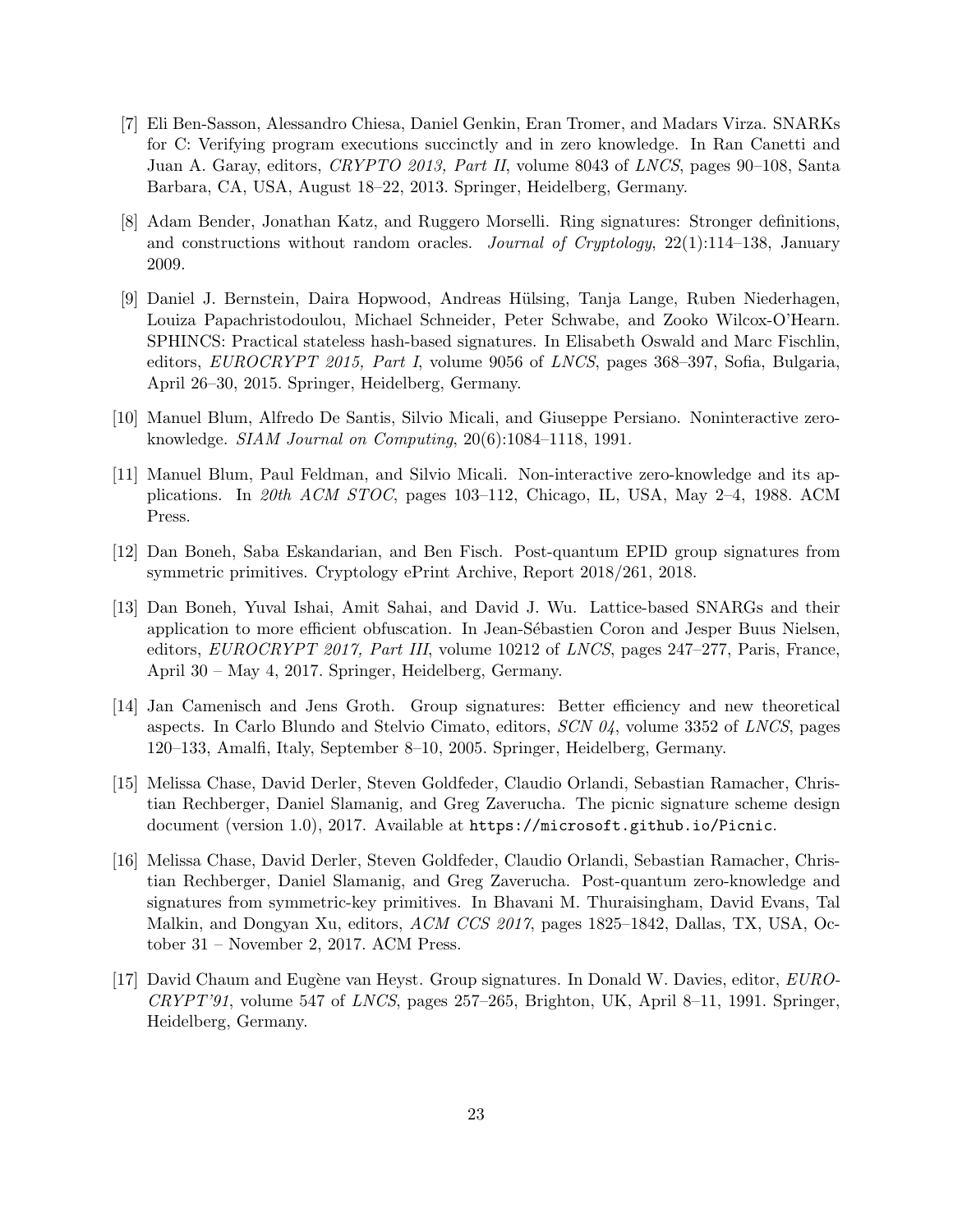- <span id="page-23-11"></span>[18] Ming-Shing Chen, Andreas H¨ulsing, Joost Rijneveld, Simona Samardjiska, and Peter Schwabe. SOFIA: MQ-based signatures in the QROM. In Michel Abdalla and Ricardo Dahab, editors, PKC 2018, Part II, volume 10770 of LNCS, pages 3–33, Rio de Janeiro, Brazil, March 25–29, 2018. Springer, Heidelberg, Germany.
- <span id="page-23-5"></span>[19] Craig Costello, Cédric Fournet, Jon Howell, Markulf Kohlweiss, Benjamin Kreuter, Michael Naehrig, Bryan Parno, and Samee Zahur. Geppetto: Versatile verifiable computation. In 2015 IEEE Symposium on Security and Privacy, pages 253–270, San Jose, CA, USA, May 17–21, 2015. IEEE Computer Society Press.
- <span id="page-23-3"></span>[20] Alfredo De Santis and Giuseppe Persiano. Zero-knowledge proofs of knowledge without interaction. In 33rd FOCS, pages 427–436, Pittsburgh, PA, USA, October 24–27, 1992. IEEE Computer Society Press.
- <span id="page-23-10"></span>[21] David Derler, Sebastian Ramacher, and Daniel Slamanig. Post-quantum zero-knowledge proofs for accumulators with applications to ring signatures from symmetric-key primitives. Cryptology ePrint Archive, Report 2017/1154, 2017.
- <span id="page-23-2"></span>[22] Uriel Feige, Dror Lapidot, and Adi Shamir. Multiple non-interactive zero knowledge proofs based on a single random string. In 31st FOCS, pages 308–317, St. Louis, MO, USA, October 22–24, 1990. IEEE Computer Society Press.
- <span id="page-23-8"></span>[23] Amos Fiat and Adi Shamir. How to prove yourself: Practical solutions to identification and signature problems. In Andrew M. Odlyzko, editor, CRYPTO'86, volume 263 of LNCS, pages 186–194, Santa Barbara, CA, USA, August 1987. Springer, Heidelberg, Germany.
- <span id="page-23-7"></span>[24] Tore Kasper Frederiksen, Jesper Buus Nielsen, and Claudio Orlandi. Privacy-free garbled circuits with applications to efficient zero-knowledge. In Elisabeth Oswald and Marc Fischlin, editors,  $EUROCRYPT$  2015, Part II, volume 9057 of LNCS, pages 191–219, Sofia, Bulgaria, April 26–30, 2015. Springer, Heidelberg, Germany.
- <span id="page-23-4"></span>[25] Rosario Gennaro, Craig Gentry, Bryan Parno, and Mariana Raykova. Quadratic span programs and succinct NIZKs without PCPs. In Thomas Johansson and Phong Q. Nguyen, editors, EUROCRYPT 2013, volume 7881 of LNCS, pages 626–645, Athens, Greece, May 26–30, 2013. Springer, Heidelberg, Germany.
- <span id="page-23-6"></span>[26] Craig Gentry and Daniel Wichs. Separating succinct non-interactive arguments from all falsifiable assumptions. In Lance Fortnow and Salil P. Vadhan, editors, 43rd ACM STOC, pages 99–108, San Jose, CA, USA, June 6–8, 2011. ACM Press.
- <span id="page-23-9"></span>[27] Irene Giacomelli, Jesper Madsen, and Claudio Orlandi. ZKBoo: Faster zero-knowledge for boolean circuits. In USENIX Security Symposium, 2016.
- <span id="page-23-1"></span>[28] Oded Goldreich, Silvio Micali, and Avi Wigderson. Proofs that yield nothing but their validity or all languages in NP have zero-knowledge proof systems. Journal of the ACM, 38(3):691–729, 1991.
- <span id="page-23-0"></span>[29] Shafi Goldwasser, Silvio Micali, and Charles Rackoff. The knowledge complexity of interactive proof systems. In 17th ACM STOC, pages 291–304, Providence, RI, USA, May 6–8, 1985. ACM Press.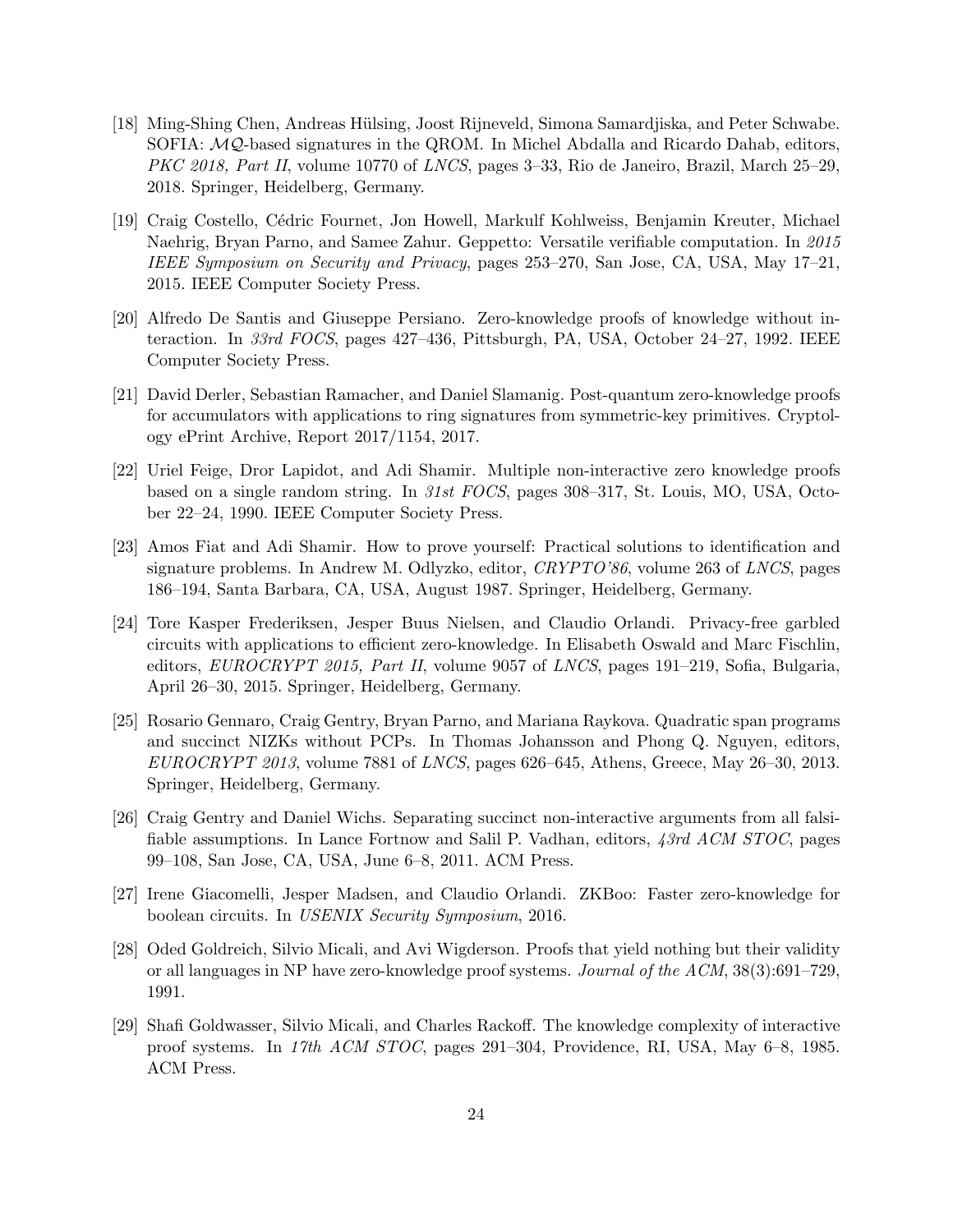- <span id="page-24-1"></span>[30] Jens Groth. On the size of pairing-based non-interactive arguments. In Marc Fischlin and Jean-Sébastien Coron, editors, EUROCRYPT 2016, Part II, volume 9666 of LNCS, pages 305–326, Vienna, Austria, May 8–12, 2016. Springer, Heidelberg, Germany.
- <span id="page-24-5"></span>[31] Carmit Hazay and Muthuramakrishnan Venkitasubramaniam. On the power of secure twoparty computation. In Matthew Robshaw and Jonathan Katz, editors, CRYPTO 2016, Part II, volume 9815 of LNCS, pages 397–429, Santa Barbara, CA, USA, August 14–18, 2016. Springer, Heidelberg, Germany.
- <span id="page-24-6"></span>[32] Yuval Ishai, Eyal Kushilevitz, Rafail Ostrovsky, and Amit Sahai. Zero-knowledge from secure multiparty computation. In David S. Johnson and Uriel Feige, editors, 39th ACM STOC, pages 21–30, San Diego, CA, USA, June 11–13, 2007. ACM Press.
- <span id="page-24-4"></span>[33] Marek Jawurek, Florian Kerschbaum, and Claudio Orlandi. Zero-knowledge using garbled circuits: How to prove non-algebraic statements efficiently. In Ahmad-Reza Sadeghi, Virgil D. Gligor, and Moti Yung, editors, ACM CCS 2013, pages 955–966, Berlin, Germany, November 4–8, 2013. ACM Press.
- <span id="page-24-8"></span>[34] Marcel Keller, Emmanuela Orsini, and Peter Scholl. MASCOT: Faster malicious arithmetic secure computation with oblivious transfer. In Edgar R. Weippl, Stefan Katzenbeisser, Christopher Kruegel, Andrew C. Myers, and Shai Halevi, editors, ACM CCS 2016, pages 830–842, Vienna, Austria, October 24–28, 2016. ACM Press.
- <span id="page-24-2"></span>[35] Joe Kilian. A note on efficient zero-knowledge proofs and arguments. In 24th ACM STOC, pages 723–732, Victoria, BC, Canada, May 4–6, 1992. ACM Press.
- <span id="page-24-9"></span>[36] Benoît Libert, San Ling, Khoa Nguyen, and Huaxiong Wang. Zero-knowledge arguments for lattice-based accumulators: Logarithmic-size ring signatures and group signatures without trapdoors. In Marc Fischlin and Jean-Sébastien Coron, editors, EUROCRYPT 2016, Part II, volume 9666 of LNCS, pages 1–31, Vienna, Austria, May 8–12, 2016. Springer, Heidelberg, Germany.
- <span id="page-24-10"></span>[37] San Ling, Khoa Nguyen, Huaxiong Wang, and Yanhong Xu. Constant-size group signatures from lattices. In Michel Abdalla and Ricardo Dahab, editors, PKC 2018, Part II, volume 10770 of LNCS, pages 58–88, Rio de Janeiro, Brazil, March 25–29, 2018. Springer, Heidelberg, Germany.
- <span id="page-24-3"></span>[38] Silvio Micali. Computationally sound proofs. SIAM Journal on Computing, 30(4):1253–1298, 2000.
- <span id="page-24-7"></span>[39] Dalit Naor, Moni Naor, and Jeffery Lotspiech. Revocation and tracing schemes for stateless receivers. In Joe Kilian, editor, CRYPTO 2001, volume 2139 of LNCS, pages 41–62, Santa Barbara, CA, USA, August 19–23, 2001. Springer, Heidelberg, Germany.
- <span id="page-24-0"></span>[40] Bryan Parno, Jon Howell, Craig Gentry, and Mariana Raykova. Pinocchio: Nearly practical verifiable computation. In 2013 IEEE Symposium on Security and Privacy, pages 238–252, Berkeley, CA, USA, May 19–22, 2013. IEEE Computer Society Press.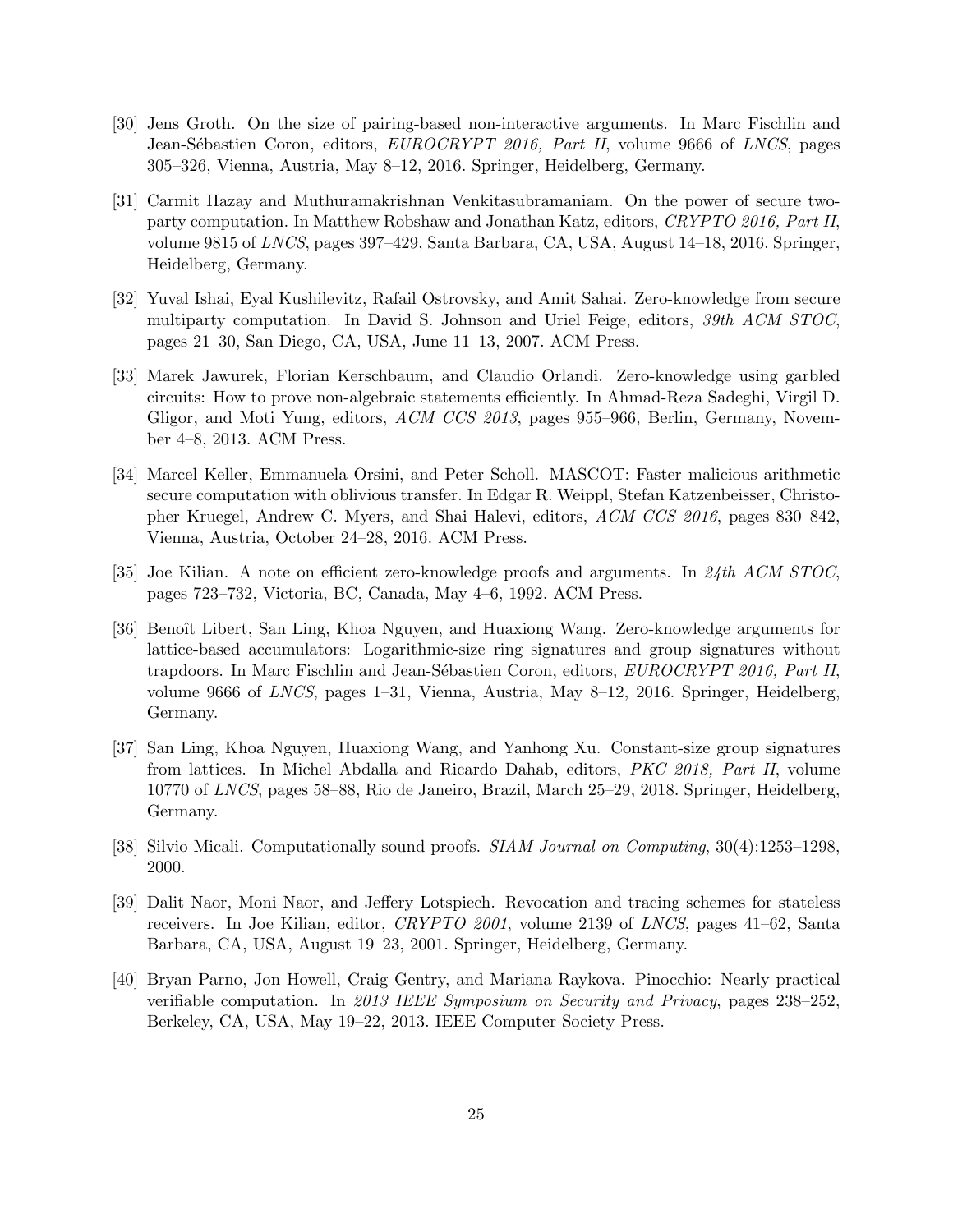- <span id="page-25-6"></span>[41] L Perrin, Angela Promitzer, Sebastian Ramacher, and Christian Rechberger. Improvements to the linear layer of LowMC: A faster picnic. Cryptology ePrint Archive, Report 2017/1148, 2017.
- <span id="page-25-2"></span>[42] David Pointcheval and Jacques Stern. Security arguments for digital signatures and blind signatures. Journal of Cryptology, 13(3):361–396, 2000.
- <span id="page-25-0"></span>[43] Samuel Ranellucci, Alain Tapp, and Rasmus Winther Zakarias. Efficient generic zeroknowledge proofs from commitments. In Anderson C. A. Nascimento and Paulo Barreto, editors, *ICITS 16*, volume 10015 of *LNCS*, pages 190–212, Tacoma, WA, USA, August 9–12, 2016. Springer, Heidelberg, Germany.
- <span id="page-25-7"></span>[44] Ronald L. Rivest, Adi Shamir, and Yael Tauman. How to leak a secret. In Colin Boyd, editor, ASIACRYPT 2001, volume 2248 of LNCS, pages 552–565, Gold Coast, Australia, December 9– 13, 2001. Springer, Heidelberg, Germany.
- <span id="page-25-4"></span>[45] Dominique Unruh. Non-interactive zero-knowledge proofs in the quantum random oracle model. In Elisabeth Oswald and Marc Fischlin, editors, EUROCRYPT 2015, Part II, volume 9057 of LNCS, pages 755–784, Sofia, Bulgaria, April 26–30, 2015. Springer, Heidelberg, Germany.
- <span id="page-25-3"></span>[46] Dominique Unruh. Post-quantum security of Fiat-Shamir. In Tsuyoshi Takagi and Thomas Peyrin, editors, ASIACRYPT 2017, Part I, volume 10624 of LNCS, pages 65–95, Hong Kong, China, December 3–7, 2017. Springer, Heidelberg, Germany.
- <span id="page-25-5"></span>[47] Xiao Wang, Alex J. Malozemoff, and Jonathan Katz. Faster secure two-party computation in the single-execution setting. In Jean-Sébastien Coron and Jesper Buus Nielsen, editors, EUROCRYPT 2017, Part III, volume 10212 of LNCS, pages 399–424, Paris, France, April 30 – May 4, 2017. Springer, Heidelberg, Germany.
- <span id="page-25-1"></span>[48] Xiao Wang, Samuel Ranellucci, and Jonathan Katz. Authenticated garbling and efficient maliciously secure two-party computation. In Bhavani M. Thuraisingham, David Evans, Tal Malkin, and Dongyan Xu, editors, ACM CCS 2017, pages 21–37, Dallas, TX, USA, October 31 – November 2, 2017. ACM Press.

## A Proof of Security for the Signature Scheme

In this section, we give a dedicated proof of security for the signature scheme constructed using our ideas. In doing so, our goals are both to give a complete proof (taking into account certain optimizations mentioned in the text), as well as to highlight the concrete-security bound we obtain.

We abstract our scheme by assuming that the key-generation algorithm Gen outputs a pair  $(C, w)$  with  $C(w) = 1$ , where we view C as the public key and w as the private key. We assume  $|C| \geq \kappa$  and  $w \in \{0,1\}^{\kappa}$ . Our hardness assumption is that, given C as output by Gen, it is hard to find w' for which  $C(w') = 1$ . More formally, we say that Gen is  $(t, \epsilon)$ -one way if for all adversaries  $\mathcal A$  running in time at most  $t$  we have

$$
\Pr[(C,w) \leftarrow \mathsf{Gen}; w' \leftarrow \mathcal{A}(C): C(w') = 1] \leq \epsilon.
$$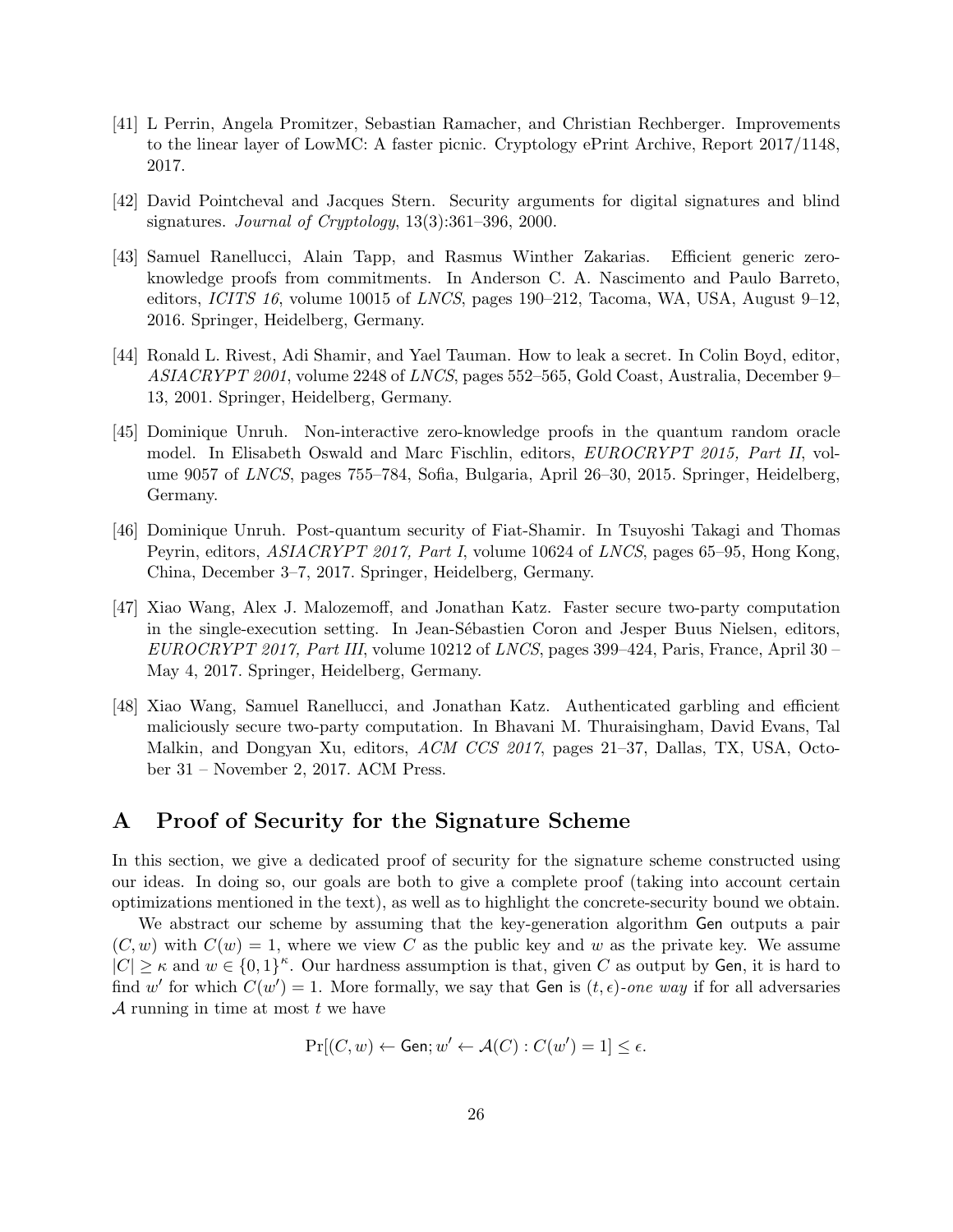#### Signing

<span id="page-26-0"></span>**Keys:** The public key is a circuit C; the private key is a value w for which  $C(w) = 1$ . Values  $M, n, \tau$  are parameters of the protocol.

To sign message  $m$ , the signer does the following.

**Step 1** For each  $j \in [M]$ :

- 1. Choose uniform seed $j \in \{0,1\}^k$  and use it to generate values seed<sub>j,1</sub>, ..., seed<sub>j,n</sub> with a PRG. Also compute  $\mathsf{aux}_j \in \{0,1\}^{|C|}$  as described in the text. For  $i = 1, \ldots, n-1$ , let state $i_i := \text{seed}_{i,i}$ ; let state $i_n := \text{seed}_{i,n}$ ||aux<sub>i</sub>.
- 2. For  $i \in [n]$ , compute com $_{i,i} := H_0(\mathsf{state}_{i,i}).$
- 3. The signer runs the online phase of the *n*-party protocol  $\Pi$  (as described in the text) using  $\{\textsf{state}_{j,i}\}_i$ , beginning by computing the masked inputs  $\{\hat{z}_{j,\alpha}\}\)$  (based on w and the  $\{\lambda_{j,\alpha}\}\$  defined by the preprocessing). Let  $\mathsf{msgs}_{j,i}$  denote the messages broadcast by  $S_i$  in this protocol execution.
- 4. Let  $h_j := H_1(\text{com}_{j,1}, \ldots, \text{com}_{j,n})$  and  $h'_j := H_2(\{\hat{z}_{j,\alpha}\}, \text{msgs}_{j,1}, \ldots, \text{msgs}_{j,n}).$
- **Step 2** Compute  $(C, \mathcal{P}) := G(m, h_1, h'_1, \ldots, h_M, h'_M)$ , where  $C \subset [M]$  is a set of size  $\tau$ , and  $\mathcal{P} = \{p_j\}_{j \in \mathcal{C}}$  with  $p_j \in [n]$ . The signature includes  $(\mathcal{C}, \mathcal{P})$ .
- **Step 3** For each  $j \in [M] \backslash \mathcal{C}$ , the signer includes seed<sup>\*</sup><sub>i</sub>, h'<sub>j</sub> in the signature. Also, for each  $j \in \mathcal{C}$ , the signer includes  $\{\textsf{state}_{j,i}\}_{i\neq p_j}, \textsf{com}_{j,p_j}, \{\hat{z}_{j,\alpha}\}, \text{and } \textsf{msgs}_{j,p_j}$  in the signature.

Figure 4: The signing algorithm in our signature scheme.

**Theorem A.1.** Suppose the PRG used is  $(t, \epsilon_{PRG})$ -secure, Gen is  $(t, \epsilon_{OW})$ -one-way. and that the MPC protocol described in the next section is  $(t, \epsilon_{\Pi})$ -secure. Model  $H_0, H_1, H_2$ , and G as random oracles where  $H_0, H_1, H_2$  have  $2\kappa$ -bit output length. Then any attacker carrying out an adaptive chosen-message attack on the scheme of Figure [4,](#page-26-0) running in time t, making  $q_s$  signing queries, and making  $q_0, q_1, q_2, q_G$  queries, respectively, to the random oracles, succeeds in outputting a valid forgery with probability at most

$$
\Pr[\mathsf{Forge}] \leq q_s \cdot \tau \cdot \epsilon_{PRG} + O\left(\frac{(q_0 + q_1 + q_2 + Mnq_s)^2}{2^{2\kappa}}\right) + \epsilon_{OW} + q_G \cdot \epsilon(M, n, \tau) + \epsilon_{\Pi},
$$

where

$$
\epsilon(M,n,\tau) = \max_{M-\tau \leq k \leq M} \left\{ \frac{\binom{k}{M-\tau}}{\binom{M}{M-\tau} \cdot n^{k-M+\tau}} \right\}.
$$

*Proof.* Fix some attacker A. Let  $q_s$  denote the number of signing queries made by A; let  $q_0, q_1, q_2$ , respectively, denote the number of queries to  $H_0, H_1, H_2$  made by A, and let  $q_G$  denote the number of queries to G made by A. To prove security we define a sequence of experiments involving  $A$ , where the first corresponds to the experiment in which  $A$  interacts with the real signature scheme. We let  $Pr_i[\cdot]$  refer to the probability of an event in experiment *i*. We let *t* denote the running time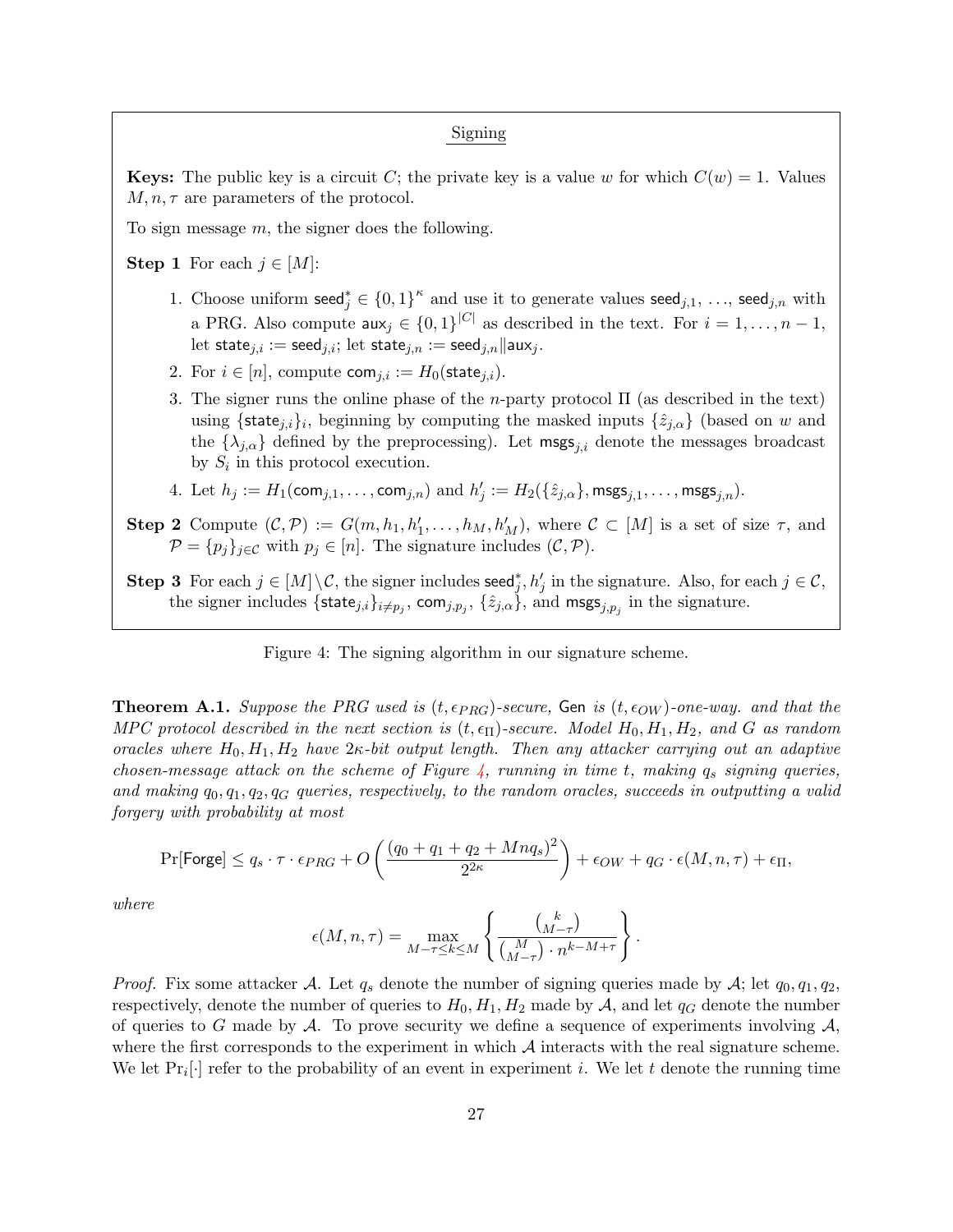#### Verification

 $\mathrm A$  signature  $({\mathcal C}, {\mathcal P}, \{\mathsf{seed}_j^*, h_j'\}_{j \not\in {\mathcal C}}, \{\{\mathsf{state}_{j,i}\}_{i \neq p_j}, \mathsf{com}_{j,p_j}, \{\hat z_{j,\alpha}\}, \mathsf{msgs}_{j,p_j}\}_{j \in {\mathcal C}})$  on a message  $m$  is verified as follows:

- 1. For every  $j \in \mathcal{C}$  and  $i \neq p_j$ , set  $\text{com}_{j,i} := H_0(\text{state}_{j,i})$ ; then compute the value  $h_j :=$  $H_1(\mathsf{com}_{j,1},\ldots,\mathsf{com}_{j,n}).$
- 2. For  $j \notin \mathcal{C}$ , use seed<sup>\*</sup>/<sub>j</sub> to compute  $h_j$  as the signer would.
- 3. For each  $j \in \mathcal{C}$ , run an execution of  $\Pi$  among the parties  $\{S_i\}_{i\neq p_j}$  using  $\{\textsf{state}_{j,i}\}_{i\neq p_j}, \{\hat{z}_{\alpha}\},$ and  $\text{msgs}_{j,p_j}$ ; this yields  $\{\text{msgs}_i\}_{i\neq p_j}$  and an output bit b. Check that  $b = 1$ . Then compute  $h'_j := H_2(\{\dot{\tilde{z}}_{j,\alpha}\},\mathsf{msgs}_{j,1},\ldots,\mathsf{msgs}_{j,n}).$
- 4. Check that  $(C, \mathcal{P}) \stackrel{?}{=} G(m, h_1, h'_1, \dots, h_M, h'_M)$ .

Figure 5: The verification algorithm in our signature scheme.

of the entire experiment, i.e., including both  $A$ 's running time and the time required to answer signing queries and to verify  $\mathcal{A}$ 's output.

**Experiment 1.** This corresponds to the interaction of  $A$  with the real signature scheme. In more detail: first Gen is run to obtain  $(C, w)$ , and A is given the public key C. In addition, we assume the random oracles  $H_0, H_1, H_2$ , and G are chosen uniformly from the appropriate spaces. A may make signing queries, which will be answered as in Figure [4;](#page-26-0)  $\mathcal A$  may also query any of the random oracles. Finally, A outputs a message/signature pair; we let Forge denote the event that the message was not previously queried by  $\mathcal A$  to its signing oracle, and the signature is valid. We are interested in upper-bounding  $Pr_1$ [Forge].

Experiment 2. We abort the experiment if, during the course of the experiment, a collision in  $H_0$ ,  $H_1$ , or  $H_2$  is found. Suppose  $q = \max\{q_0, q_1, q_2\}$ , then the number of queries to any oracle throughout the experiment (by either the adversary or the signing algorithm) is at most  $(q+Mng_s)$ . Thus,

$$
|\mathrm{Pr}_1[\mathsf{Forge}] - \mathrm{Pr}_2[\mathsf{Forge}]| \leq \frac{3(q+Mnq_s)^2}{2^{2\kappa}}.
$$

**Experiment 3.** Here we modify the way signing is done. Specifically, when signing a message  $m$ we begin by choosing  $(C, \mathcal{P})$  uniformly. Steps 1 and 3 of the signing algorithm are computed as before, but in step 2 we simply set the output of G equal to  $(C, \mathcal{P})$ . Formally, a signature on a message m is now computed as follows:

**Step 0** Choose uniform  $(C, \mathcal{P})$ , where  $\mathcal{C} \subset [M]$  is a set of size  $\tau$ , and  $\mathcal{P} = \{p_j\}_{j \in \mathcal{C}}$  with  $p_j \in [n]$ .

Step 1 For each  $j \in [M]$ :

1. Choose uniform seed $_j^* \in \{0,1\}^k$  and use it to generate values seed<sub>j,1</sub>, ..., seed<sub>j,n</sub> and  $\mathsf{aux}_j \in \{0,1\}^{|C|}.$  For  $i=1,\ldots,n-1,$  let  $\mathsf{state}_{j,i} := \mathsf{seed}_{j,i};$  let  $\mathsf{state}_{j,n} := \mathsf{seed}_{j,n} \| \mathsf{aux}_j.$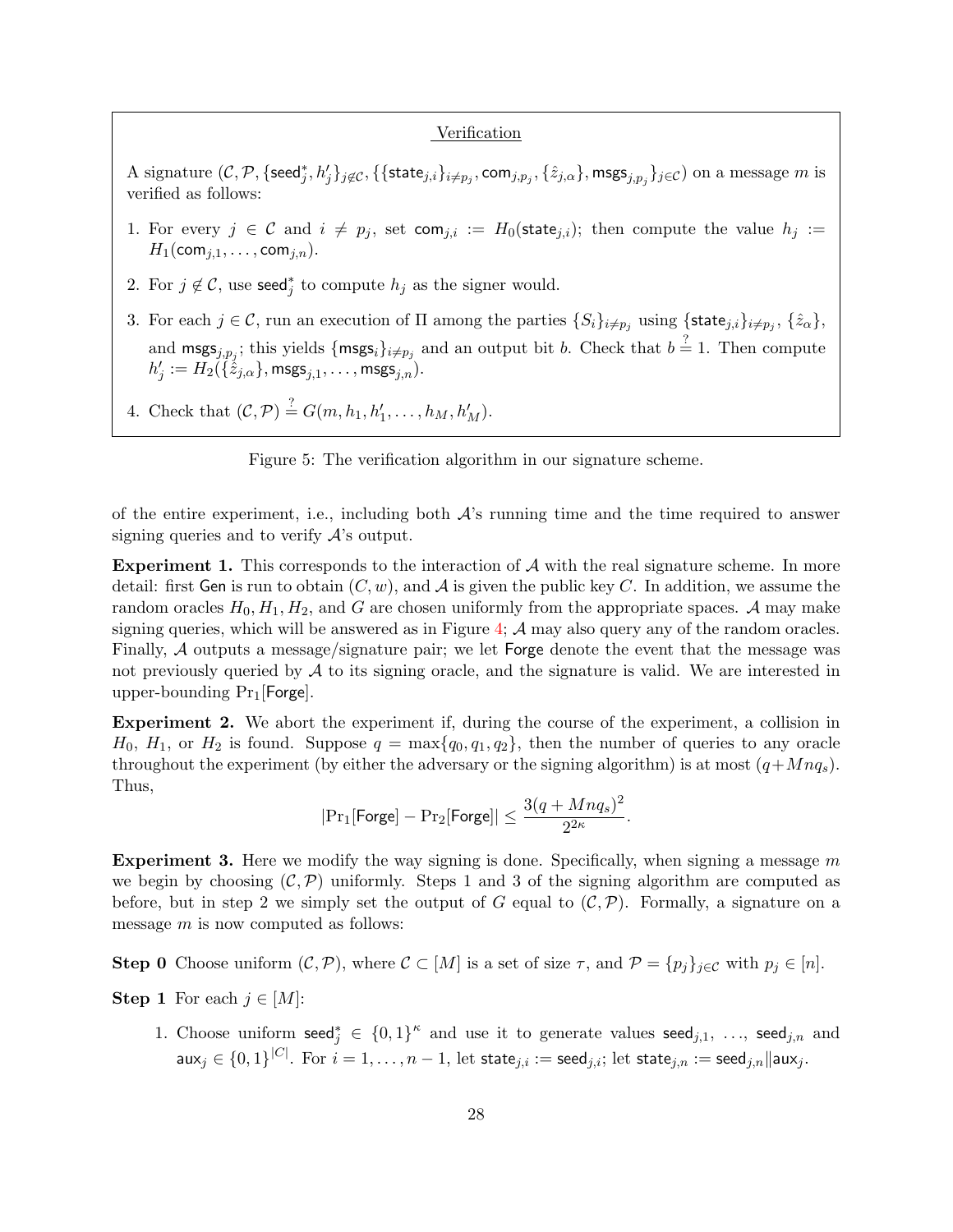- 2. For  $i \in [n]$ , compute com<sub>j,i</sub> :=  $H_0$ (state<sub>j,i</sub>).
- 3. Run the online phase of the *n*-party protocol  $\Pi$  using  $\{\text{state}_{j,i}\}_i$ , beginning by computing the masked inputs  $\{\hat{z}_{j,\alpha}\}\)$  (based on w and the  $\{\lambda_{j,\alpha}\}\$  defined by the preprocessing). Let  $\text{msgs}_{j,i}$  denote the messages broadcast by  $S_i$  in this protocol execution.
- 4. Let  $h_j := H_1(\text{com}_{j,1}, \ldots, \text{com}_{j,n})$  and  $h'_j := H_2(\{\hat{z}_{j,\alpha}\}, \text{msgs}_{j,1}, \ldots, \text{msgs}_{j,n}).$
- **Step 2** Set  $G(m, h_1, h'_1, \ldots, h_M, h'_M)$  equal to  $(C, \mathcal{P})$ . (I.e., if A subsequently makes the query  $G(m, h_1, h'_1, \ldots, h_M, h'_M)$ , return  $(C, \mathcal{P})$  as the output.) Include  $(C, \mathcal{P})$  in the signature.
- **Step 3** For each  $j \in [M] \setminus \mathcal{C}$ , the signer includes seed<sub>j</sub><sup>\*</sup>,  $h'_j$  in the signature. Also, for each  $j \in \mathcal{C}$ , the signer includes  $\{\textsf{state}_{j,i}\}_{i\neq p_j}, \, \textsf{com}_{j,p_j}, \, \{\hat{z}_{j,\alpha}\}, \, \text{and } \textsf{msgs}_{j,p_j}$  in the signature.

The only difference between this experiment and the previous one occurs if, in the course of answering a signing query, the query to  $G$  in step 2 was ever made before (by either the adversary or as part of answering some other signing query). Letting  $\text{InputColl}_G$  denote this event, we have

 $|Pr_3[Forge] - Pr_2[Forge]| \le Pr_3[InputColl_G].$ 

Experiment 4. Here we again modify the way signing is done. Now, the signer chooses uniform  ${\{\mathsf{seed}_{j,i}\}}_{i=1}^n$  for all  $j \in \mathcal{C}$ . That is, signatures are now computed as follows:

**Step 0** Choose uniform  $(C, \mathcal{P})$ , where  $C \subset [M]$  is a set of size  $\tau$ , and  $\mathcal{P} = \{p_j\}_{j \in C}$  with  $p_j \in [n]$ .

**Step 1** For each  $j \in [M]$ :

- 1. If  $j \notin \mathcal{C}$ , choose uniform seed $j \in \{0,1\}^{\kappa}$  and use it to generate values seed<sub>j,1</sub>, ..., seed<sub>j,n</sub>. If  $j \in \mathcal{C}$ , choose uniform seed, i, i, i, seed,  $n \in \{0,1\}^{\kappa}$ .
- 2. Compute  $\textsf{aux}_j \in \{0,1\}^{|C|}$  based on  $\{\textsf{seed}_{j,i}\}_i$ . For  $i = 1, \ldots, n-1,$  let  $\textsf{state}_{j,i} := \textsf{seed}_{j,i};$ let state $i,n := \mathsf{seed}_{j,n}||\mathsf{aux}_j$ .
- 3. For  $i \in [n]$ , compute com $_{i,i} := H_0(\mathsf{state}_{i,i}).$
- 4. Run the online phase of the *n*-party protocol  $\Pi$  using  $\{\text{state}_{j,i}\}_i$ , beginning by computing the masked inputs  $\{\hat{z}_{j,\alpha}\}\$  (based on w and the  $\{\lambda_{j,\alpha}\}\$  defined by the preprocessing). Let  $\text{msgs}_{j,i}$  denote the messages broadcast by  $S_i$  in this protocol execution.
- 5. Let  $h_j := H_1(\text{com}_{j,1}, \ldots, \text{com}_{j,n})$  and  $h'_j := H_2(\{\hat{z}_{j,\alpha}\}, \text{msgs}_{j,1}, \ldots, \text{msgs}_{j,n}).$
- **Step 2** Set  $G(m, h_1, h'_1, \ldots, h_M, h'_M)$  equal to  $(C, \mathcal{P})$ . (I.e., if A subsequently makes the query  $G(m, h_1, h'_1, \ldots, h_M, h'_M)$ , return  $(C, \mathcal{P})$  as the output.) Include  $(C, \mathcal{P})$  in the signature.
- **Step 3** For each  $j \notin \mathcal{C}$ , include seed<sub>j</sub>,  $h'_j$  in the signature. For each  $j \in \mathcal{C}$ , include {state<sub>j,i}i $\neq p_j$ ,</sub>  $\textsf{com}_{j,p_j}, \{\hat{z}_{j,\alpha}\}, \text{ and } \textsf{msgs}_{j,p_j} \text{ in the signature.}$

It is easy to see that if the pseudorandom generator is  $(t, \epsilon_{PRG})$ -secure, then

 $|\Pr_4[\mathsf{Forge}] - \Pr_3[\mathsf{Forge}] \leq q_s \cdot \tau \cdot \epsilon_{PRG}$  and  $|\Pr_4[\mathsf{InputColl}_G] - \Pr_3[\mathsf{InputColl}_G]] \leq q_s \cdot \tau \cdot \epsilon_{PRG}$ .

We now bound  $Pr_4[\text{InputColl}_G]$ . Fix some previous query  $(m, h_1, h'_1, \ldots, h_M, h'_M)$  to  $G$ , and look at a query  $G(\hat{m}, \hat{h}_1, \hat{h}'_1, \dots, \hat{h}_M, \hat{h}'_M)$  made while responding to some signing query. (In the rest of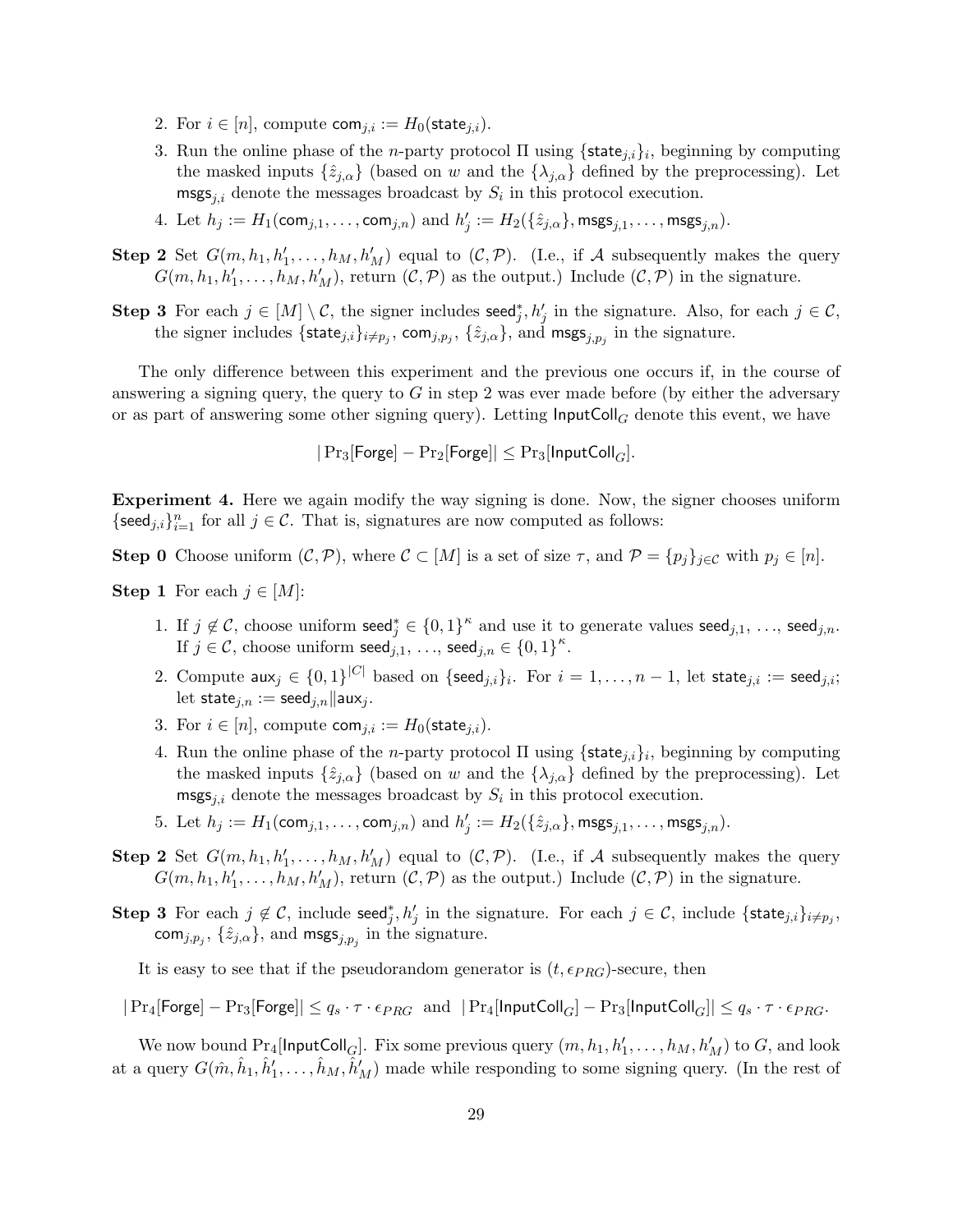this discussion, we will use  $\hat{\cdot}$  to represent values computed as part of answering that signing query.) For some fixed  $j \in \hat{\mathcal{C}}$ , it is not hard to see that the probability of the event  $\hat{h}_j = h_j$  is maximized if  $h_i$  was output by a previous query  $H_1(\text{com}_1, \ldots, \text{com}_n)$ , and each com<sub>i</sub> was output by a previous query  $H_0$ (state<sub>i</sub>). (In all cases, the relevant prior query must be unique since the experiment is aborted if there is a collision in  $H_0$  or  $H_1$ .) In that case, the probability that  $\hat{h}_j = h_j$  is at most

$$
(2^{-\kappa} + 2^{-2\kappa})^n + 2^{-2\kappa} \le 2 \cdot 2^{-2\kappa}
$$

(assuming  $n \ge 3$ ), and thus the probability that  $\hat{h}_j = h_j$  for all  $j \in \hat{\mathcal{C}}$  is at most  $2^{-\tau \cdot (2\kappa - 1)}$ . Taking a union bound over all signing queries and all queries made to G (including those made during the course of answering signing queries), we conclude that

$$
\Pr_4[\mathsf{InputColl}_G] \le q_s \cdot (q_s + q_G) \cdot 2^{-\tau \cdot (2\kappa - 1)}.
$$

Experiment 5. Here we again modify the way signing is done. Now:

- For each  $j \in \mathcal{C}$ , choose uniform  $\text{com}_{j,p_j}$  (i.e., without making the corresponding query to  $H_0$ ).
- For each  $j \notin \mathcal{C}$ , choose uniform  $h'_j$  (i.e., without making the corresponding query to  $H_2$ ).

So, signatures are now computed as follows:

**Step 0** Choose uniform  $(C, \mathcal{P})$ , where  $\mathcal{C} \subset [M]$  is a set of size  $\tau$ , and  $\mathcal{P} = \{p_j\}_{j \in \mathcal{C}}$  with  $p_j \in [n]$ .

**Step 1** For each  $j \in [M]$ :

- 1. If  $j \notin \mathcal{C}$ , choose uniform seed $j \in \{0,1\}^{\kappa}$  and use it to generate values seed<sub>j,1</sub>, ..., seed<sub>j,n</sub>. If  $j \in \mathcal{C}$ , choose uniform seed, i, i, i, seed,  $n \in \{0,1\}^{\kappa}$ .
- 2. Compute  $\textsf{aux}_j \in \{0,1\}^{|C|}$  based on  $\{\textsf{seed}_{j,i}\}_i$ . For  $i = 1, \ldots, n-1$ , let  $\textsf{state}_{j,i} := \textsf{seed}_{j,i};$ let state $_{j,n} := \operatorname{seed}_{j,n}||\operatorname{aux}_j$ .
- 3. For  $j \in \mathcal{C}$ , choose uniform  $\text{com}_{j,p_j} \in \{0,1\}^{2\kappa}$ . For all other  $j, i$ , set  $\text{com}_{j,i} := H_0(\textsf{state}_{j,i})$ .
- 4. Run the online phase of the *n*-party protocol  $\Pi$  using  $\{\text{state}_{j,i}\}_i$ , beginning by computing the masked inputs  $\{\hat{z}_{j,\alpha}\}\)$  (based on w and the  $\{\lambda_{j,\alpha}\}\$  defined by the preprocessing). Let  $\text{msgs}_{j,i}$  denote the messages broadcast by  $S_i$  in this protocol execution.
- 5. Let  $h_j := H_1(\text{com}_{j,1}, \ldots, \text{com}_{j,n})$ . If  $j \in \mathcal{C}$ , set  $h'_j := H_2(\{\hat{z}_{j,\alpha}\}, \text{msgs}_{j,1}, \ldots, \text{msgs}_{j,n})$ ; otherwise, choose uniform  $h'_j \in \{0,1\}^{2\kappa}$ .
- **Step 2** Set  $G(m, h_1, h'_1, \ldots, h_M, h'_M)$  equal to  $(C, \mathcal{P})$ . (I.e., if A subsequently makes the query  $G(m, h_1, h'_1, \ldots, h_M, h'_M)$ , return  $(C, \mathcal{P})$  as the output.) Include  $(C, \mathcal{P})$  in the signature.
- **Step 3** For each  $j \notin C$ , include seed<sub>j</sub>,  $h'_j$  in the signature. For each  $j \in C$ , include {state<sub>j,i}i $\neq p_j$ ,</sub>  $\textsf{com}_{j,p_j}, \{\hat{z}_{j,\alpha}\}, \text{ and } \textsf{msgs}_{j,p_j} \text{ in the signature.}$

The only difference between this experiment and the previous one occurs if, during the course of answering a signing query,  $\text{state}_{j,p_j}$  (for some  $j \in \mathcal{C}$ ) is queried to  $H_0$  at some other point in the experiment, or  $(\{\hat{z}_{j,\alpha}\},\textsf{msgs}_{j,1},\ldots,\textsf{msgs}_{j,n})$  (for some  $j \notin C$ ) is ever queried to  $H_2$  at some other point in the experiment. Denoting this event by  $\mathsf{InputColl}_H$ , we thus have

$$
|\Pr_5[\text{Forge}] - \Pr_4[\text{Forge}]| \leq \Pr_5[\text{InputColl}_H].
$$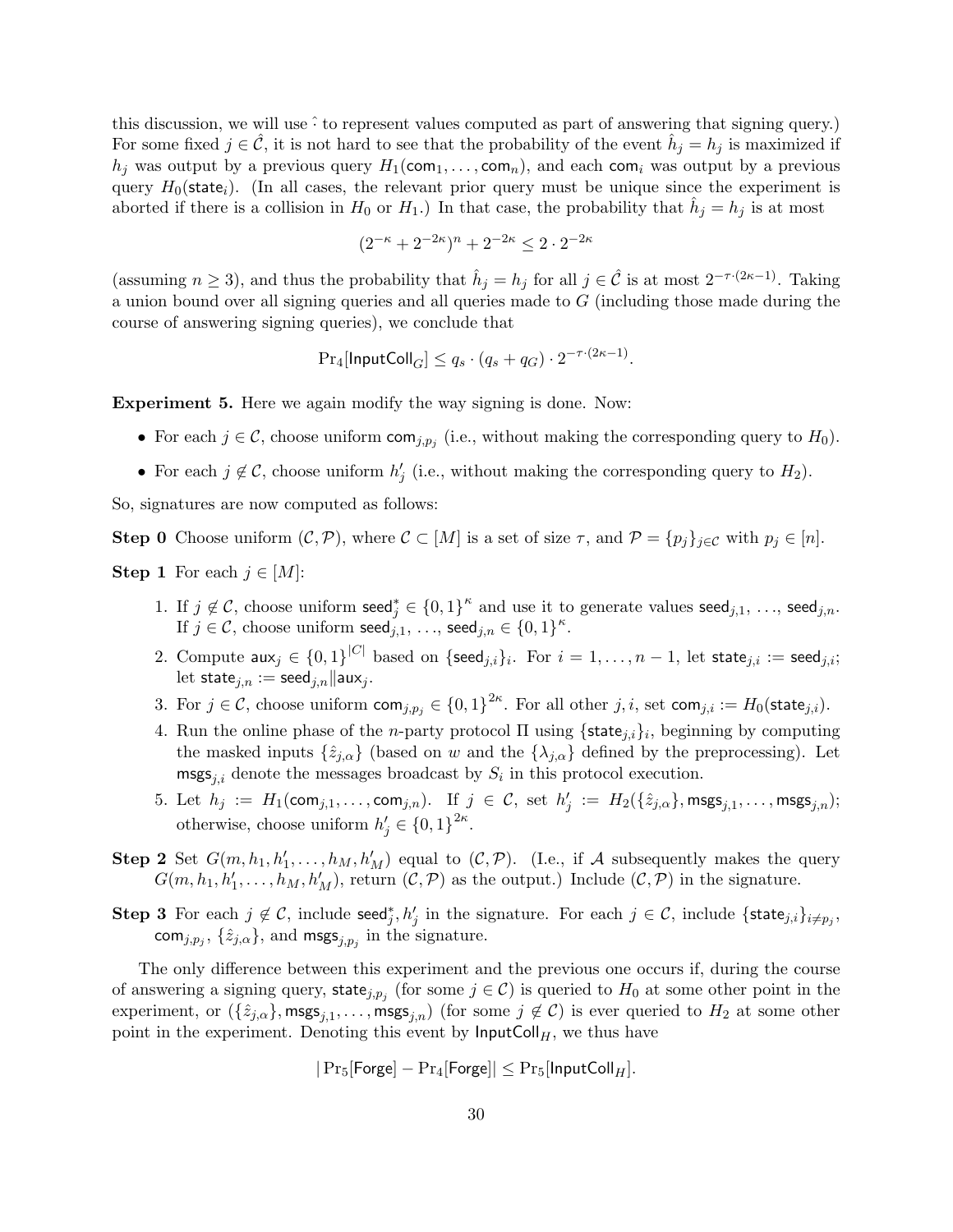**Experiment 6.** We again modify the signing algorithm. Now, for  $j \in \mathcal{C}$  the signer uses the simulator for  $\Pi$  (namely,  $\mathsf{Sim}_{\Pi}$ ) to generate the views of the parties  $\{S_i\}_{i\neq p_j}$  in an execution of  $\Pi$ when evaluating C with output 1. This results in values  $\{\text{state}_{j,i}\}_{i\neq p_j}$ , masked input-wire values  $\{\hat{z}_{j,\alpha}\}\text{, and } \text{msgs}_{j,p_j}$ . From the respective views,  $\{\text{msgs}_{j,i}\}_{i\neq p_j}$  can be computed, and  $h_j, h'_j$  can be computed as well. Thus, signatures are now computed as follows:

**Step 0** Choose uniform  $(C, \mathcal{P})$ , where  $C \subset [M]$  is a set of size  $\tau$ , and  $\mathcal{P} = \{p_j\}_{j \in C}$  with  $p_j \in [n]$ .

Step 1 For  $j \notin \mathcal{C}$ :

- 1. Choose uniform  $\operatorname{seed}_j^* \in \{0,1\}^{\kappa}$  and use it to generate values  $\operatorname{seed}_{j,1}, \ldots$ ,  $\operatorname{seed}_{j,n}$ . Compute  $\mathsf{aux}_j\in\{0,1\}^{|C|}$  based on  $\{\mathsf{seed}_{j,i}\}_i.$   $\text{ For } i=1,\ldots,n-1,$  let  $\mathsf{state}_{j,i}:=\mathsf{seed}_{j,i};$  let  $\mathsf{state}_{j,n}:=\{0,1\}^{|C|}$ seed $_{i,n}$ ||aux $_i$ .
- 2. For all *i*, set  $com_{j,i} := H_0(\text{state}_{j,i}).$
- 3. Let  $h_j := H_1(\text{com}_{j,1}, \dots, \text{com}_{j,n})$ . Choose uniform  $h'_j \in \{0,1\}^{2\kappa}$ .

For each  $j \in \mathcal{C}$ :

- 1. Compute  $(\{\textsf{state}_{j,i}\}_{i\neq p_j}, \{\hat{z}_{j,\alpha}\}, \textsf{msgs}_{j,p_j}) \leftarrow \textsf{Sim}_{\Pi}(p_j)$ . Compute  $\{\textsf{msgs}_{j,i}\}_{i\neq p_j}$  based on this information.
- 2. Choose uniform  $\textsf{com}_{j,p_j} \in \{0,1\}^{2\kappa}$ . For all other i, set  $\textsf{com}_{j,i} := H_0(\textsf{state}_{j,i}).$
- 3. Let  $h_j := H_1(\text{com}_{j,1}, \ldots, \text{com}_{j,n})$  and  $h'_j := H_2(\{\hat{z}_{j,\alpha}\}, \text{msgs}_{j,1}, \ldots, \text{msgs}_{j,n}).$
- **Step 2** Set  $G(m, h_1, h'_1, \ldots, h_M, h'_M)$  equal to  $(C, \mathcal{P})$ . (I.e., if A subsequently makes the query  $G(m, h_1, h'_1, \ldots, h_M, h'_M)$ , return  $(C, \mathcal{P})$  as the output.) Include  $(C, \mathcal{P})$  in the signature.
- **Step 3** For each  $j \notin C$ , the signer includes seed<sup>\*</sup><sub>j</sub>,  $h'_j$  in the signature. Also, for each  $j \in C$ , the signer includes  $\{\textsf{state}_{j,i}\}_{i\neq p_j},\ \textsf{com}_{j,p_j},\ \{\hat{z}_{j,\alpha}\},\ \text{and } \textsf{msgs}_{j,p_j}$  in the signature.

Observe that  $w$  is no longer used for generating signatures. It is immediate that

 $|\Pr_6[\text{Forge}] - \Pr_5[\text{Forge}] \leq \tau \cdot q_s \cdot \epsilon_{\Pi}$  and  $|\Pr_6[\text{InputColl}_H] - \Pr_5[\text{InputColl}_H]] \leq \tau \cdot q_s \cdot \epsilon_{\Pi}$ .

We now bound  $Pr_6$ [InputColl<sub>H</sub>]. For any particular signing query and any  $j \in \mathcal{C}$ , the value state<sub>j,p<sub>i</sub></sub> has min-entropy at least  $\kappa$  and is not used anywhere else in the experiment. Similarly, for any  $j \notin \mathcal{C}$ , the value  $\{\hat{z}_{i,\alpha}\}\$  has min-entropy at least  $\kappa$ , since the input is  $\kappa$ -bit and they are all uniform according to the simulator defined in the next section. and is not used anywhere else in the experiment. Thus,

$$
Pr_6[\mathsf{InputColl}_H] \leq M \cdot q_s \cdot (Mq_s + q_0 + q_2) \cdot 2^{-\kappa}.
$$

Experiment 7. We first define some notation. At any point during the experiment, we classify a pair  $(h, h')$  in one of the following ways:

1. If h was output by a previous query  $H_1$ (com<sub>1</sub>, ..., com<sub>n</sub>), and each com<sub>i</sub> was output by a previous query  $H_0$ (state<sub>i</sub>) where the {state<sub>i</sub>} form a valid preprocessing, then say  $(h, h')$ defines correct preprocessing.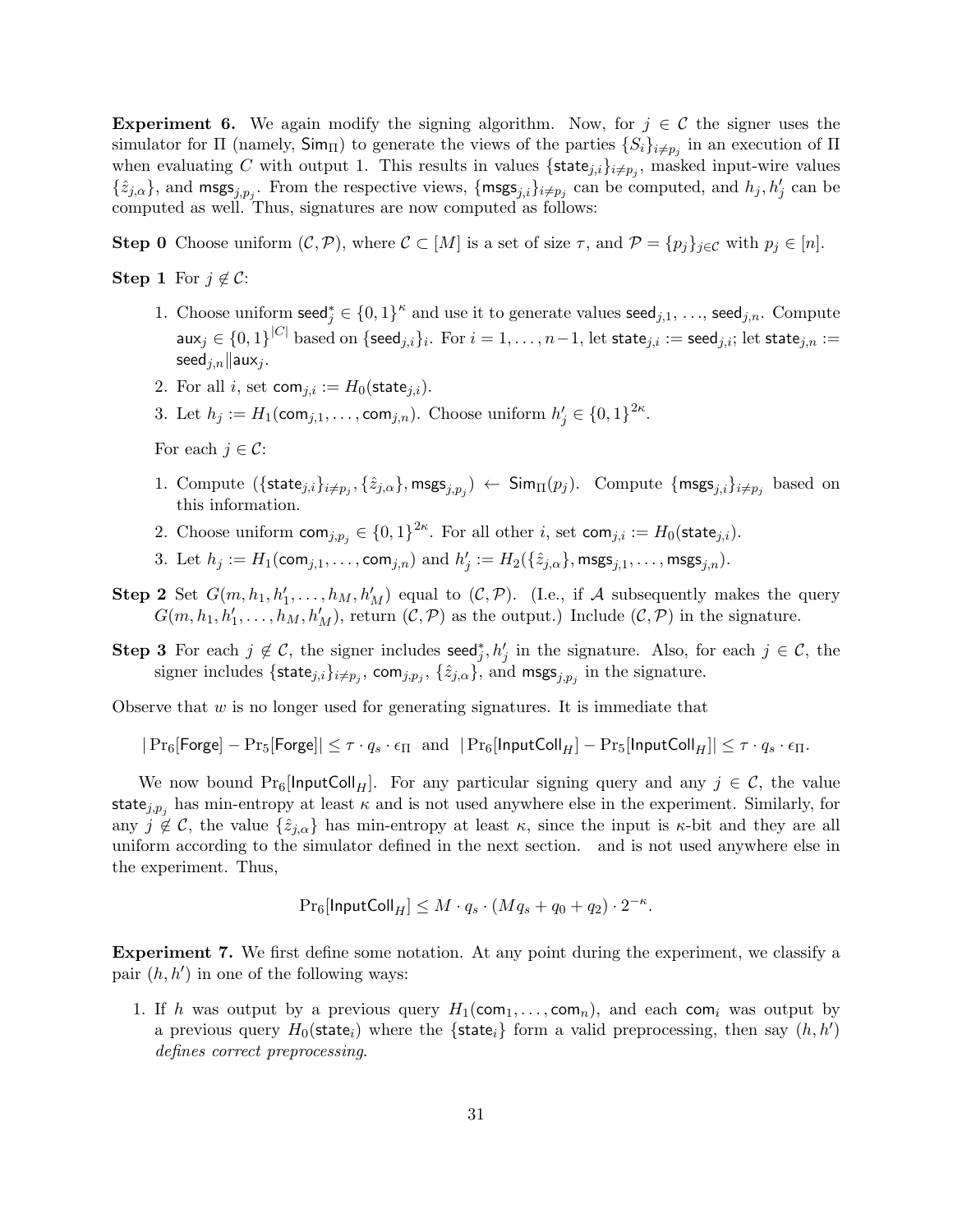- 2. If h was output by a previous query  $H_1(\text{com}_1, \ldots, \text{com}_n)$ , and each com<sub>i</sub> was output by a previous query  $H_0(\text{state}_i)$ , and  $h'$  was output by a previous query  $H_2(\{\hat{z}_\alpha\},\text{msgs}_1,\ldots,\text{msgs}_n)$ where  $\{state_i\}, \{\hat{z}_\alpha\}, \{msgs_i\}$  are consistent with an online execution of  $\Pi$  among all parties with output 1 (but the  $\{\textsf{state}_i\}$  may not form a valid preprocessing), then say  $(h, h')$  defines correct execution.
- 3. In any other case, say  $(h, h')$  is bad.

(Note that in all cases the relevant prior query, if it exists, must be unique since the experiment is aborted if there is ever a collision in  $H_0, H_1$ , or  $H_2$ .)

In Experiment 7, for each query  $G(m, h_1, h'_1, \ldots, h_M, h'_M)$  made by the adversary (where m was not previously queried to the signing oracle), check if there exists an index j for which  $(h_j, h'_j)$ defines correct preprocessing and correct execution. We let Invert be the event that this occurs for some query to G. Note that if that event occurs, the  $\{\text{state}_i\}, \{\hat{z}_\alpha\}$  (which can be determined from the oracle queries of the adversary) allow computation of w' for which  $C(w') = 1$ . Thus,  $\Pr_7$ [Invert]  $\leq \epsilon_{OW}$ .

We claim that

$$
\Pr_7[\mathsf{Forge} \land \mathsf{Invert}] \le q_G \cdot \epsilon(M, n, \tau).
$$

To see this, assume lnvert does not occur. For any query  $G(m, h_1, h'_1, \ldots, h_M, h'_M)$  made during the experiment (where  $m$  was not previously queried to the signing oracle), let Pre denote the set of indices for which  $(h_j, h'_j)$  defines correct preprocessing (but not correct execution), and let  $k = |Pre|$ . Let  $(C, \mathcal{P})$  be the (random) answer from this query to G. The attacker can only possibly generate a forgery (using this G-query) if (1)  $[M] \setminus C \subseteq$  Pre, and (2) for all  $j \in \text{Pre} \cap C$ , the value  $p_j$  is chosen to be the unique party such that the views of the remaining parties  $\{S_i\}_{i\neq p_j}$  are consistent. Since  $|M \setminus C| = M - \tau$ , the number of ways the first event can occur is  $\binom{k}{M}$  $\binom{k}{M-\tau}$ ; given this, there are  $k - (M - \tau)$  elements remaining Pre ∩ C. Thus, the overall probability with which the attacker can generate a forgery using this G-query is

$$
\epsilon(M,n,\tau,k) = \frac{\binom{k}{M-\tau} \cdot n^{M-k}}{\binom{M}{M-\tau} \cdot n^{\tau}}
$$
  
= 
$$
\frac{\binom{k}{M-\tau}}{\binom{M}{M-\tau} \cdot n^{k-M+\tau}}
$$
  
\$\leq \epsilon(M,n,\tau) = \max\_{k} {\epsilon(M,n,\tau,k)} .

The final bound is obtained by taking a union bound over all queries to G.

 $\Box$ 

#### A.1 Proof of Security of the Underlying MPC Protocol

Our protocol Π, simulated in the Prover's head, maintains the invariant that, for each wire in the circuit, the parties hold the (public) masked value of the wire and an n-out-of-n secret sharing of the corresponding random mask. Specifically, if we let  $z_{\alpha}$  denote the value of wire  $\alpha$  in the circuit C when evaluated on input w, then the parties will hold  $[\lambda_{\alpha}]$  (for uniform  $\lambda_{\alpha} \in \{0,1\}$ ) along with the value  $\hat{z}_{\alpha} \stackrel{\text{def}}{=} z_{\alpha} \oplus \lambda_{\alpha}$ .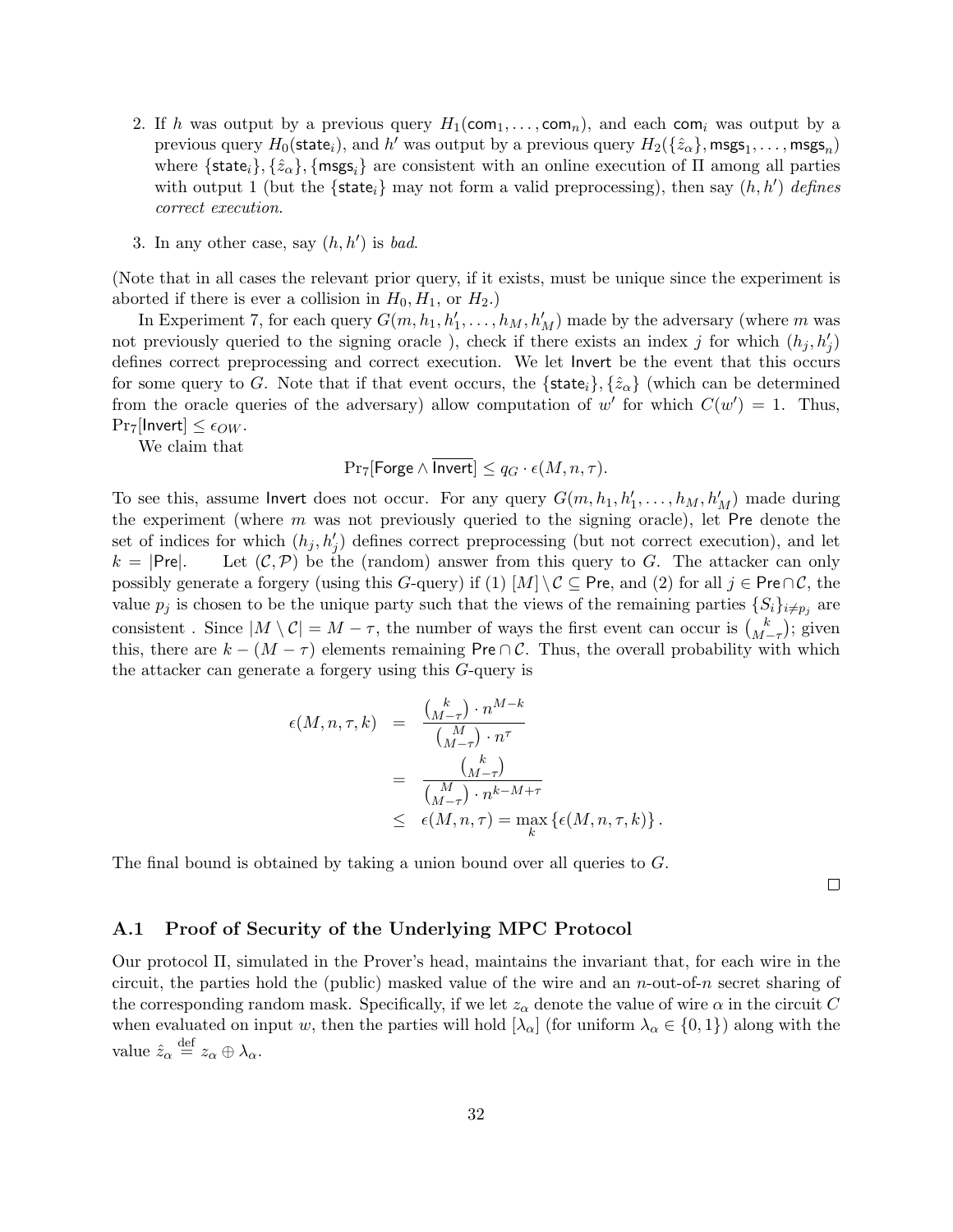#### A.2 Summary of the MPC Protocol

**Preprocessing phase.** The preprocessing phase outputs a seed seed<sub>i</sub> to each party  $i \in [n]$ , which will be used to derive longer randomness. In addition, the preprocessing sends aux, a *n*-bit string to  $P_n$ .

In more detail, for each wire  $\alpha$  that is either an input wire of the circuit or the output wire of an AND gate, the parties are given  $[\lambda_{\alpha}]$  which is derived from their own seeds. For an XOR gate with input wires  $\alpha, \beta$  and output wire  $\gamma$ , define  $\lambda_{\gamma} \stackrel{\text{def}}{=} \lambda_{\alpha} \oplus \lambda_{\beta}$ ; note the parties can compute  $[\lambda_{\gamma}]$  locally. Finally, for each AND gate with input wires  $\alpha, \beta$ , the parties are given  $[\lambda_{\alpha,\beta}]$ , where  $\lambda_{\alpha,\beta} \stackrel{\text{def}}{=} \lambda_{\alpha} \cdot \lambda_{\beta}$ . All shares are derived from the seed, except that for party n, its share of  $[\lambda_{\alpha,\beta}]$  is explicitly included in aux.

Protocol execution. Note that in our setting, where all parties are semi-honest, we can perform public reconstruction of a shared value  $[x]$  by letting each party send its share to a designated party (e.g., party  $n$ ) who will reconstruct and broadcast the value.

We assume the parties begin the protocol holding a masked value  $\hat{z}_{\alpha}$  for each input wire  $\alpha$ . These masked values, along with the corresponding  $\{\lambda_{\alpha}\}\,$ , define an effective input to the protocol. During the online phase of the protocol, the parties inductively compute  $\hat{z}_{\alpha}$  for all wires in the circuit. Specifically, for each gate of the circuit with input wires  $\alpha, \beta$  and output wire  $\gamma$ , where the parties already hold  $\hat{z}_{\alpha}, \hat{z}_{\beta}$ , the parties do:

- If the gate is an XOR gate, then the parties locally compute  $\hat{z}_{\gamma} := \hat{z}_{\alpha} \oplus \hat{z}_{\beta}$ .
- If the gate is an AND gate, the parties locally compute

$$
[s] := \hat{z}_{\alpha}[\lambda_{\beta}] \oplus \hat{z}_{\beta}[\lambda_{\alpha}] \oplus [\lambda_{\alpha,\beta}] \oplus [\lambda_{\gamma}],
$$

and then publicly reconstruct s. Finally, they compute  $\hat{z}_{\gamma} := s \oplus \hat{z}_{\alpha} \hat{z}_{\beta}$ . One can verify that  $\hat{z}_{\gamma} = z_{\gamma} \oplus \lambda_{\gamma}.$ 

Once the parties have computed  $\hat{z}_{\alpha}$  for the output wire  $\alpha$ , the output value  $z_{\alpha}$  is computed by publicly reconstructing  $\lambda_{\alpha}$  and then setting  $z_{\alpha} := \hat{z}_{\alpha} \oplus \lambda_{\alpha}$ .

#### A.3 Proof of Security

The above protocol is secure against an all-but-one corruption in the semi-honest model.

**Lemma A.1.** Suppose there exists a  $(t, \epsilon_{PRG})$ -PRG. Then there exists a simulator for the above MPC protocol such that no distinguisher running in time t can distinguish between the real-world execution and ideal-world execution defined by this simulator with better than  $\epsilon_{PRG}$  probability.

*Proof.* We first describe a simulator  $S_P(1^{\kappa}, y, C)$  that outputs the view of all parties except for P. Denote the input and output sizes of  $C$  are  $m$  and  $l$  respectively. The simulator works as follows:

- 1. If  $P = n$ , set state<sub>i</sub>  $\leftarrow \{0,1\}^k$  for all  $i \neq P$ . Otherwise, set state<sub>i</sub>  $\leftarrow \{0,1\}^k$ , for  $i \notin \{n, P\}$ and set  $\mathsf{state}_n \leftarrow \{0,1\}^{k+|C|}.$
- 2. Pick  $\hat{z} \leftarrow \{0, 1\}^m$ , msgs $_P \leftarrow \{0, 1\}^{|C| + l}$ .